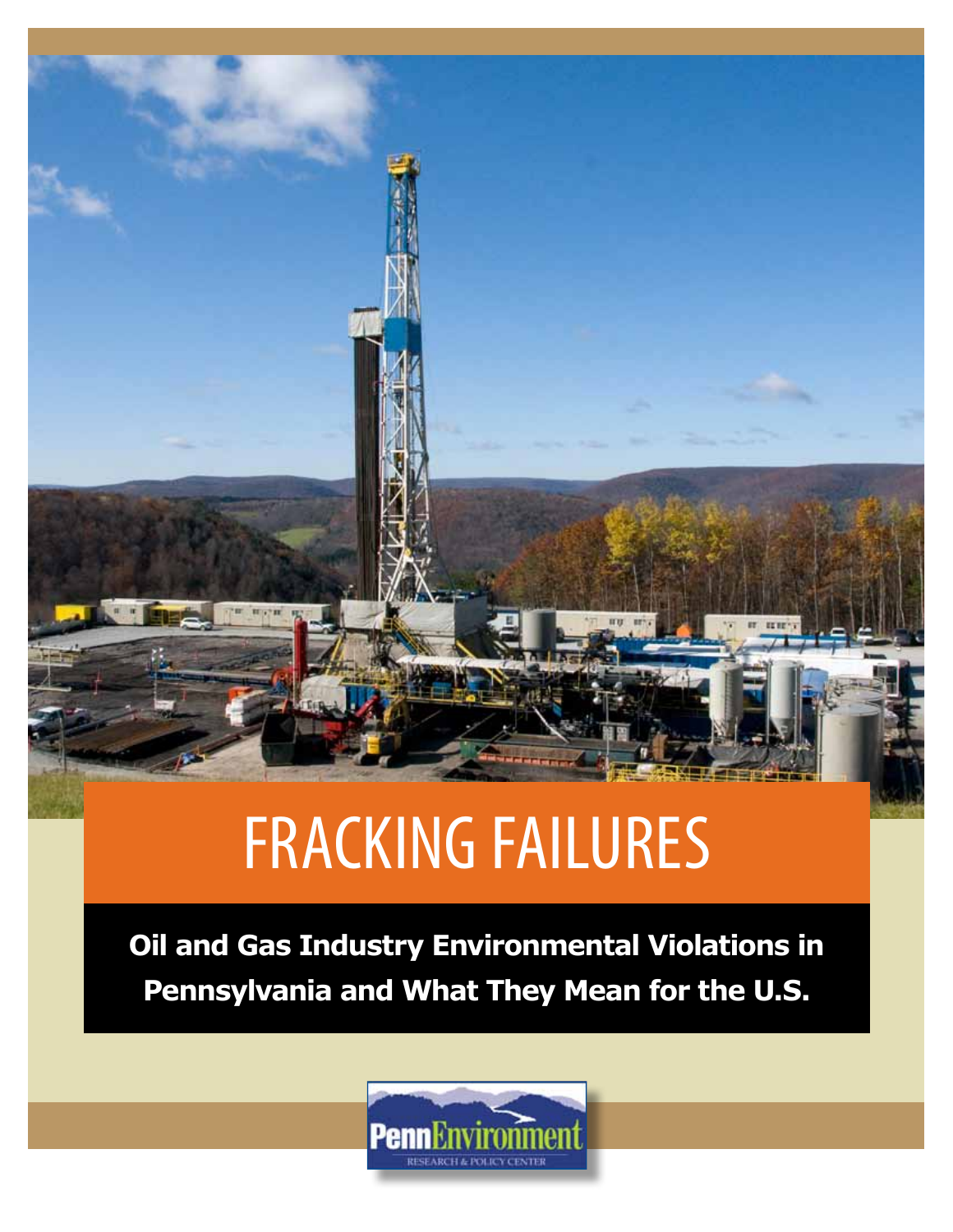### **Fracking Failures**

#### **Oil and Gas Industry Environmental Violations in Pennsylvania and What They Mean for the U.S.**



#### Written by:

#### Jeff Inglis, Frontier Group

John Rumpler, Environment America Research & Policy Center

Winter 2015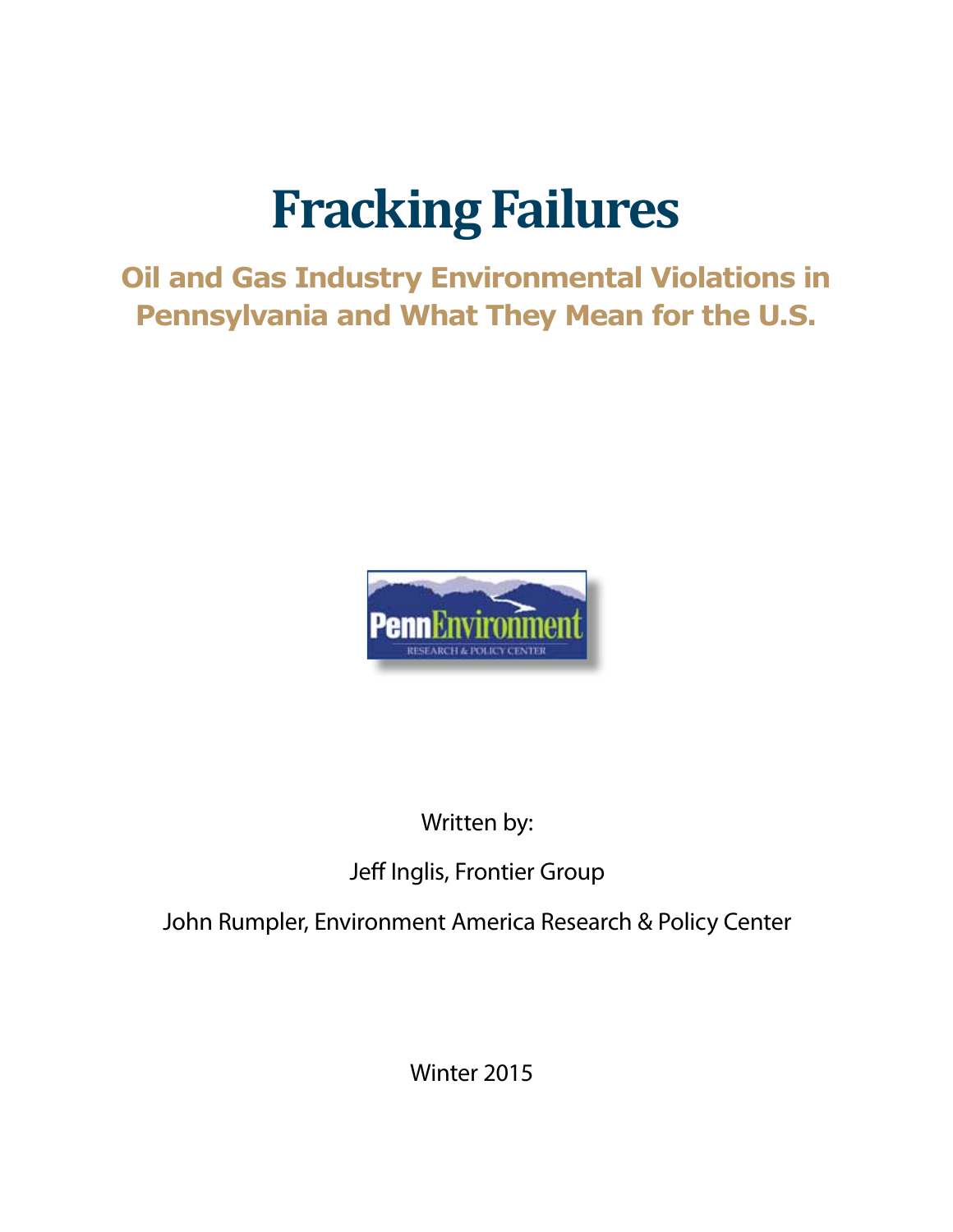## **Acknowledgments**

The authors wish to thank Joanne Kilgour, director of Sierra Club Pennsylvania Chapter; Brook Lenker, director of FracTracker Alliance; and Maya van Rossum, the Delaware Riverkeeper, for their review and comments. Thanks also to Tony Dutzik and Gideon Weissman of Frontier Group for editorial support.

PennEnvironment Research & Policy Center gratefully thanks the Colcom Foundation for making this report possible.

The authors bear responsibility for any factual errors. The recommendations are those of PennEnvironment Research & Policy Center. The views expressed in this report are those of the authors and do not necessarily reflect the views of our funders or those who provided review.

© 2015 PennEnvironment Research & Policy Center



The PennEnvironment Research & Policy Center is a 501(c)(3) organization focused on protecting our environment and providing the people of Pennsylvania a voice in the environmental debate. Drawing on more

than 30 years of experience, our professional staff combines independent research, practical ideas and effective educational campaigns to overcome the opposition of special interests and win real results for Pennsylvania's environment. For more information about PennEnvironment Research & Policy Center or for additional copies of this report, please visit www.pennenvironmentcenter.org.

### FRØNTIER GROUP

Frontier Group provides information and ideas to help citizens build a cleaner, healthier, fairer and more democratic America. We address issues that will define our nation's course in the 21st century – from fracking to solar energy, global warming to transportation, clean water to clean elections. Our experts and writers deliver timely research and analysis that is accessible to the public, applying insights gleaned from a variety of disciplines to arrive at new ideas for solving pressing problems. For more information about Frontier Group, please visit www.frontiergroup.org.

Layout: To The Point Publications, tothepointpublications.com

Cover: Drilling operations at a Marcellus Shale site in Pennsylvania. Photo by Chuck Anderson, Earth and Environmental Systems Institute, Penn State University. The compliance status of wells at the facility depicted is unknown.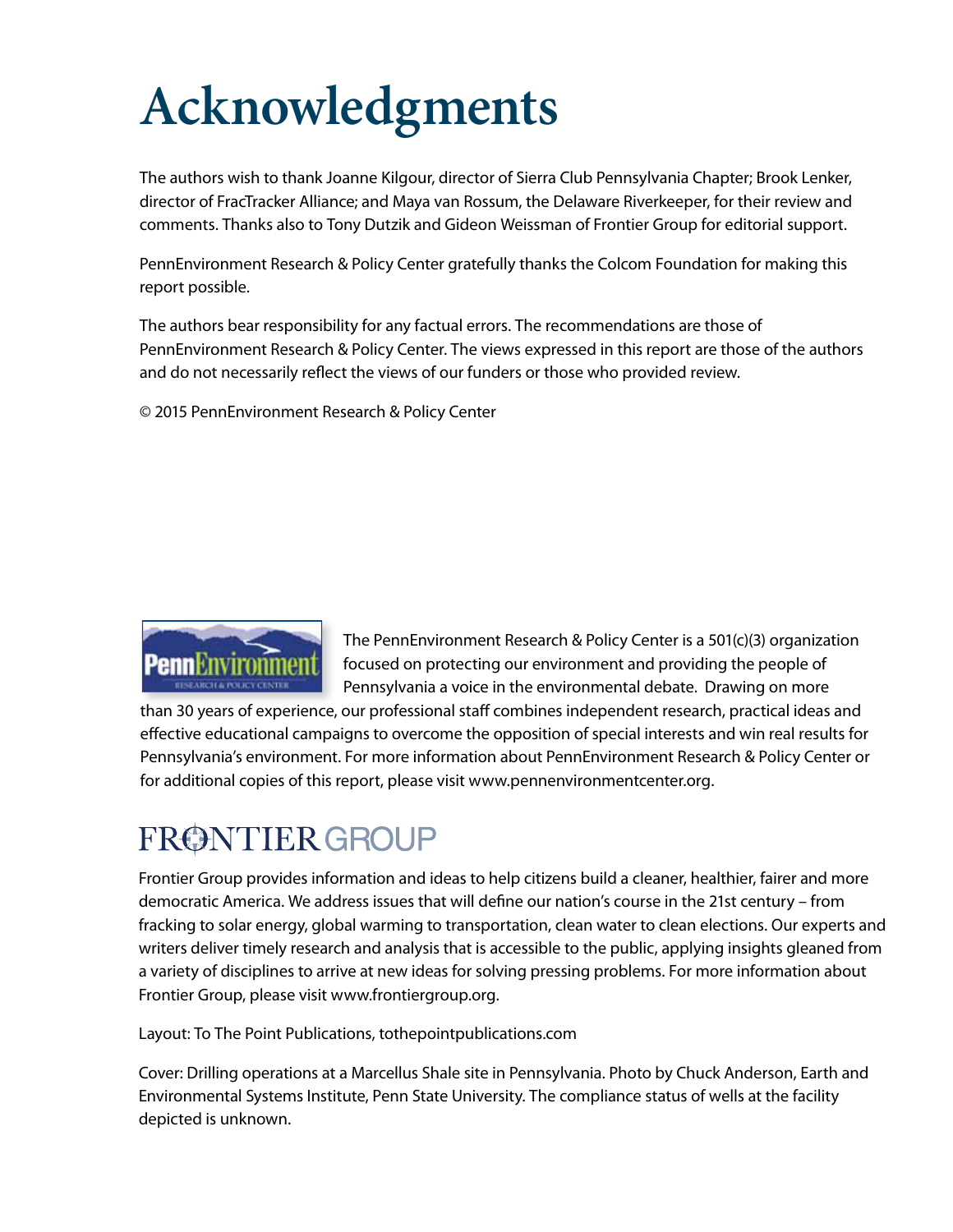### **Table of Contents**

| Fracking Harms the Environment and Human Health 9                                                                              |
|--------------------------------------------------------------------------------------------------------------------------------|
|                                                                                                                                |
|                                                                                                                                |
|                                                                                                                                |
|                                                                                                                                |
|                                                                                                                                |
|                                                                                                                                |
| Regulations Are Failing to Protect Health and the Environment from Fracking  12                                                |
| Fracking Companies Are Violating Rules Meant to Protect the Environment                                                        |
|                                                                                                                                |
| All Types of Fracking Companies Commit Environment-Damaging Violations  16                                                     |
| Violators Include Companies That Have Promised To Improve Their Environmental Performance  19                                  |
|                                                                                                                                |
| Pennsylvania Violators Also Have Fracking Operations Across the Country22                                                      |
|                                                                                                                                |
|                                                                                                                                |
| Appendix A: Assigned Violation Categories and Their DEP Codes  27                                                              |
| Appendix B: Top 20 Most-Cited Fracking Companies Ranked by<br>Environmental and Health Violations, Their Parent Companies, and |
| Appendix C: States Where Pennsylvania's Top 20 Most-Cited Fracking                                                             |
| Appendix D: Companies Active in Pennsylvania, January-June 2014  35                                                            |
|                                                                                                                                |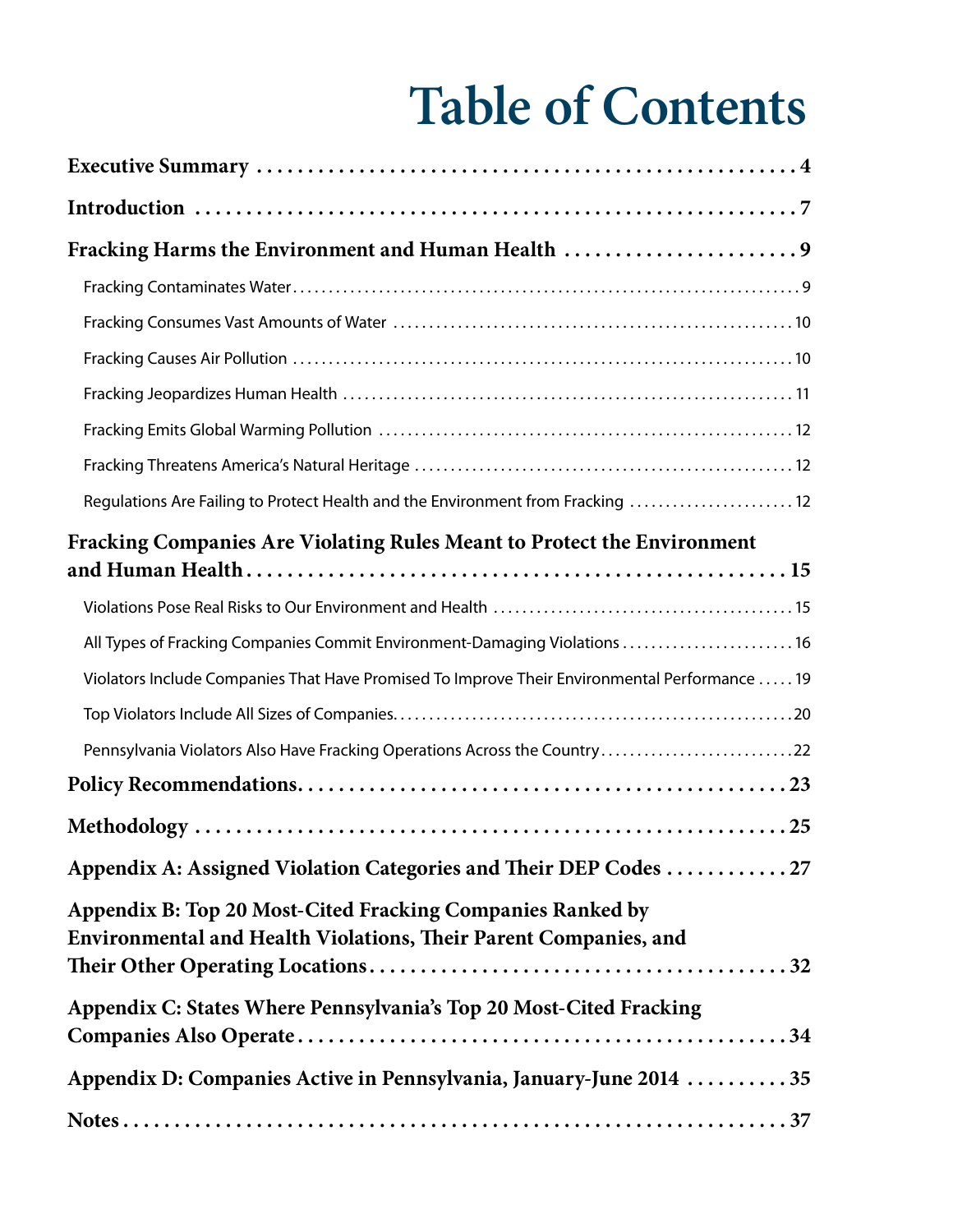### **Executive Summary**

Fracking is dirty. From the very beginning of<br>dearing a site for drilling, through extraction<br>transport and delivery of finished products,<br>fracking poses significant risks to our air and water clearing a site for drilling, through extraction, transport and delivery of finished products, fracking poses significant risks to our air and water and to human health. People who live and work near fracking sites are at greater risk for respiratory and neurological diseases.

Oil and gas industry spokespeople routinely maintain that the risks of fracking can be minimized by best practices and appropriate state regulation. Not only is this false – fracking is harmful even when drillers follow all the rules – but drillers also regularly violate essential environmental and public health protections, undermining their own claims. A look at recent data from Pennsylvania, where key industry players pledged to clean up their acts, illustrates the frequency with which companies still break the rules.

In Pennsylvania, fracking companies violate rules and regulations meant to protect the environment and human health on virtually a daily basis. Between January 1, 2011, and August 31, 2014, the top 20 offending fracking companies committed an average of 1.5 violations per day.

Fracking operators in Pennsylvania have committed thousands of violations of oil and gas regulations since 2011. These violations are not "paperwork" violations, but lapses that pose serious risks to workers, the environment and public health, including:

**• Allowing toxic chemicals to flow off drilling sites and into local soil and water**. In July 2012, for example, Chief Oil & Gas was cited by

the Pennsylvania Department of Environmental Protection (DEP) when the company allowed 4,700 gallons of hydrochloric acid to flow off of its drilling site in Leroy Township, Bradford County, and into nearby Towanda Creek, causing a fish kill.

- **• Endangering drinking waterthrough improper well construction**. Well problems, including leaks, contaminated drinking water supplies in as many as 243 cases across Pennsylvania between December 2007 and August 2014 – 81 of them between 2011 and 2014. In one such case Carrizo (Marcellus) LLC was cited for failing to properly restore a water supply its fracking activities had contaminated.
- **• Dumping industrial waste into local waterways.** One operator, EQT Production, was cited twice in 2012 by the Pennsylvania Department of Environmental Protection (DEP) for violations at a well in Duncan Township, Tioga County, that polluted a local stream.
- **• Otherwise disposing of waste improperly**. In one 2012 incident at an Exco Resources well in Bell Township, Clearfield County, the company was cited for contaminating underground drinking water supplies as a result of leaks from a well drilled for the specific purpose of injecting toxic waste underground.

**The list of top violators in Pennsylvania includes large, multi-national oil and gas industry operators and smaller, locally owned firms – and companies that promised to exceed state safety standards.** (See Table ES-1.)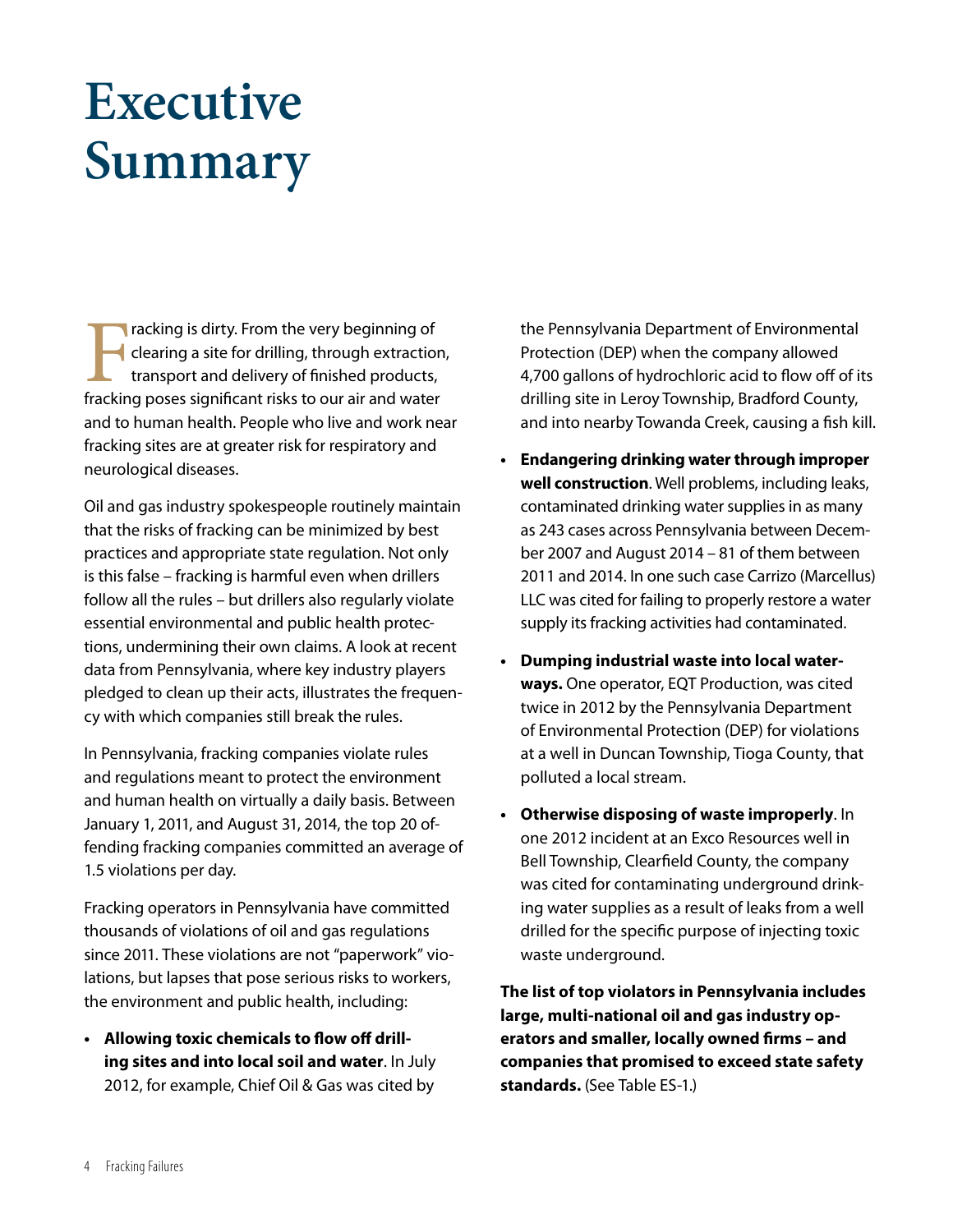- • Subsidiaries of Exxon-Mobil and Shell, along with Cabot and Chesapeake, rank among the top 10 for total violations.
- These and other top violators also have fracking operations or own mineral rights that would allow for future fracking in 23 other states: Alaska, Arkansas, California, Colorado, Illinois, Indiana, Kansas, Kentucky, Louisiana, Maryland, Michigan, Montana, New Mexico, New York, North Dakota, Ohio, Oklahoma, Tennessee, Texas, Utah, Virginia, West Virginia, and Wyoming.
- • Pennsylvania-based companies ranking among the top violators included Warren-based Pennsylvania General Energy, Pittsburgh-based EQT Production, Canonsburg-based CNX Gas (a subsidiary of Consol Energy), and Kittanning-based Snyder Bros., Inc.

• Top violators also include the four firms that told the public they would adhere to higher standards when they formed the Center for Sustainable Shale Development in 2013. Since then, those firms – EQT, Chevron Appalachia, Consol and Shell – have together committed at least 100 violations.

#### **Both large and small firms rank highly for number of violations when adjusted for the size of their fracking activities in Pennsylvania.**

• Atlas Resources, based in Pittsburgh, drilled 11 wells between 2011 and August 2014 (among companies with at least five wells drilled), and was cited for 13 violations – or 1.18 violations per well drilled, ranking first. The company was followed by Exco Resources of Dallas; Halcon Operating Company of Houston; Houston-based Carrizo; and Kittanning, Pennsylvania-headquartered Snyder Brothers.

| <b>Company</b>                 | <b>Environmental and Health Violations</b> | <b>Rank</b>    |
|--------------------------------|--------------------------------------------|----------------|
| CABOT OIL & GAS CORP           | 265                                        | 1              |
| CHESAPEAKE APPALACHIA LLC      | 253                                        | $\overline{2}$ |
| RANGE RESOURCES APPALACHIA LLC | 174                                        | 3              |
| <b>CHIEF OIL &amp; GAS LLC</b> | 150                                        | 4              |
| <b>SWFPLIP</b>                 | 119                                        | 5              |
| <b>XTO ENERGY INC</b>          | 113                                        | 6              |
| ANADARKO E&P ONSHORE LLC       | 92                                         | $\overline{7}$ |
| SOUTHWESTERN ENERGY PROD CO    | 88                                         | 8              |
| WPX ENERGY APPALACHIA LLC      | 86                                         | 9              |
| SENECA RESOURCES CORP          | 85                                         | 10 (tie)       |
| CARRIZO (MARCELLUS) LLC        | 85                                         | 10 (tie)       |
| EXCO RESOURCES PA LLC          | 82                                         | 12             |
| EQT PRODUCTION CO              | 80                                         | 13 (tie)       |
| PA GEN ENFRGY COLLC            | 80                                         | 13 (tie)       |
| TALISMAN ENERGY USA INC        | 65                                         | 15             |
| <b>CHEVRON APPALACHIA LLC</b>  | 63                                         | 16             |
| ULTRA RESOURCES INC            | 52                                         | 17             |
| <b>EOG RESOURCES INC</b>       | 38                                         | 18             |
| CNX GAS CO LLC                 | 36                                         | 19             |
| <b>SNYDER BROS INC</b>         | 31                                         | 20             |

**Table ES-1. Pennsylvania's 20 Most Frequently Cited Fracking Companies, Ranked by Number of Environmental and Health Violations, January 2011-August 2014**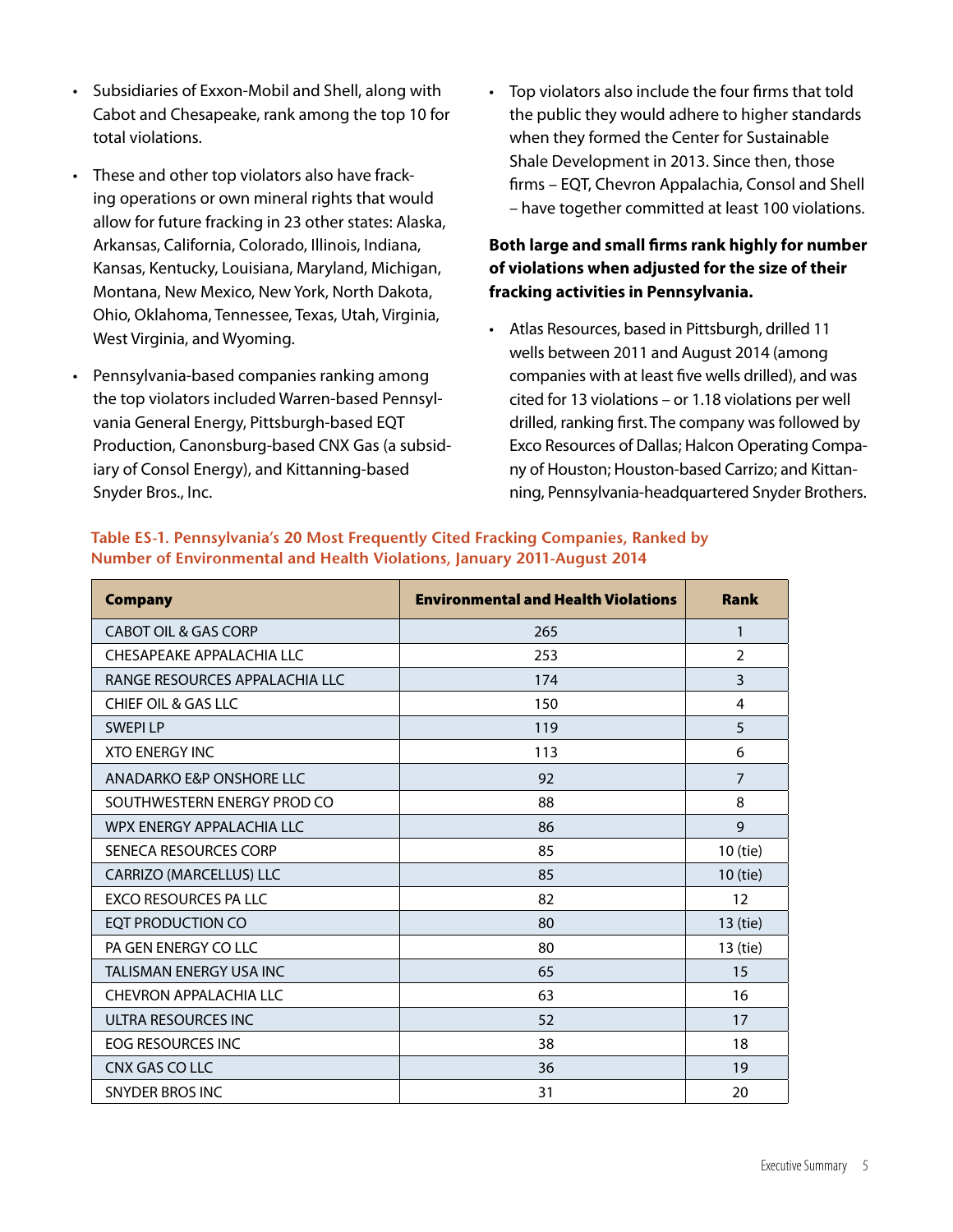• Mieka, part of Texas-based Vadda Energy, ranked first for the average number of violations per well operated per reporting period (among companies operating at least five wells in at least one reporting period), with 0.46 violations per well per reporting period. The company was followed by Radnor, Pennsylvania-based Penn Virginia Oil and Gas; Enerplus Resources of Calgary, Alberta, Canada; Houston-based Carrizo (Marcellus) LLC; and XTO, a subsidiary of Irving, Texas-based ExxonMobil.

**The number of violations that received citations from state officials is, in all likelihood, lower than the actual number of infractions, because of Pennsylvania's consistent pattern of conducting fewer inspections than state rules require, and because inspectors regularly decline to issue violation notices when companies voluntarily agree to fix problems.**

Studies in other states have shown similar problems of violations and environmental damage from fracking. There is little reason to believe, therefore, that fracking operations in Pennsylvania are substantively different from other states in their ability to cause harm or to commit repeated violations of health and safety laws.

The sheer number and severity of risks posed by fracking operations make constructing an adequate regulatory regime – much less enforcing it at thousands of wells and other sites – implausible. The industry's persistent record of violations in Pennsylvania reinforces the case for the following policy recommendations:

- Banning fracking before it begins. As New York Governor Andrew Cuomo has determined, this is the most prudent course for states to protect the environment and public health.
- In states like Pennsylvania where widespread fracking is already under way, a moratorium on all new well permits to limit the damage. For existing wells, states must adopt much more stringent protections and truly enforce them.
- • All local communities should have the right to reject fracking operations within their borders.
- Requiring drillers in states where fracking is already happening to post sufficient bonds and other financial assurance. Financial assurance rules should be designed to guarantee that the costs of any environmental or public health damage caused by fracking are borne by the drillers, not residents or the public.
- • Closing loopholes that exempt fracking from key provisions of our federal environmental laws. Federal policymakers should protect America's natural heritage by keeping fracking away from our national parks, national forests and sources of drinking water for millions of Americans.
- • Collecting and releasing to the public more complete data on fracking. This would enable us to understand the full extent of the harm that fracking causes to our environment and health.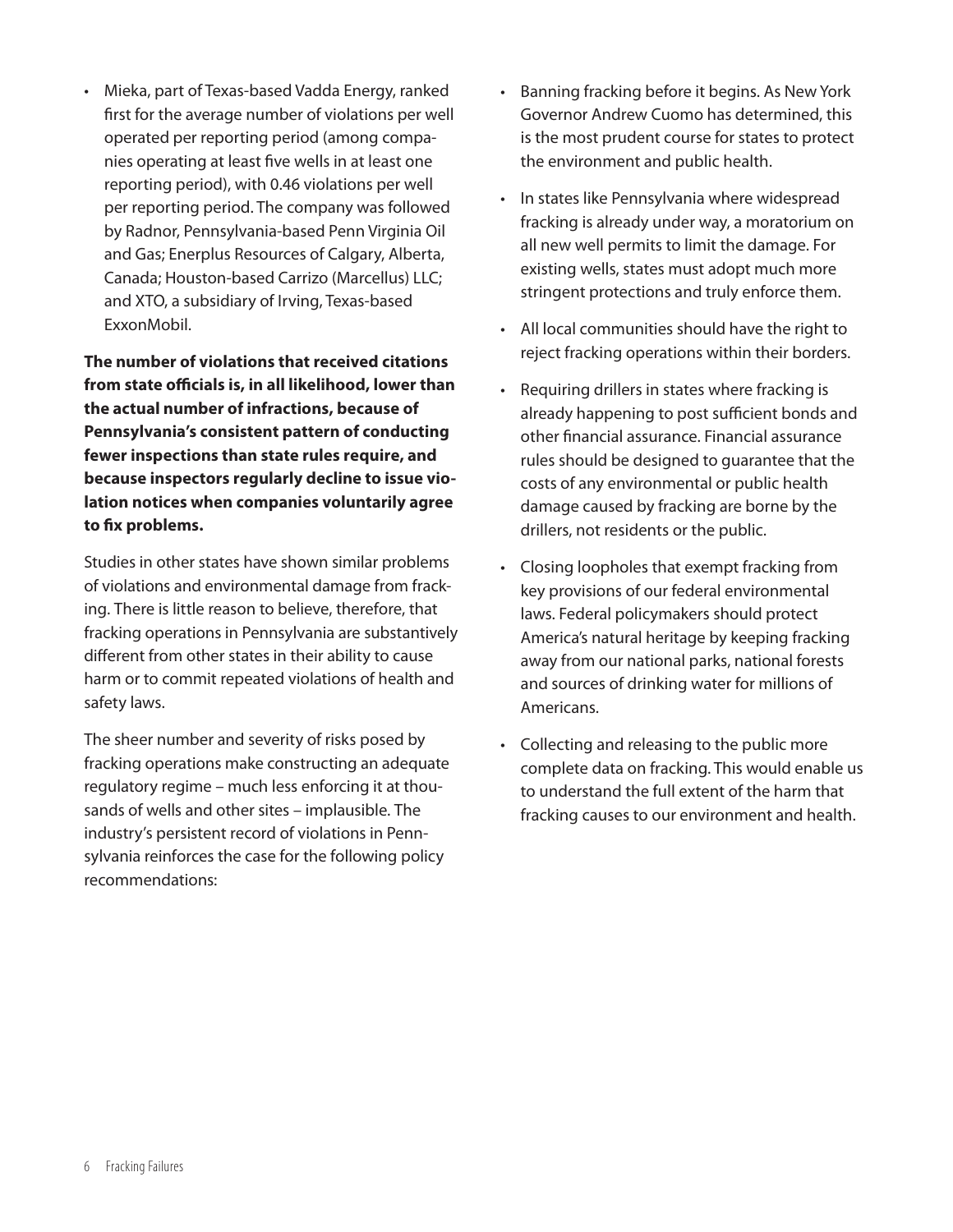### **Introduction**

t 6:45 on the morning of Tuesday, Feb-<br>
ruary 11, 2014, a group of fracking worl<br>
ers was about to begin a safety briefind<br>
at a fracking well site.<sup>1</sup> The three wells there, ruary 11, 2014, a group of fracking workers was about to begin a safety briefing owned and operated by Chevron Appalachia, in Dunkard Township, Pennsylvania, southwest of Pittsburgh, had been drilled and fracked, and were about to begin producing natural gas.<sup>2</sup>

Before the safety meeting began, however, some workers reported hearing a hissing noise from one of the three wellheads.<sup>3</sup> One of them, Ian McKee, a 27-year-old man engaged to be married and expecting a baby with his fiancée, walked over to investigate.<sup>4</sup>

The hissing noise was methane escaping from a damaged well. As McKee approached the well, it exploded. The explosion killed McKee instantly and produced enough heat to rupture and ignite a neighboring well, and to cause a propane truck nearby to explode.<sup>5</sup> Another worker nearby on the well pad survived with minor injuries.<sup>6</sup>

For the next four days, the drilling site, located just a mile from an elementary school, became a blazing inferno of leaking methane and repeated explosions.<sup>7</sup> Firefighting efforts were useless.<sup>8</sup> And even after the fire burned itself out, the wells continued to vent between 10 million and 25 million cubic feet per day of methane, a potent global warming pollutant.<sup>9</sup> It took 14 days to cap the two leaking wells.<sup>10</sup>

On March 18, 2014, the Pennsylvania Department of Environmental Protection (DEP) cited Chevron for nine violations in connection with the event, including "hazardous venting of gas," failing to prevent explosion and fire, failing to maintain functioning equipment intended to prevent blowouts, and releasing "fugitive air contaminants without a permit."11 The company was also cited for leaking polluted fracking wastewater,<sup>12</sup> and for blocking DEP officials' access to the site for two days following the explosion.<sup>13</sup>

Chevron was later revealed to have ignored repeated demands by the DEP for better air-quality monitoring and for frequent updates on the situation at the well.14 State officials also found the company had departed from standard procedures by allowing an inexperienced worker (who was not McKee) to work on the wellhead several days before the blast.15

The incident highlights the risks of fracking to the environment and to the health and safety of workers and the public. Ten months before Ian McKee's death, however, Chevron had pledged to reduce those risks by upholding environmental and safety standards even more stringent than state requirements.

In April 2013, Chevron Appalachia had been among several companies that announced – to great fanfare – their participation in the Center for Sustainable Shale Development (CSSD), a coalition of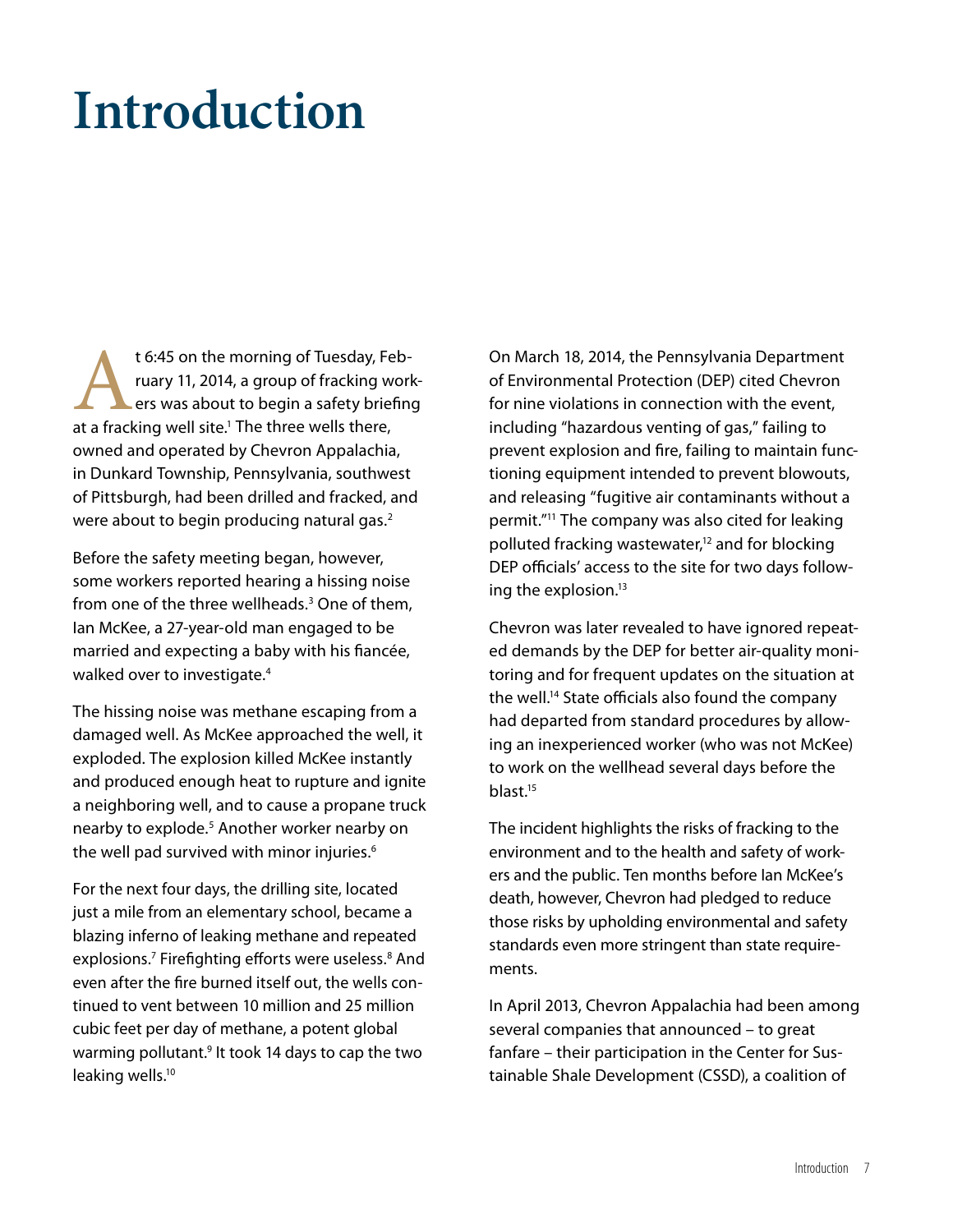

**A fluid retaining basin at a Marcellus Shale site in Pennsylvania.**

drilling companies and environmental organizations focused on finding ways to reduce the environmental and public health threats posed by fracking.<sup>16</sup> Companies receiving CSSD certification pledge they are meeting and will continue to uphold strong standards of environmental responsibility.<sup>17</sup>

This report examines patterns of violations of environmental and health safeguards by companies involved in fracking in Pennsylvania. The risks posed

by fracking are similar across the country, and many of the companies involved are currently drilling, or have plans to drill, in other states. The continued violation of key laws by a variety of companies – large and small, local and multinational, and even ones that had pledged to do better – demonstrates both the inherent risks of fracking and the extreme difficulty of regulating it in ways sufficient to protect the public and the environment.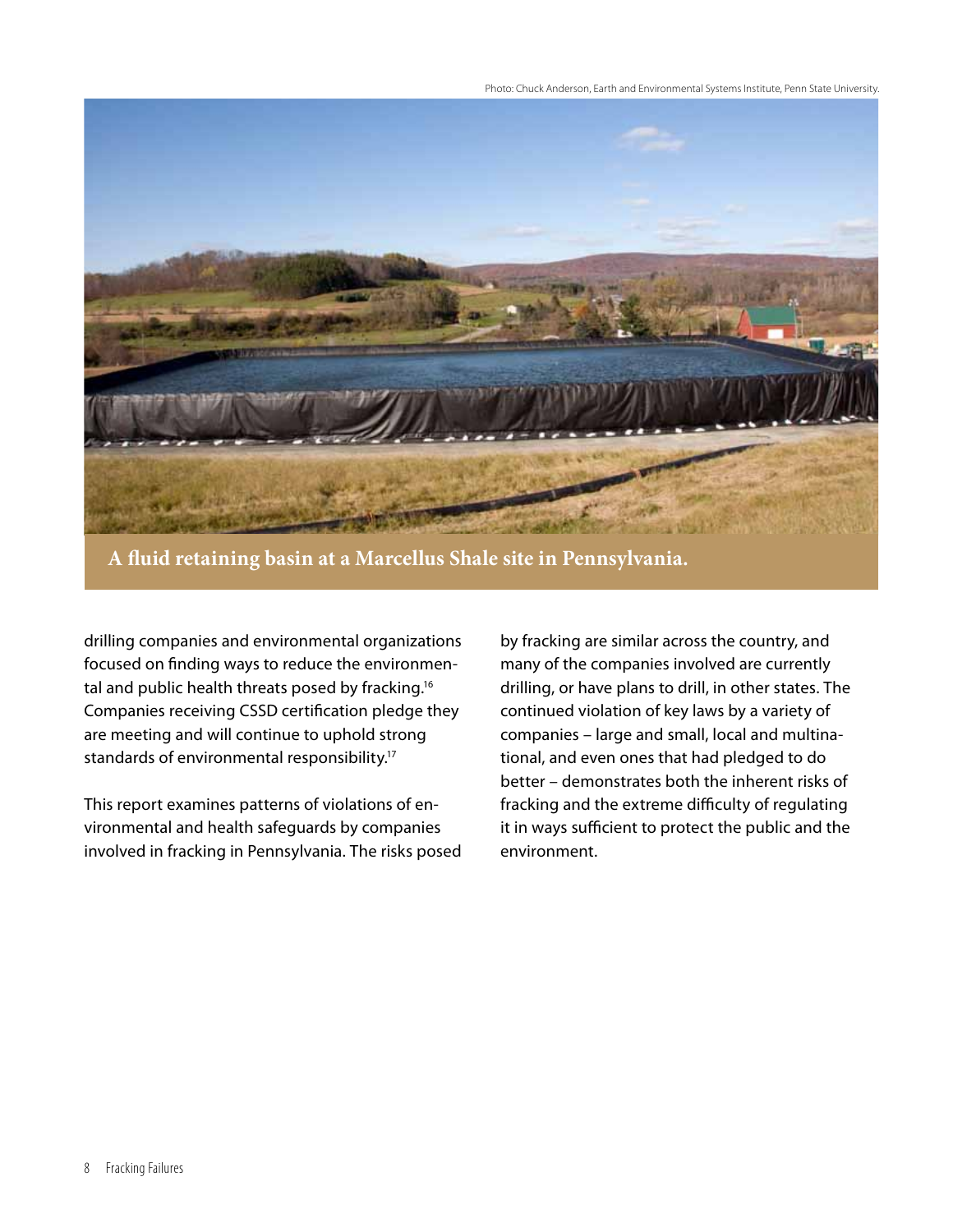### **Fracking Harms the Environment and Human Health**

Fracking has done a lot of harm to the environ-<br>ment – damage that has been documented<br>in a variety of reports and studies, including<br>the Environment America Research & Policy Center ment – damage that has been documented in a variety of reports and studies, including the Environment America Research & Policy Center report *Fracking by the Numbers*. 18

#### **Fracking Contaminates Water**

Drilling poses major risks for our water supplies, including potential underground leaks of toxic chemicals and contamination of groundwater. There are at least 243 documented cases of contaminated drinking water supplies across Pennsylvania between December 2007 and August 2014 due to fracking activities, according to the Pennsylvania Department of Environmental Protection (DEP).<sup>19</sup> Many of those cases required fracking companies to truck in replacement drinking water supplies for residents, construct new drinking water wells, or otherwise modify their existing water wells to make the water drinkable again.20 Hundreds of other complaints of water problems in proximity of drilling have been

received by the DEP but the department has yet to formally determine the causes of many of those cases.21

Many, perhaps most, of those cases did not result in DEP citing the companies in question for violations of the state's fracking rules.<sup>22</sup> Companies that failed to provide safe replacement drinking water for neighbors did at times face sanctions. In November 2012, for example, Carrizo (Marcellus) LLC was cited for failing to properly restore a drinking water supply that its drilling had contaminated in Forest Lake Township, Susquehanna County.<sup>23</sup>

In February 2011, workers for Flatirons Development, a Denver-based company, were drilling the firm's first fracked well in Pennsylvania. The well was being drilled through the geological layer containing an aquifer when water began spewing from the Flatirons well – and stopped coming out of a nearby well supplying drinking water to the residents of Brockway Borough, in Jefferson County.<sup>24</sup>

#### **Defining "Fracking"**

When we refer to "fracking," we include all of the activities needed to bring a shale gas or oil well into production using high-volume hydraulic fracturing (fracturing operations that use at least 100,000 gallons of water), to operate that well, and to deliver the gas or oil produced from that well to market. The oil and gas industry often uses a more restrictive definition of "fracking" that includes only the actual moment in the extraction process when rock is fractured – a definition that obscures the broad changes to environmental, health and community conditions that result from the use of fracking in oil and gas extraction.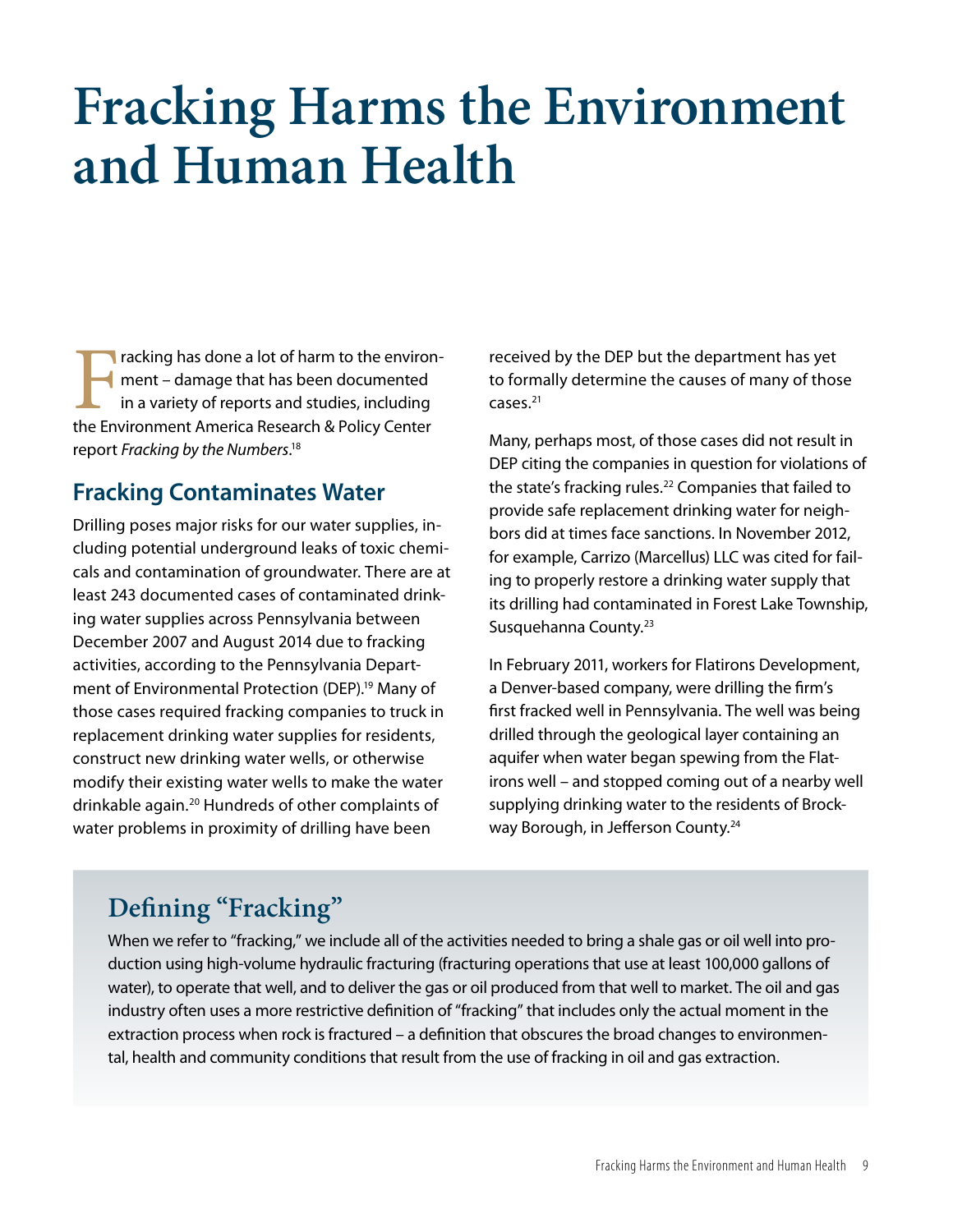After the Flatirons well was drilled, the Brockway well's water became cloudy and discolored.<sup>25</sup> Local watershed protection advocates objected to the Flatirons well's continued operation.<sup>26</sup> In June 2014, a state legislator also expressed concerns over water quality in the area.27 Faced with this opposition, in August 2014, the company agreed to shut its well down.<sup>28</sup>

Between six and seven percent of all fracking wells develop leaks shortly after being drilled that could contaminate nearby well water or aquifers.29 In Pennsylvania, where as many as 100,000 wells could be drilled in the Marcellus shale, that means at least 5,000 new wells would be pollution risks. And with as many as another 100,000 wells projected in the rest of the Marcellus in other states, at least another 5,000 wells would leak underground.<sup>30</sup> Those numbers do not include wells that may fail as they age, nor wells that get fracked more than once, nor wells in the Utica shale region, which are already being drilled in Pennsylvania at depths below the Marcellus shale.<sup>31</sup> Fracking is linked to contaminated drinking water supplies in at least 12 other states, in addition to Pennsylvania.<sup>32</sup>

Beyond affecting drinking water supplies, fracking also produces vast amounts of toxic wastewater that must be stored, transported and ultimately disposed of – posing the threat of water contamination at each step. In 2012 alone, Pennsylvania fracking wells produced 1.2 billion gallons of wastewater.<sup>33</sup> Nationwide, that figure for 2012 was 280 billion gallons of toxic wastewater.34

#### **Fracking Consumes Vast Amounts of Water**

Fracking consumes between tens of thousands and millions of gallons of water per well, turning it into a toxic and radioactive soup that cannot be returned to the natural water cycle without extensive treatment. At the same time, excessive water withdrawals can reduce the local availability of clean water for wildlife and humans.

Each fracking well in Pennsylvania uses an average of 4.5 million gallons of water.<sup>35</sup> Between 2005 and 2012, fracking wells in Pennsylvania used 30 billion gallons of water.36 Altogether, fracking wells across the U.S. used 250 billion gallons of water between 2005 and 2012.<sup>37</sup>

Fracking-related water demand may also lead to calls for increased public spending on water infrastructure. Texas, for example, adopted a State Water Plan in 2012 that calls for \$53 billion in investments in the state water system, including \$400 million to address unmet needs in the mining sector (which includes hydraulic fracturing) by 2060.38 Fracking is projected to account for 42 percent of water use in the Texas mining sector by 2020.39

#### **Fracking Causes Air Pollution**

Air pollutants are released during at least 15 different parts of the oil and gas development process.40 Many of the chemicals used in fracking are known air pollutants, and wastewater produced from fracking operations includes volatile compounds that can evaporate into the air, and have been linked to human health problems.<sup>41</sup> Leaking or vented natural gas can also contain toxic chemicals such as toluene and xylenes, which can cause breathing difficulty, and benzene, which can cause leukemia – even at low levels of exposure.42

A 2010 study by the Pennsylvania Department of Environmental Protection found elevated levels of ethane, propane and benzene – all toxics associated with fracking – "in the air near Marcellus Shale drilling operations."43 Similar problems have been documented in Texas and Arkansas.44

Impoundment ponds where fracking waste water is stored are also sources of air pollution, as chemicals evaporate from the open-air pits.<sup>45</sup> In addition, increased truck traffic needed to service the drilling sites contributes to air pollution.46

Concerns about air pollution from fracking have been raised not only in Pennsylvania, but also in Colorado, Ohio and Texas.47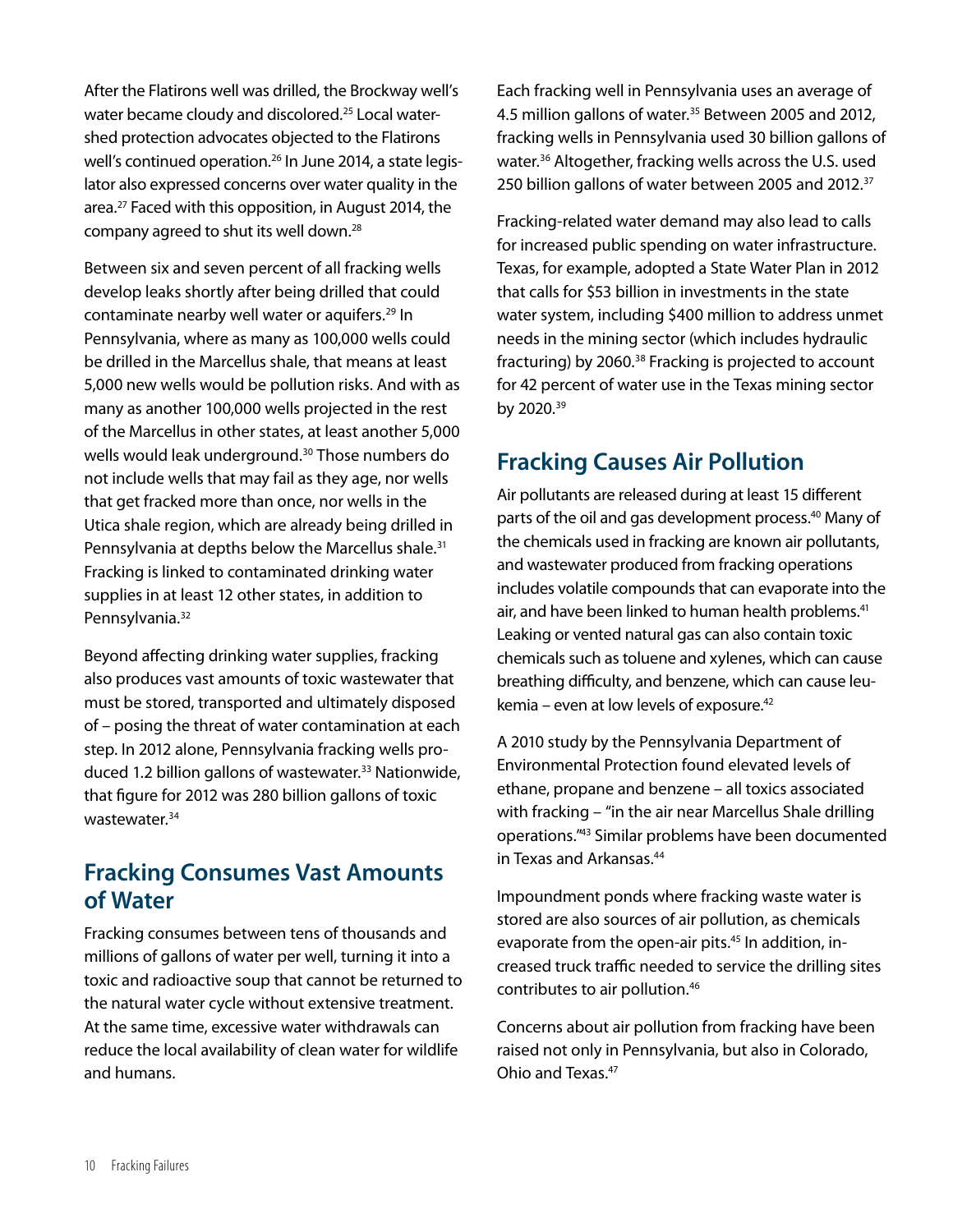#### **Fracking Jeopardizes Human Health**

In light of the air and water pollution from fracking, it should come as no surprise that a growing number of scientific studies are linking the drilling practice with various health risks. Proximity to well pads has been associated with increases in a person's risk for respiratory and neurological problems, as well as birth defects.48 Cancer-causing chemicals are used at onethird of all fracking sites in the country, according to an analysis of fracking companies' self-reported disclosures.49 The top three chemicals used in fracking – naphthalene, benzyl chloride and formaldehyde – are all carcinogens. $50$  They are also toxic to human reproductive, neurological, respiratory and gastrointestinal systems.<sup>51</sup>

More than three-quarters of the chemicals used in fracking can, at varying dosage levels, harm skin, eyes, breathing, digestion and liver functions.52 More than half can damage the nervous system.<sup>53</sup> And more than one-third are potential disruptors of the

endocrine system – affecting neurological and immune system function, reproduction, and fetal and child development.54

Air pollutants at fracking sites include volatile organic compounds (VOCs) such as benzene, xylene and toluene, which can cause varied health problems, from eye irritation and headaches to asthma and cancer.<sup>55</sup> Other chemicals released to the air also harm human health. (See Table 1.)

Investigations and analysis in Pennsylvania by the online journalism site ProPublica and the non-profit group Earthworks have linked fracking operations to significant damage to nearby residents' health.<sup>57</sup> The ProPublica study found similar problems in three other states: Colorado, Texas and Wyoming.<sup>58</sup>

In Pennsylvania, the Earthworks study examined 55 households reporting health problems near gas facilities, and found elevated levels of toxic contaminants in their homes, and in turn, widespread unexpected illnesses (such as liver disease in someone who does not drink alcohol).59

Pulmonary | Neurologic | Reproductive | Dermal | Hematologic Particulate Matter **National Community Community Community** A Section A National A National A National A National A Hydrogen Sulfide **X** X X X X X Ozone X Carbon Monoxide X X Nitrogen Oxides (NOx) X Sulfur Dioxide X Volatile Organic Compounds (VOCs)  $X$  X X X X X Benzene, Toluene, Ethylene and Xylenes (BTEX)  $X$  x x x x x Naturally Occurring Radioactive Materials (NORMs)  $X$  |  $X$  |  $X$ 

#### Table 1. Recognized Health Effects of Air Emissions from Natural Gas Activities<sup>56</sup>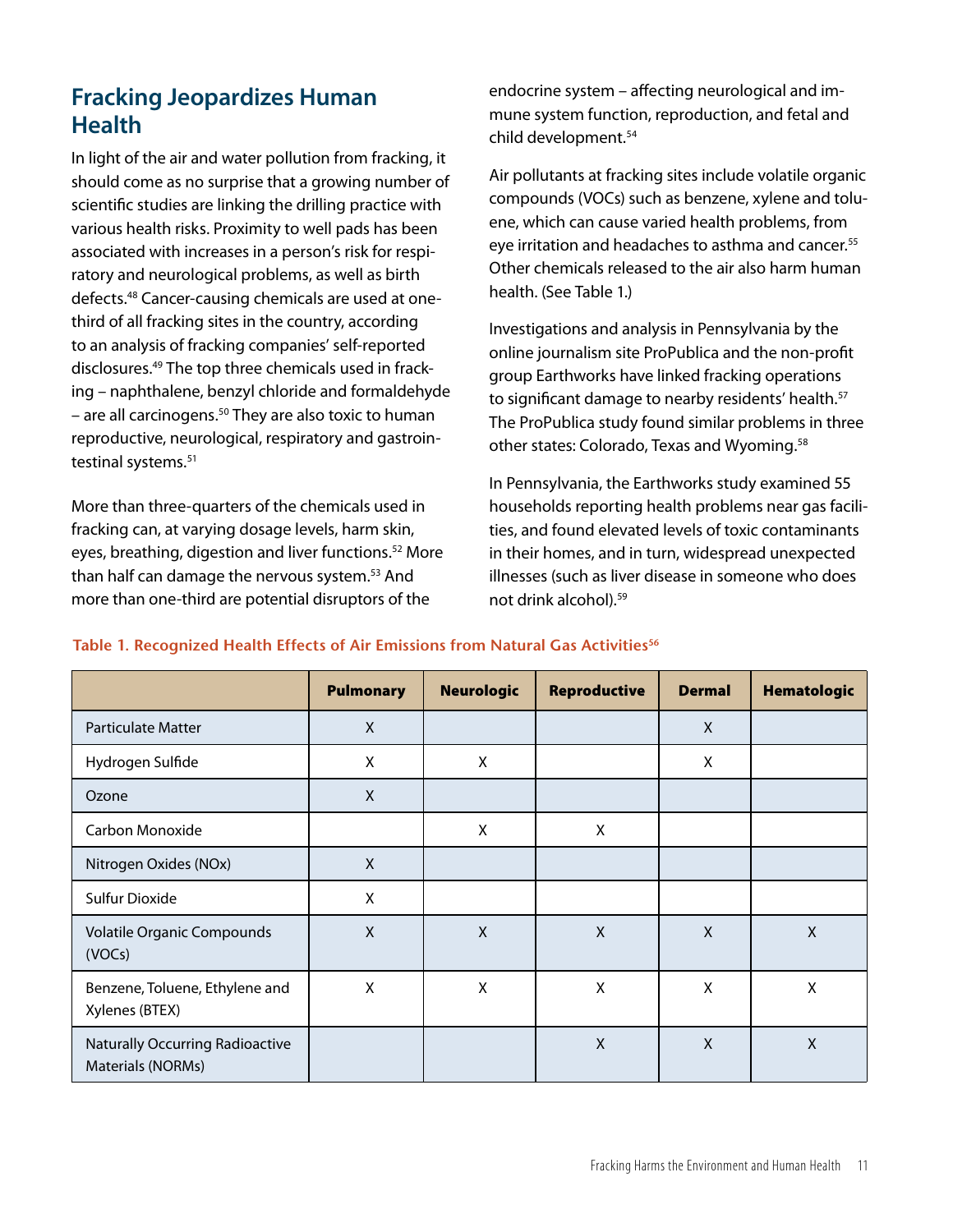

**Flaring in Scott Township, Lawrence County, Pennsylvania.** 

Fracking activity puts the health and safety of the industry's workers at risk, and in some cases has tragically led to death. The National Institute for Occupational Safety and Health has raised concerns about the risk of workers contracting lung disease after inhaling silica dust produced during handling of the sand that is injected, along with fluid, into fracking wells. The research prompted the U.S. Occupational Safety and Health Administration to issue a hazard alert for workers at fracking sites.<sup>60</sup>

#### **Fracking Emits Global Warming Pollution**

Methane is an extremely powerful greenhouse gas – 86 times more potent than carbon dioxide over a 20-year period, and 34 times more powerful over a 100-year period.<sup>61</sup> Methane leaks into the atmosphere are large and common from fracking well and storage facilities, both as a result of intentional discharges and unintentional leaks.<sup>62</sup>

#### **Fracking Threatens America's Natural Heritage**

Fracking transforms rural and natural areas into industrial zones. This development threatens national parks and national forests, damages the integrity of landscapes and habitats, and contributes to water pollution problems that threaten aquatic ecosystems.

Before drilling can begin, land must be cleared of vegetation and leveled to accommodate drilling equipment, gas collection and processing equipment, and vehicles. Additional land must be cleared for roads to the well site, as well as for any pipelines and compressor stations needed to deliver gas to market. A study by the Nature Conservancy of fracking infrastructure in Pennsylvania found that well pads average 3.1 acres and related infrastructure damages an additional 5.7 acres.<sup>63</sup>

Often, this development occurs on remote and previously undisturbed wild lands. As oil and gas companies expand fracking activities, national parks, national forests and other iconic landscapes are increasingly at risk.

In addition, governments may be forced to spend tax money to clean up orphaned wells – wells that were never properly closed and whose owners, in many cases, no longer exist as functioning business entities. Though oil and gas companies face a legal responsibility to plug wells and reclaim drilling sites, they have a track record of leaving the public holding the bag.<sup>64</sup>

#### **Regulations Are Failing to Protect Health and the Environment from Fracking**

Supporters of fracking say its harm to the environment can be reduced, minimized, or even eliminated by enacting strong rules and regulations, and by the use of industry-determined best practices.<sup>71</sup> However, the experience of fracking to date suggests that no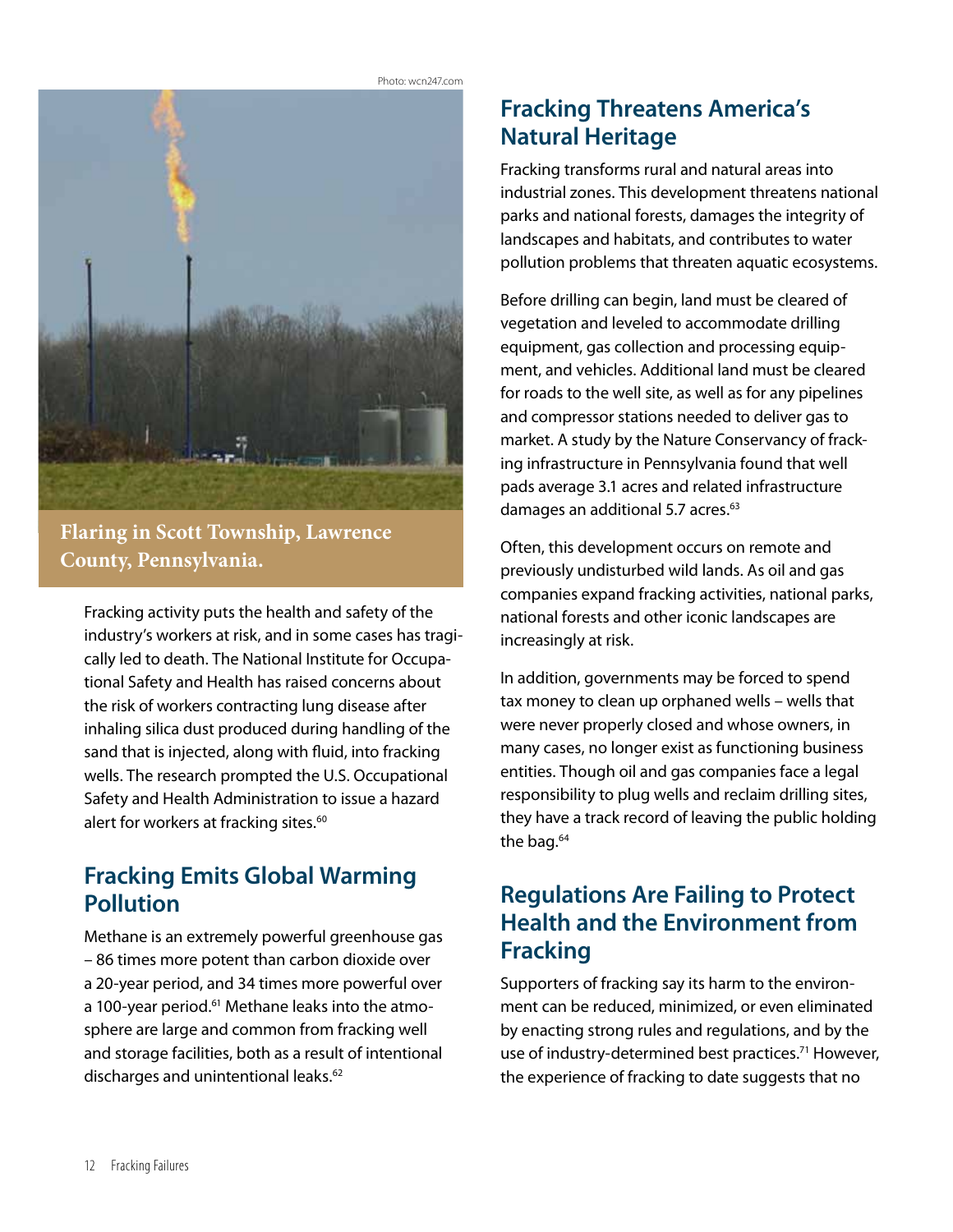#### **Fracking Imposes Significant Costs on Communities**

 $\bigwedge$ s with prior extractive booms, the fracking oil and gas rush disrupts local communities and imposes a wide range of immediate and long term costs on them.

#### **Ruining Roads**

As a result of its heavy use of publicly available infrastructure and services, fracking imposes both immediate and long-term costs on taxpayers.

The trucks required to deliver water to a single fracking well cause as much damage to roads as 3.5 million car journeys, putting massive stress on roadways and bridges not constructed to handle such volumes of heavy traffic. In 2010, Pennsylvania estimated that repairing roads affected by Marcellus Shale drilling would cost \$265 million.<sup>65</sup>

#### **Endangering Local Economies**

A 2008 study by the firm Headwaters Economics found that areas of the country that have relied on fossil-fuel extraction for growth are doing worse economically than their peers, with less-diversified economies, a less-educated workforce, and greater disparities in income.<sup>66</sup>

Other negative impacts on local economies include:

- • Downward pressure on home values. One Texas study found that homes valued at more than \$250,000 and located within 1,000 feet of a well site lost 3 to 14 percent of their value.<sup>67</sup>
- • Harm to agriculture, both directly through damage to livestock from exposure to fracking fluids, and indirectly through economic changes that undermine local agricultural economies.

#### **Threatening Public Safety**

Fracking harms public safety by increasing traffic in rural areas where roads are not designed for such high volumes, by creating an explosion risk from methane, and by increasing earthquake activity.

- • A 2011 survey by Pennsylvania State Impact in eight counties found that 911 calls had increased in seven of them, with the number of calls increasing in one county by 49 percent over three years, largely due to an increase in incidents involving heavy trucks.<sup>68</sup>
- • Methane contamination of well water poses a risk of explosion if the gas builds up inside homes. In both Pennsylvania and Ohio, homes have exploded after high concentrations of methane inside the buildings were ignited by a spark.<sup>69</sup>
- • On New Year's Eve in 2011 shortly after Ohio began accepting increasing amounts of wastewater from Pennsylvania – a 4.0 earthquake shook Youngstown, Ohio. Seismic experts at Columbia University determined that pumping fracking wastewater into a nearby injection well caused the earthquake.<sup>70</sup> Earthquakes triggered by injection well wastewater disposal have happened in Oklahoma, Arkansas, Texas, Ohio and Colorado.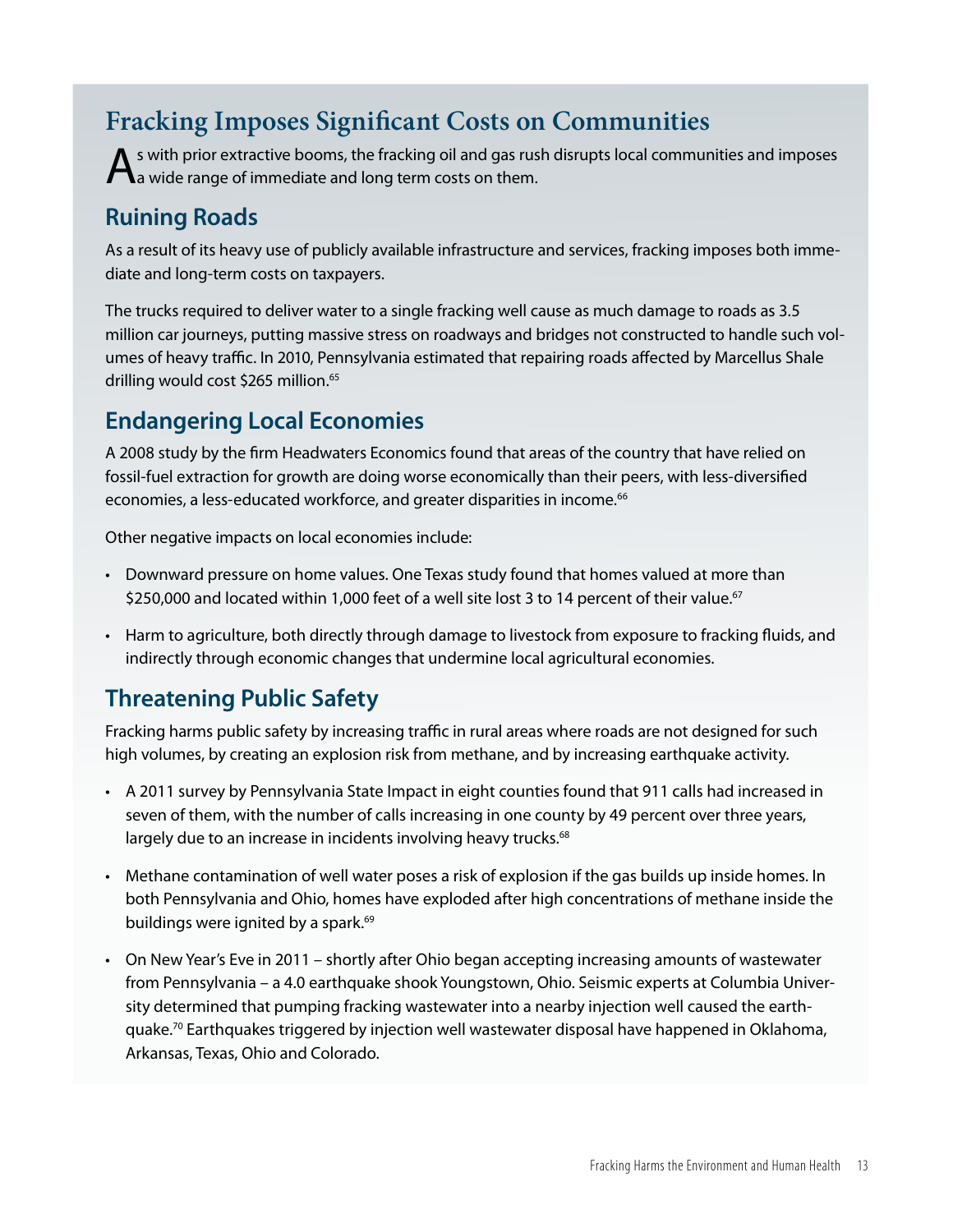

**A drill pad in southwestern Pennsylvania during fracking operations.** 

regulatory regime is capable of fully protecting the public – both due to the inherent risks of fracking and the oil and gas industry's long track record of violating even the most basic environmental, health and safety standards.

A recent meta-review of years of scientific literature studying many aspects of fracking concluded that "regulations are simply not capable of preventing harm."72 This is because the number of wells keeps

growing, the researchers wrote, and because there are so many factors – including "the subterranean geological landscape itself" – that are outside the realm of human control.73

More importantly, though, any defense of fracking assumes that fracking companies will actually follow all the rules. As this report documents, they don't. Not even companies that promise to exceed state standards regularly obey existing regulations.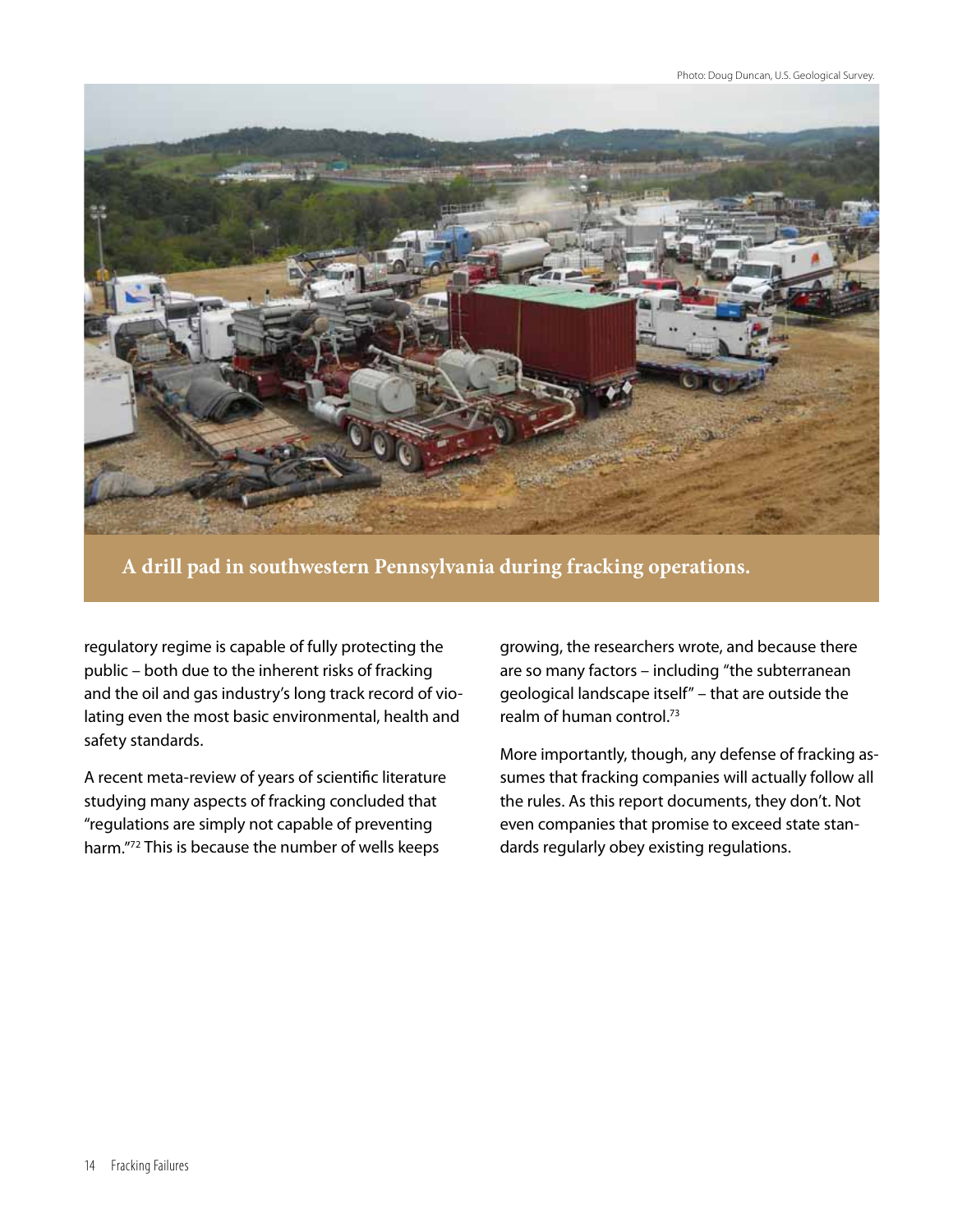### **Fracking Companies Are Violating Rules Meant to Protect the Environment and Human Health**

The risks of fracking are significant even<br>
when fracking companies follow the rules<br>
and regulations put in place to protect the<br>
environment and human health. The threats to the when fracking companies follow the rules and regulations put in place to protect the environment increase when frackers break the rules.

In Pennsylvania, fracking companies violate rules and regulations meant to protect the environment and human health on virtually a daily basis. Between January 1, 2011, and August 31, 2014, the 20 mostcited companies together committed an average of 1.5 violations per day.<sup>74</sup>

Moreover, these are not mere "paperwork" violations – they are violations that put Pennsylvania's environmental and public health at real risk. And those violations have been committed by a variety of drilling companies – large and small, local, national and international.

#### **Violations Pose Real Risks to Our Environment and Health**

Violations of environmental, public health and safety rules can lead to significant damage to waterways, natural lands and the health of nearby residents.

#### **Industrial Waste Is Dumped Into Local Waterways**

A total of 28 companies have been cited for discharge of pollution into Pennsylvania rivers and streams since 2011.75

In September 2014, Range Resources was deemed responsible for leaking hazardous fracking-related fluids into soil and water from six wastewater impoundment ponds in Washington County.76

At one pond in Cecil Township, the fracking fluid harmed aquatic life in Brush Run, a stream designated by the state as "high quality," the state's secondhighest level of waterway protection.<sup>77</sup> As part of the settlement, Range Resources agreed to completely stop using several of its impoundment ponds, and to pay \$4.1 million in fines.78

An EQT well in Duncan Township, Tioga County, holds the infamous title of the Pennsylvania fracking well with more violations than any other between January 2011 and August 2014.<sup>79</sup> Among other problems, the owner of the well was cited for mishandling fracking waste liquid on four separate occasions from May through September 2012.<sup>80</sup> On two of those occasions, the well was also cited for discharging industrial waste (which can include "drill cuttings, oil, brine, and/or silt") into a nearby spring.<sup>81</sup>

#### **Toxic Chemicals Flow off Drilling Sites and Into the Surrounding Environment**

Dozens of companies were cited for failing to prevent pollution between January 2011 and August 2014.<sup>82</sup>

In 2011 Chief Oil and Gas was allowed to drill a fracking well 40 feet from wetlands adjoining Towanda Creek, in Leroy Township, Bradford County.<sup>83</sup> As a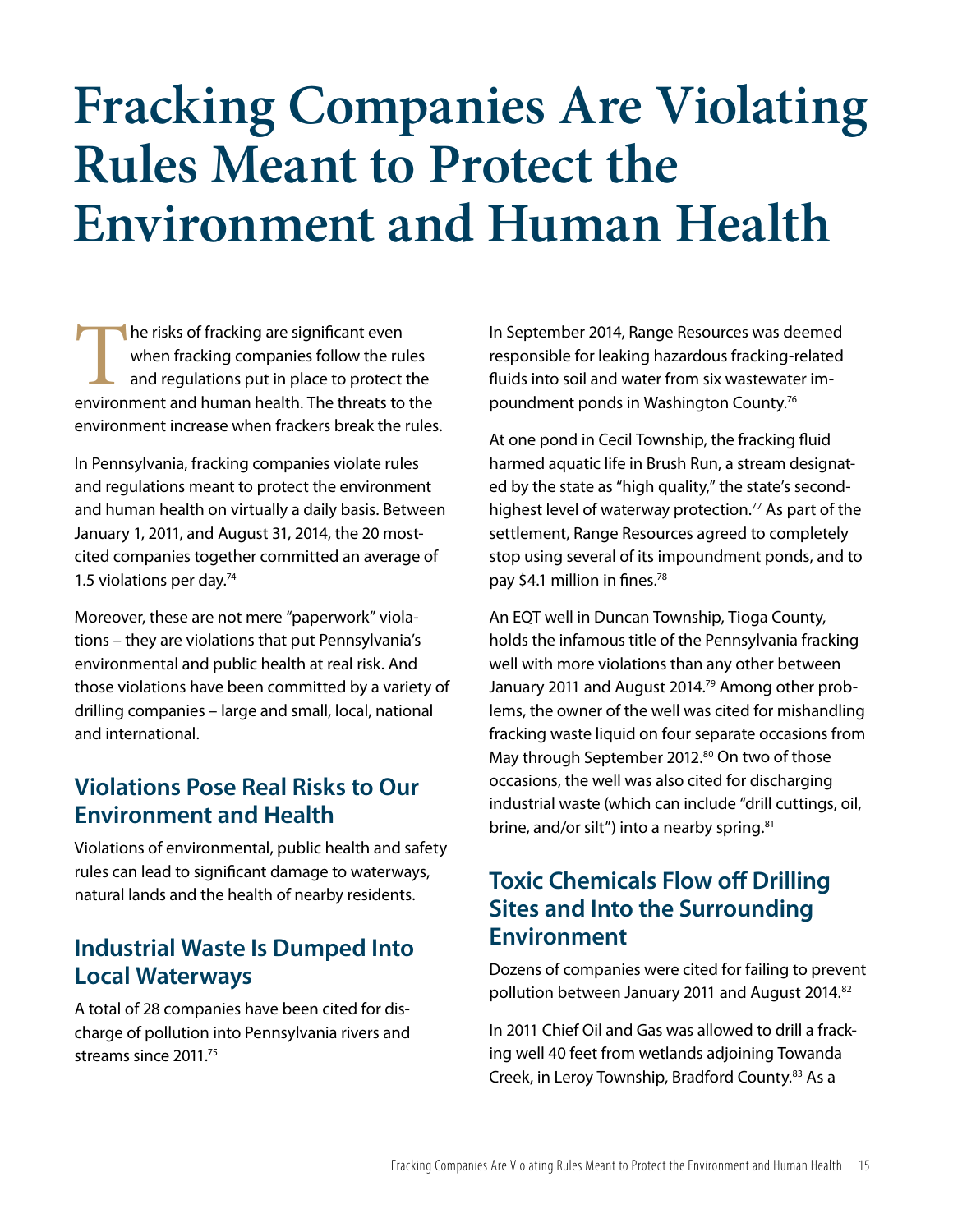condition of its permit, the company was required to control runoff to prevent pollution from entering the stream.<sup>84</sup> It did not comply with that requirement.

In July 2012, 4,700 gallons of hydrochloric acid overflowed the containment area around the drilling pad and polluted the stream, killing fish in Towanda Creek.85 And in October 2012, the site suffered a spill of 420 gallons of fluid that had flowed up out of the well.<sup>86</sup>

In March 2013, a wellhead owned by Carrizo burst in Tunkhannock, Wyoming County, releasing hundreds of thousands of gallons of fracking wastewater into the local environment and nearby wetlands, and causing the evacuation of several nearby homes.<sup>87</sup> The official report indicated that bolts within the wellhead were too loose and became unfastened, allowing a liquid mixture of water, sand, hydrochloric acid and other hazardous chemicals to spew out of the wellhead at a rate of between 25,000 and 35,000 gallons per hour.<sup>88</sup>

The flow lasted for as long as 18 hours, during which the road leading to the site was blocked off and several families living nearby were asked to evacuate for fear that methane gas could also escape the well and explode.<sup>89</sup>

As a result of the incidents described above, Chief and Carrizo were cited for violating rules requiring frackers to prevent pollution, among other violations.<sup>90</sup>

#### **Waste Is Stored and Disposed of Improperly**

There have been 35 companies cited for violations of waste handling rules since 2011.91

In October 2014, state officials announced that EQT Production had operated an impoundment pond with as many as 200 holes in its lining. $92$  The leaks, found in May 2012 at the pond in Duncan Township, Tioga County, released as many as 500 gallons of toxic fracking wastewater, contaminating Rock Run,

a high quality trout-fishing stream, among other waters, and killing trees and other nearby plants.<sup>93</sup> The leaks and damage also led to EQT being charged with six criminal misdemeanors for violations of the state's Fish and Boat Code and assessed a \$4.5 million civil fine.94

One method of fracking waste disposal is the injection of the wastewater into wells deep underground. This method of disposal has been shown to contaminate aquifers, as Exco Resources did in 2011, operating an injection well in Bell Township, Clearfield County, for four months after discovering it was leaking.<sup>95</sup> The company was forced to fix the well and pay \$160,000 in fines.<sup>96</sup>

#### **Wells Are Not Properly Plugged After Use**

EQT Production was cited 10 times in 2013 alone for failing to plug wells it was no longer using.<sup>97</sup> Plugging wells is important for long-term protection of groundwater supplies because it helps prevent pollution, including toxic chemicals and other contaminants, from migrating to nearby aquifers and other geologic layers from the wells.<sup>98</sup> Many improperly plugged wells also leak significant amounts of methane into the atmosphere.<sup>99</sup>

#### **All Types of Fracking Companies Commit Environment-Damaging Violations**

In all, 54 companies were cited for environmental and health violations in Pennsylvania between January 2011 and August 2014.

It is not just big companies, nor just small ones, that violate Pennsylvania's fracking rules. Neither is it only companies based out of state, nor only ones with local headquarters.

The biggest violator was Cabot Oil & Gas Corporation, based in Houston, which was cited for 265 violations,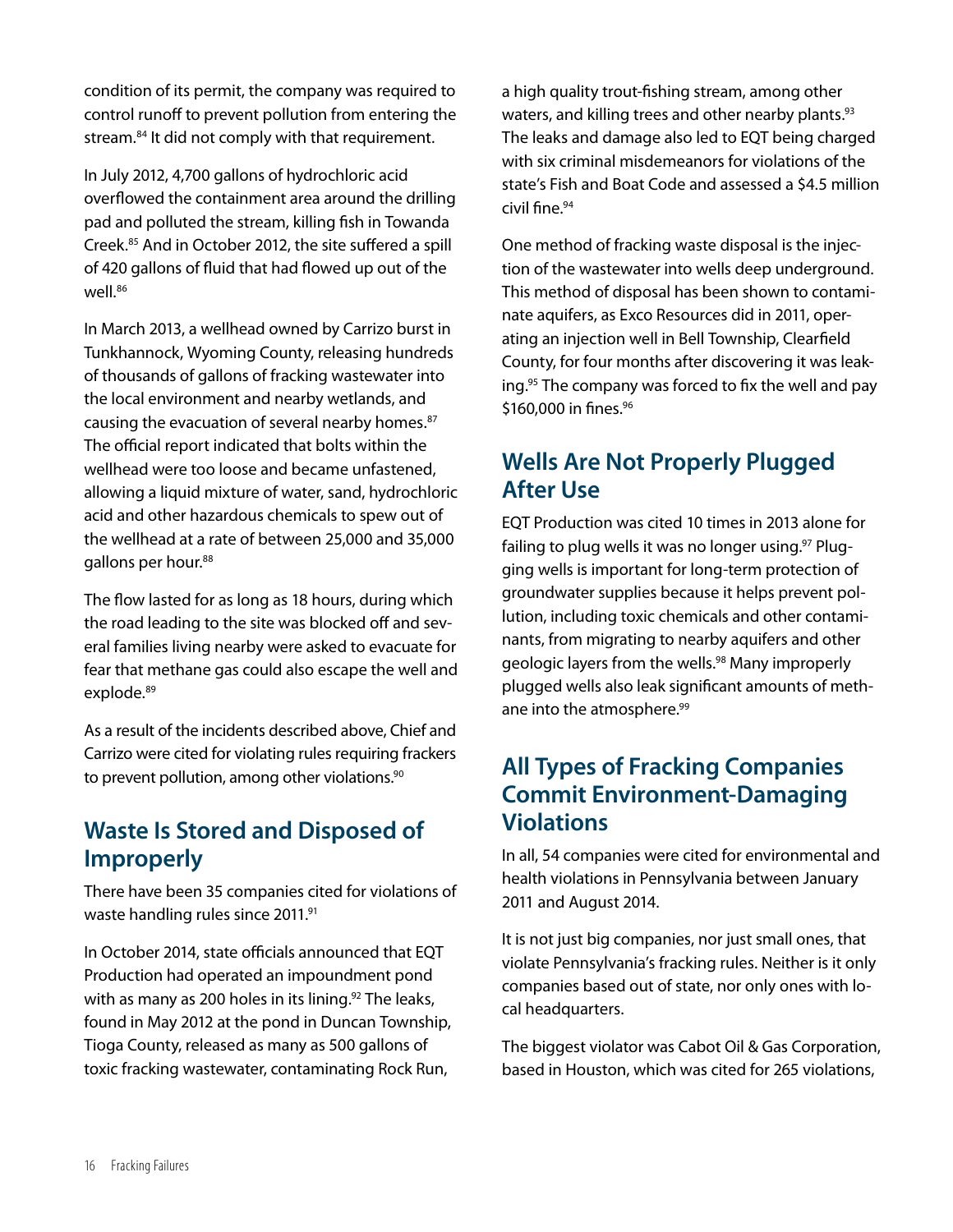including polluting surface and groundwater, by the Pennsylvania DEP from January 2011 through August 2014.100 (See Table 2.) Other top violators include international household names like Shell and Chevron, well-known fracking companies like Range Resources and Chesapeake, and firms known well in Pennsylvania like Pennsylvania General Energy and Consol (CNX Gas).<sup>101</sup>

Some of the largest oil companies in the world are among Pennsylvania's most frequent violators:

**• Cabot Oil and Gas Corporation**, based in Houston, is a member of the Standard and Poor's 500.103 With 265 violations between January 2011 and August 2014, Cabot leads the list of Pennsylvania's frequent offenders.<sup>104</sup>

#### **Table 2. Pennsylvania's 20 Most Frequently Cited Fracking Companies, Ranked by Number of Environmental and Health Violations, January 2011-August 2014**102

| <b>Company</b>                  | <b>Environmental and Health Violations</b> | <b>Rank</b>    |
|---------------------------------|--------------------------------------------|----------------|
| <b>CABOT OIL &amp; GAS CORP</b> | 265                                        | $\mathbf{1}$   |
| CHESAPEAKE APPALACHIA LLC       | 253                                        | $\overline{2}$ |
| RANGE RESOURCES APPALACHIA LLC  | 174                                        | 3              |
| CHIEF OIL & GAS LLC             | 150                                        | $\overline{4}$ |
| <b>SWEPILP</b>                  | 119                                        | 5              |
| <b>XTO ENERGY INC</b>           | 113                                        | 6              |
| ANADARKO E&P ONSHORE LLC        | 92                                         | $\overline{7}$ |
| SOUTHWESTERN ENERGY PROD CO     | 88                                         | 8              |
| WPX ENERGY APPALACHIA LLC       | 86                                         | 9              |
| SENECA RESOURCES CORP           | 85                                         | 10 (tie)       |
| CARRIZO (MARCELLUS) LLC         | 85                                         | 10 (tie)       |
| EXCO RESOURCES PA LLC           | 82                                         | 12             |
| <b>EQT PRODUCTION CO</b>        | 80                                         | 13 (tie)       |
| PA GEN ENERGY CO LLC            | 80                                         | 13 (tie)       |
| TALISMAN ENERGY USA INC         | 65                                         | 15             |
| <b>CHEVRON APPALACHIA LLC</b>   | 63                                         | 16             |
| <b>ULTRA RESOURCES INC</b>      | 52                                         | 17             |
| <b>EOG RESOURCES INC</b>        | 38                                         | 18             |
| CNX GAS CO LLC                  | 36                                         | 19             |
| <b>SNYDER BROS INC</b>          | 31                                         | 20             |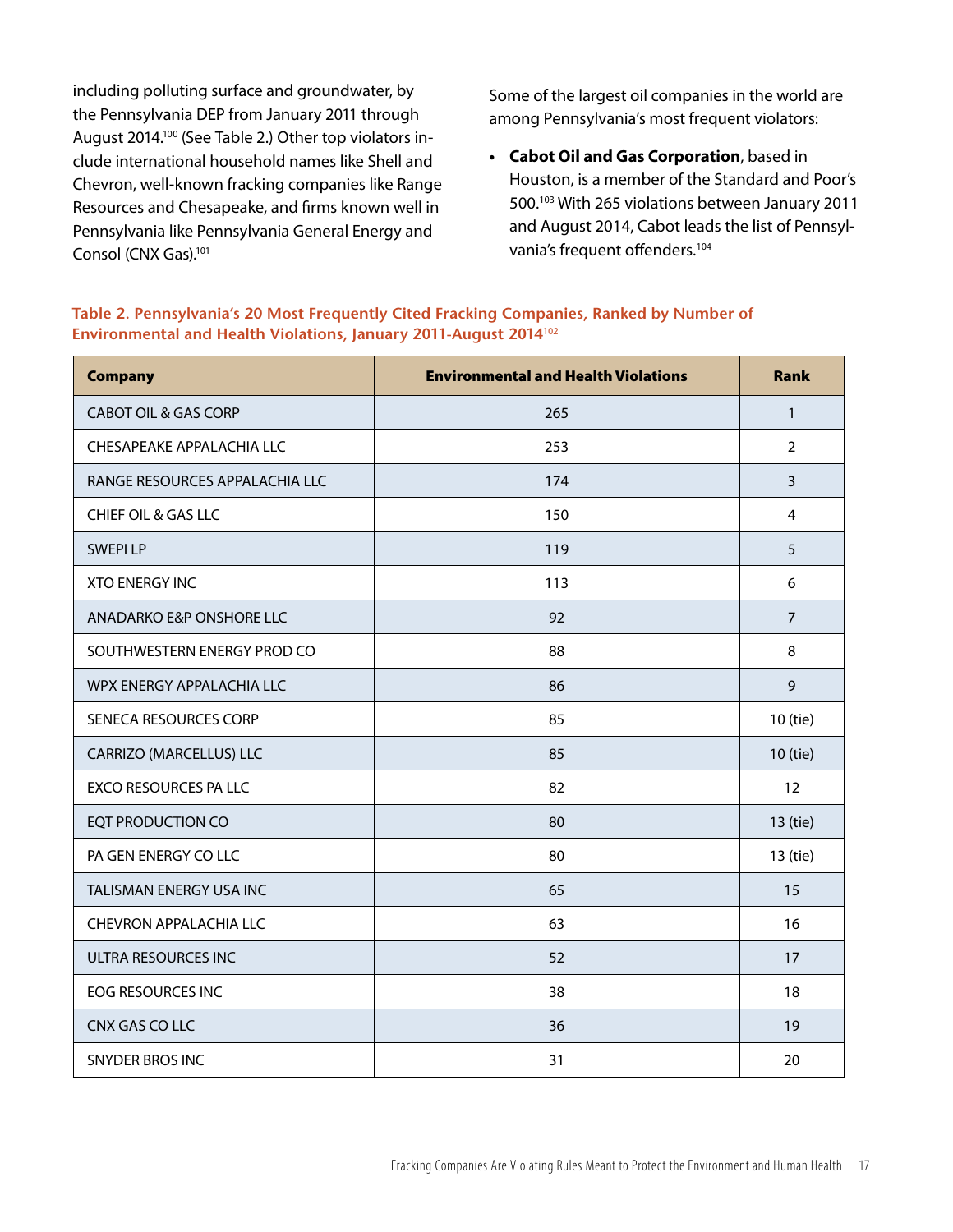- **• Chesapeake Energy**, based in Oklahoma City, says on its website that it is "the second-largest producer of natural gas" in the country.<sup>105</sup> Its subsidiary Chesapeake Appalachia received the second-highest number fracking violations in recent Pennsylvania history, with 253.106
- **• SWEPI** is a subsidiary of global petroleum giant Royal Dutch Shell with corporate headquarters in The Hague, The Netherlands.<sup>107</sup> It is fifth on the list of most frequent offenders, with 119 violations.<sup>108</sup>
- **• XTO Energy** has been, since 2010, a subsidiary of Irving, Texas-based ExxonMobil, "the world's largest publicly traded international oil and gas company."109 XTO racked up 113 violations between January 2011 and August 2014.<sup>110</sup>

Major, multinational firms aren't the only ones to violate the law**.** Four Pennsylvania-headquartered companies are on the top 20 list:

- **• Pennsylvania General Energy**, headquartered in the northwestern Pennsylvania city of Warren, has 80 violations, tying it for  $13<sup>th</sup>$  on the list.<sup>111</sup>
- **• EQT Production**, based in Pittsburgh, also has 80 violations and is tied for 13<sup>th</sup> on the list. In addition, EQT operates the well in Pennsylvania most often cited for violations. Located in Duncan Township, Tioga County, this single well had 19 violations from January 2011 through August 2014.<sup>112</sup> The company has another troublesome well in Duncan Township, which has 10 violations.<sup>113</sup>

#### **The Actual Number of Violations of Environmental and Health Standards in Pennsylvania Is Likely Higher**

This report analyzes notices of violation issued by the Pennsylvania Department of Environmental Pro-<br>tection in response to violations of environmental and public health rules under the state's Oil and Gas Act.

It is likely that the number of *actual* violations is much higher than state records indicate, for two reasons. First, air pollution violations are handled, reported, and enforced by a different arm of the Pennsylvania DEP from oil and gas well violations, and as such are not included in this analysis.<sup>116</sup>

Second, Pennsylvania's basic environmental laws are inadequately enforced.

A 2012 Earthworks report found that Pennsylvania oil and gas regulators conducted fewer than 20 percent of the inspections state rules required.117 Another Earthworks report two years later revealed that Pennsylvania regulators don't meet their own standards for inspection frequency.118

A 2014 report from the state's Auditor General said the state DEP was caught unprepared for the sudden increase in fracking activity, and found that, despite adding personnel to the well inspection staff, the DEP was unable to provide regular, consistent monitoring of fracking activity.<sup>119</sup>

The Pennsylvania DEP also has a regular practice of not issuing violation notices if companies voluntarily agree to address problems found by inspectors – including in cases as severe as contaminating drinking water supplies.<sup>120</sup>

Other states have had enforcement difficulties at least as severe as Pennsylvania's. A series of reports by Earthworks in 2012 revealed that violations in Colorado, New Mexico, New York, Ohio and Texas are also likely underreported because those states also all have too few inspectors for the number of wells, and are unable to inspect the majority of their active wells.121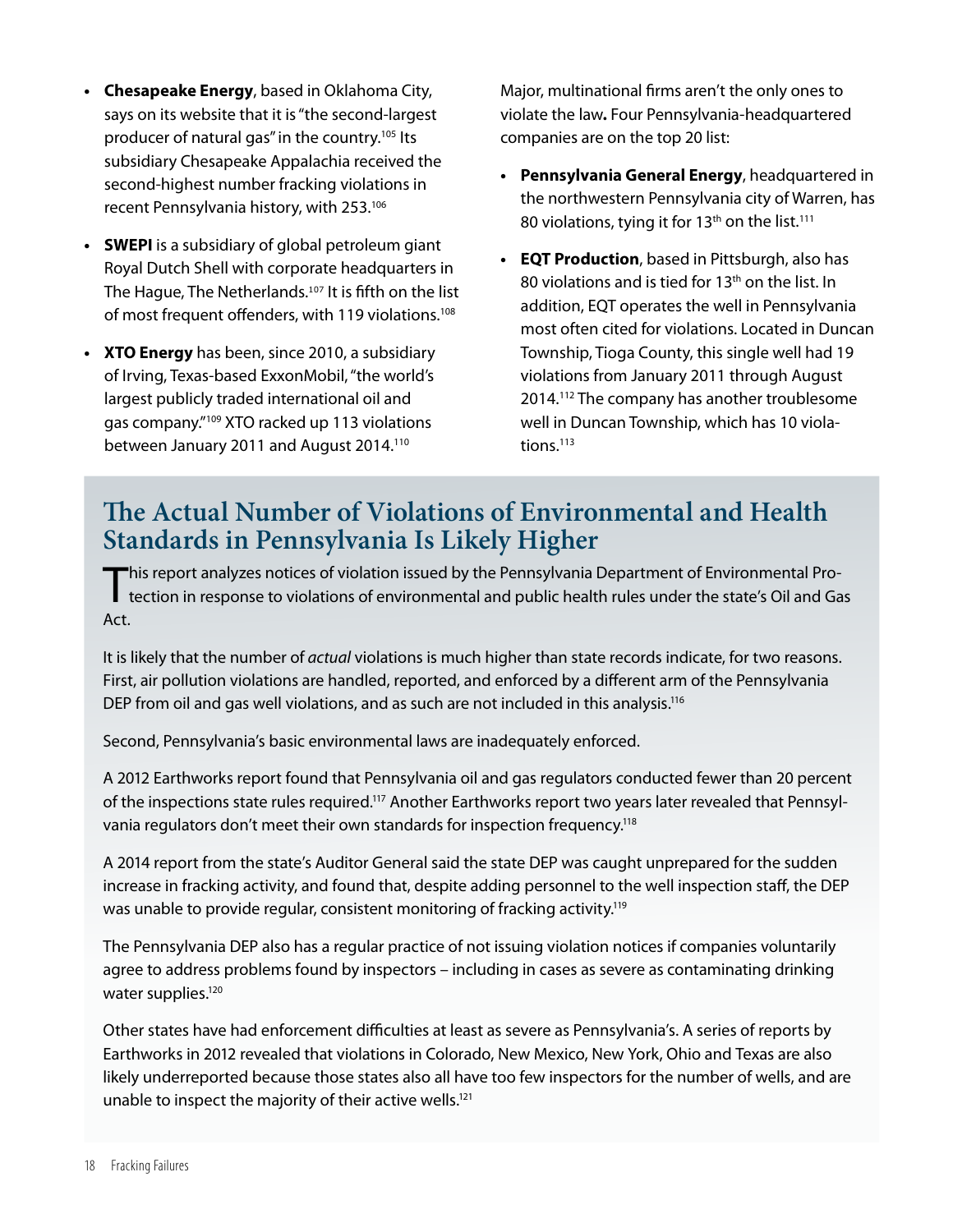- **• CNX Gas**, a subsidiary of Canonsburg-based giant Consol Energy, is 19th on the list, with 36 violations.114
- **Snyder Brothers**, based in Kittanning, is 20<sup>th</sup> on the list, with 31 violations.<sup>115</sup>

#### **Violators Include Companies That Have Promised to Improve Their Environmental Performance**

In April 2013, several of Pennsylvania's largest fracking companies – EQT, Chevron Appalachia, Consol and Shell – formed the Center for Sustainable Shale Development (CSSD), promising not only that "safe, sustainable shale resource development" was possible, but that they would do it of their own accord.<sup>122</sup>



**A drill rig at a Marcellus Shale production site in Pennsylvania.** 

**Table 3. Environmental and Health Violations by Members of the Center for Sustainable Shale Development, July 2013-August 2014**<sup>128</sup>

| <b>Company</b>            | <b>Environmental and</b><br><b>Health Violations</b> |
|---------------------------|------------------------------------------------------|
| <b>SWEPILP</b>            | 39                                                   |
| EQT PRODUCTION CO         | 28                                                   |
| CHEVRON APPAI ACHIA<br>HC | 27                                                   |
| CNX GAS COLLC             | 6                                                    |

The group said it had developed standards it claimed are more stringent than legal and regulatory requirements, setting 15 specific performance goals for operators "that are protective of air quality, water resources and climate."123 An expert analysis commissioned by the Delaware Riverkeeper Network found the CSSD performance standards deficient and often duplicative of existing requirements and practices, and concluded that they do not set a high standard of protection for the environment or affected communities.124

And Pennsylvania DEP records show that since promising to exceed state standards, those four companies – all among the state's most frequent violators – have failed to uphold state requirements at least 100 times.125

The most frequent offender among these four since the April 2013 announcement of CSSD's formation is the Royal Dutch Shell subsidiary known as SWEPI.<sup>126</sup> (See Table 3.) But all four have committed violations since their commitment to the CSSD. In June 2013, months after promising to look after the environment, CNX was cited for dumping industrial waste into the very waters it had promised to protect as a member of CSSD.127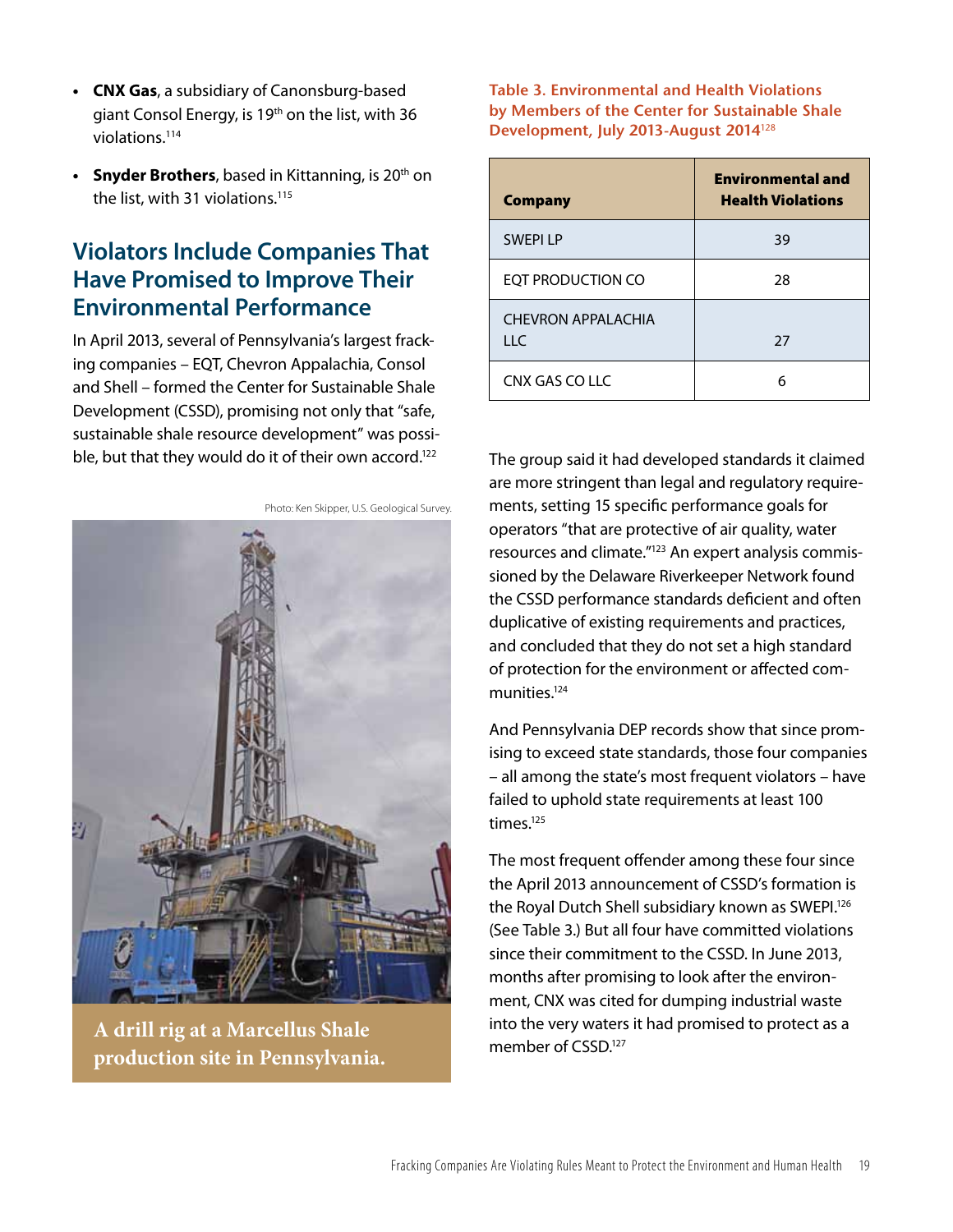#### **Top Violators Include All Sizes of Companies**

Larger firms that drill or operate many wells may violate the law more frequently simply as a result of being more active. To correct for this, we compared the number of violations by company with:

- The number of wells drilled by that company since 2011.129
- The number of wells the company operated since 2011.

In both cases, we limited the comparisons only to those firms with significant fracking activity during this period. (See Methodology.)

Viewed by number of wells drilled between January 2011 and August 2014 (see Table 4), the list included:

**• Atlas Resources**, based in Pittsburgh, drilled 11 wells during that period, and was cited for 13 violations – or 1.18 violations per well drilled, topping the list. Atlas has been repeatedly cited for failing to take appropriate pollution prevention measures, as well as for spills of toxic fluids.<sup>130</sup>

#### **Table 4. Top 20 Companies with the Most Environmental and Health Violations Per Well Drilled, January 2011-August 2014135**

| <b>Company</b>                    | <b>Violations At</b><br><b>Wells Drilled</b><br><b>Since 2011</b> | <b>Number of</b><br><b>Wells Drilled</b><br><b>Since 2011</b> | <b>Violations Per</b><br><b>Well Drilled</b> | <b>Rank</b>    |
|-----------------------------------|-------------------------------------------------------------------|---------------------------------------------------------------|----------------------------------------------|----------------|
| ATLAS RESOURCES LLC               | 13                                                                | 11                                                            | 1.18                                         | $\mathbf{1}$   |
| <b>EXCO RESOURCES PA LLC</b>      | 48                                                                | 72                                                            | 0.67                                         | $\overline{2}$ |
| <b>HALCON OPR CO INC</b>          | $\overline{4}$                                                    | $\overline{7}$                                                | 0.57                                         | 3              |
| CARRIZO (MARCELLUS) LLC           | 51                                                                | 93                                                            | 0.55                                         | $\overline{4}$ |
| <b>SNYDER BROS INC</b>            | 26                                                                | 55                                                            | 0.47                                         | 5              |
| <b>CHIEF OIL &amp; GAS LLC</b>    | 98                                                                | 212                                                           | 0.46                                         | 6              |
| WPX ENERGY APPALACHIA LLC         | 51                                                                | 114                                                           | 0.45                                         | $\overline{7}$ |
| <b>CABOT OIL &amp; GAS CORP</b>   | 124                                                               | 306                                                           | 0.41                                         | 8              |
| PA GEN ENERGY CO LLC              | 45                                                                | 112                                                           | 0.40                                         | 9              |
| SENECA RESOURCES CORP             | 50                                                                | 188                                                           | 0.27                                         | 10             |
| <b>XTO ENERGY INC</b>             | 43                                                                | 174                                                           | 0.25                                         | 11             |
| ALPHA SHALE RES LP                | $\overline{7}$                                                    | 30                                                            | 0.23                                         | 12             |
| <b>SWEPILP</b>                    | 85                                                                | 391                                                           | 0.22                                         | 13             |
| SOUTHWESTERN ENERGY PROD CO       | 63                                                                | 308                                                           | 0.20                                         | 14             |
| <b>EQT PRODUCTION CO</b>          | 71                                                                | 350                                                           | 0.20                                         | 15             |
| <b>INFLECTION ENERGY (PA) LLC</b> | 8                                                                 | 41                                                            | 0.20                                         | 16             |
| RANGE RESOURCES APPALACHIA LLC    | 104                                                               | 566                                                           | 0.18                                         | 17             |
| CHESAPEAKE APPALACHIA LLC         | 90                                                                | 539                                                           | 0.17                                         | 18             |
| <b>TRIANA ENERGY LLC</b>          | $\overline{2}$                                                    | 12                                                            | 0.17                                         | 19             |
| CHEVRON APPALACHIA LLC            | 52                                                                | 320                                                           | 0.16                                         | 20             |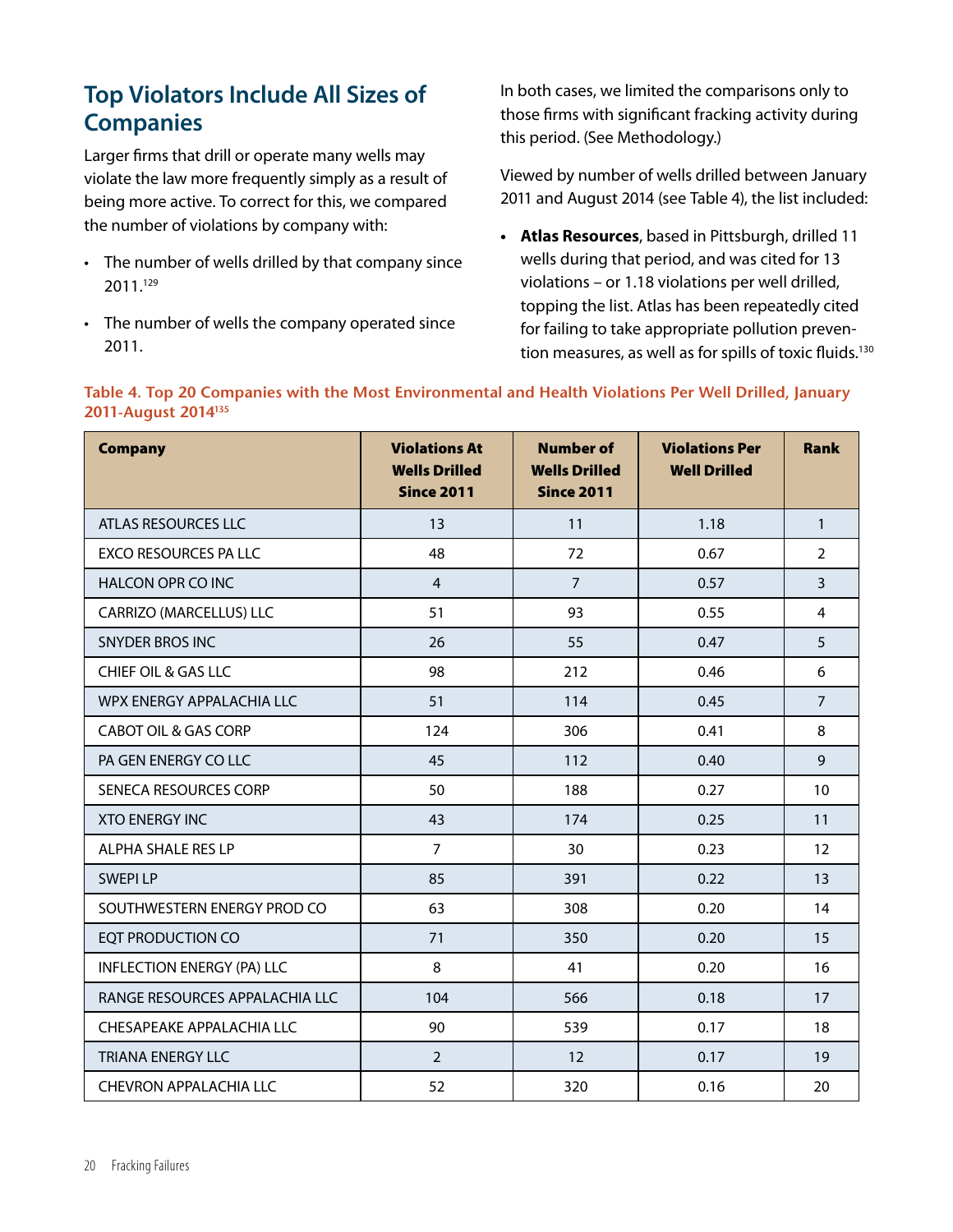- **• Exco Resources**, based in Dallas, was second, with 72 wells drilled and 48 health and environment violations, or 0.67 violations per well drilled.<sup>131</sup>
- **• Halcon Operating Company**, based in Houston, drilled just seven wells but had four violations, putting it third on the list.<sup>132</sup>
- **• Carrizo (Marcellus) LLC**, owned by Houstonbased Carrizo Oil and Gas, drilled 93 wells and had 51 environmental and health violations, ranking fourth.133
- **• Snyder Brothers**, based in Kittanning, Pennsylvania, was fifth, with 26 violations and 55 wells drilled.134

When factoring in the number of wells in active production (see Table 5), top violators also include large and small, locally based and international firms:

**• Mieka**, part of Texas-based Vadda Energy, is at the top of the list with 0.46 average violations per active well per reporting period. The company has had problems properly controlling erosion at its well sites.<sup>136</sup>

| <b>Company</b>                  | <b>Average Wells Operating</b><br><b>Per Reporting Period</b> | <b>Environmental and Health</b><br><b>Violations Per Active Well</b> | <b>Rank</b>    |
|---------------------------------|---------------------------------------------------------------|----------------------------------------------------------------------|----------------|
| <b>MIEKA LLC</b>                | 4.43                                                          | 0.46                                                                 | $\mathbf{1}$   |
| PENN VIRGINIA OIL & GAS CORP    | 5.00                                                          | 0.26                                                                 | $\overline{2}$ |
| <b>ENERPLUS RES (USA) CORP</b>  | 6.57                                                          | 0.22                                                                 | 3              |
| CARRIZO (MARCELLUS) LLC         | 80.57                                                         | 0.21                                                                 | 4              |
| <b>XTO ENFRGY INC.</b>          | 151.14                                                        | 0.20                                                                 | 5              |
| <b>RICE DRILLING B LLC</b>      | 35.86                                                         | 0.18                                                                 | 6              |
| CHIEF OIL & GAS LLC             | 140.86                                                        | 0.16                                                                 | $\overline{7}$ |
| <b>CABOT OIL &amp; GAS CORP</b> | 298.57                                                        | 0.15                                                                 | 8              |
| <b>STONE ENERGY CORP</b>        | 7.71                                                          | 0.14                                                                 | 9              |
| HALCON OPR CO INC               | 5.80                                                          | 0.12                                                                 | 10             |
| PA GEN ENERGY CO LLC            | 117.86                                                        | 0.11                                                                 | 11             |
| <b>TRIANA ENERGY LLC</b>        | 21.14                                                         | 0.11                                                                 | 12             |
| ULTRA RESOURCES INC             | 62.00                                                         | 0.11                                                                 | 13             |
| WPX ENERGY APPALACHIA LLC       | 160.57                                                        | 0.10                                                                 | 14             |
| <b>ANTERO RESOURCES CORP</b>    | 4.14                                                          | 0.09                                                                 | 15             |
| SOUTHWESTERN ENERGY PROD CO     | 179.43                                                        | 0.09                                                                 | 16             |
| ALPHA SHALE RES LP              | 22.43                                                         | 0.08                                                                 | 17             |
| SENECA RESOURCES CORP           | 178.25                                                        | 0.07                                                                 | 18             |
| TANGLEWOOD EXPL LLC             | 11.00                                                         | 0.06                                                                 | 19             |
| <b>EXCO RESOURCES PA LLC</b>    | 296.14                                                        | 0.06                                                                 | 20             |

**Table 5. Top 20 Companies with the Highest Average Number of Environmental and Health Violations Per Active Well Per Reporting Period, January 2011-June 2014**<sup>141</sup>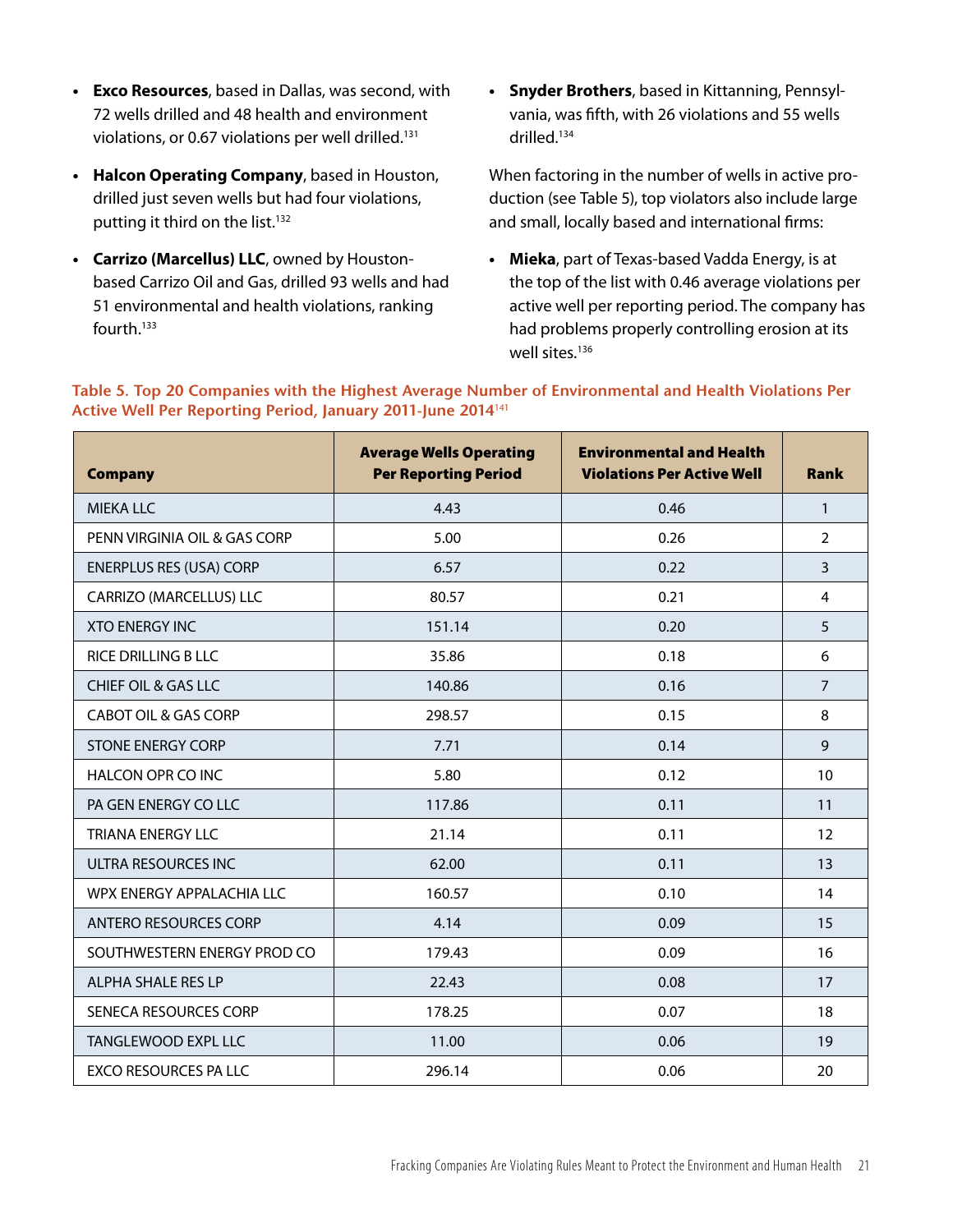- **• Penn Virginia Oil & Gas**, based in Radnor, Pennsylvania, ranked second with 0.26 average violations per active well per reporting period. The company also operated just five wells in the first half of 2014.<sup>137</sup>
- **• Enerplus Resources (USA)**, a subsidiary of Enerplus Resources, based in Calgary, Alberta, Canada, was third with 0.22 average violations per active well per reporting period. The company operated seven wells in the first half of 2014.<sup>138</sup>
- **• Carrizo (Marcellus) LLC**, owned by Houstonbased Carrizo Oil and Gas, ranked fourth with 0.21 average violations per active well per reporting period. Carrizo reported operations at 101 Pennsylvania fracking wells in the first six months of 2014.139
- **XTO**, the ExxonMobil subsidiary, is fifth with one violation per every five wells operating. It reported operating 238 wells in the first six months of 2014.<sup>140</sup>

#### **Pennsylvania Violators Also Have Fracking Operations Across the Country**

Many of the companies violating Pennsylvania's rules protecting the environment and human health from the worst harms of fracking also operate in other places around the country. 142

Of the 20 companies that are Pennsylvania's most frequent violators, 17 are part of companies with fracking operations in at least one other state – and two, XTO Energy and EOG Resources, operate in 10 or more other states. (See Appendix B for details on which companies operate in which states, and Appendix C to see which states are home to which companies.)

According to their respective websites, some of these companies are in just a few states, such as Cabot, Pennsylvania's most-cited company, which also operates in Texas and West Virginia. But others have vast nationwide presences: The parent company of Chesapeake Appalachia, the state's second most-cited fracking firm, has fracking operations in Colorado, Kansas, Louisiana, Ohio, Oklahoma, Texas, West Virginia and Wyoming. And XTO Energy, a subsidiary of ExxonMobil (Pennsylvania's sixth most-cited company) has fracking operations in 16 other states.

These and other top violators also have fracking operations or mineral rights that would allow for future fracking in 23 other states: Alaska, Arkansas, California, Colorado, Illinois, Indiana, Kansas, Kentucky, Louisiana, Maryland, Michigan, Montana, New Mexico, New York, North Dakota, Ohio, Oklahoma, Tennessee, Texas, Utah, Virginia, West Virginia, and Wyoming.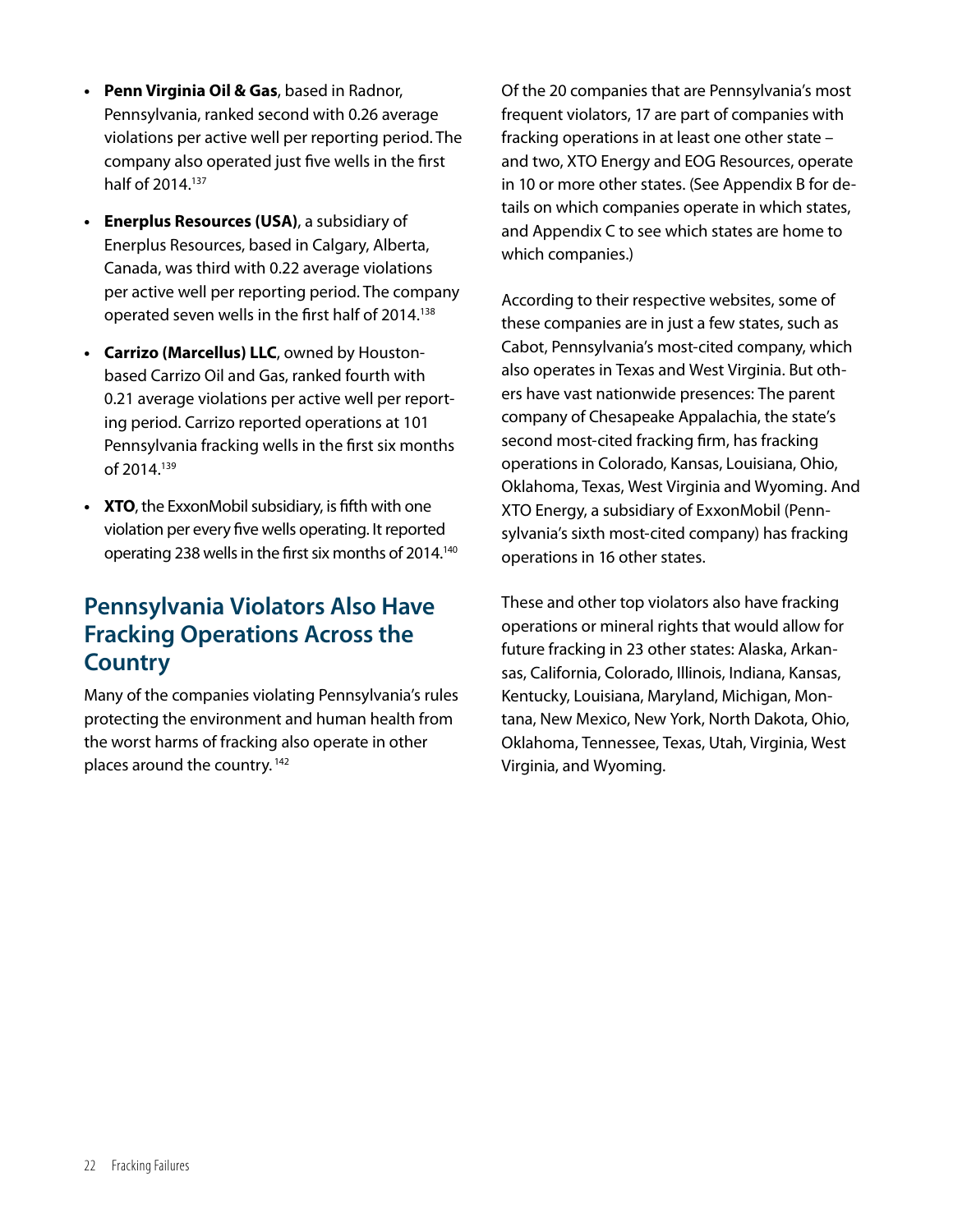### **Policy Recommendations**

Fracking is an inherently polluting practice.<br>Given the scale and severity of fracking's<br>myriad impacts, constructing and impleme<br>ing a regulatory regime sufficient to protect the e Given the scale and severity of fracking's myriad impacts, constructing and implementing a regulatory regime sufficient to protect the environment and public health from dirty drilling seems unlikely. Moreover, the notion of strictly enforcing such safeguards at tens of thousands of wells – plus compressor stations, pipelines, processing plants and waste disposal sites – is highly implausible.

The evidence bears this out. As demonstrated in this report, fracking operators in Pennsylvania regularly violate essential environmental and public health protections. Even key industry players who have pledged to clean up their acts are still breaking the rules and damaging the environment. Moreover, such violations merely scratch the surface, since state officials are only inspecting a fraction of fracking wells and Pennsylvania lacks some of the most basic rules that could reduce fracking damage – like bans on waste pits or bars on the use of toxic chemicals in fracking fluid.

This is hardly a problem unique to Pennsylvania. Fracking operators have racked up hundreds of violations in other states as well, and many violators in Pennsylvania have leases to drill in several other states.

The continued violations by fracking operators serve to underscore a key reason why the drilling practice cannot be made safe: Constructing rules that address the sheer number and severity of risks posed by fracking – much less enforcing those rules at thousands of wells and other sites – is impracticable at best. Accordingly, banning fracking before it begins – as has been done in New York state – is the most prudent course for states to protect the environment and public health.

In states like Pennsylvania where widespread fracking is already under way, a moratorium on all new permits and wells is in order – at least until all of the following measures are permanently in place:

- Dramatically ramp up enforcement including regular inspections and penalties sufficiently certain and severe that it no longer pays to pollute;
- • Require drillers to post sufficient financial assurance to guarantee that the costs of any environmental or public health damage caused by fracking are borne by fracking operators, not the public; and
- Adopt much more stringent protections including bans on waste pits, bars on the use of toxic chemicals in fracking fluid, adequate buffer zones, and bans on fracking in state forests and parks.

The record of persistent violations also belies any notion that citizens should have to exclusively rely on state agencies or officials to protect their health and environment from dirty drilling. Accordingly,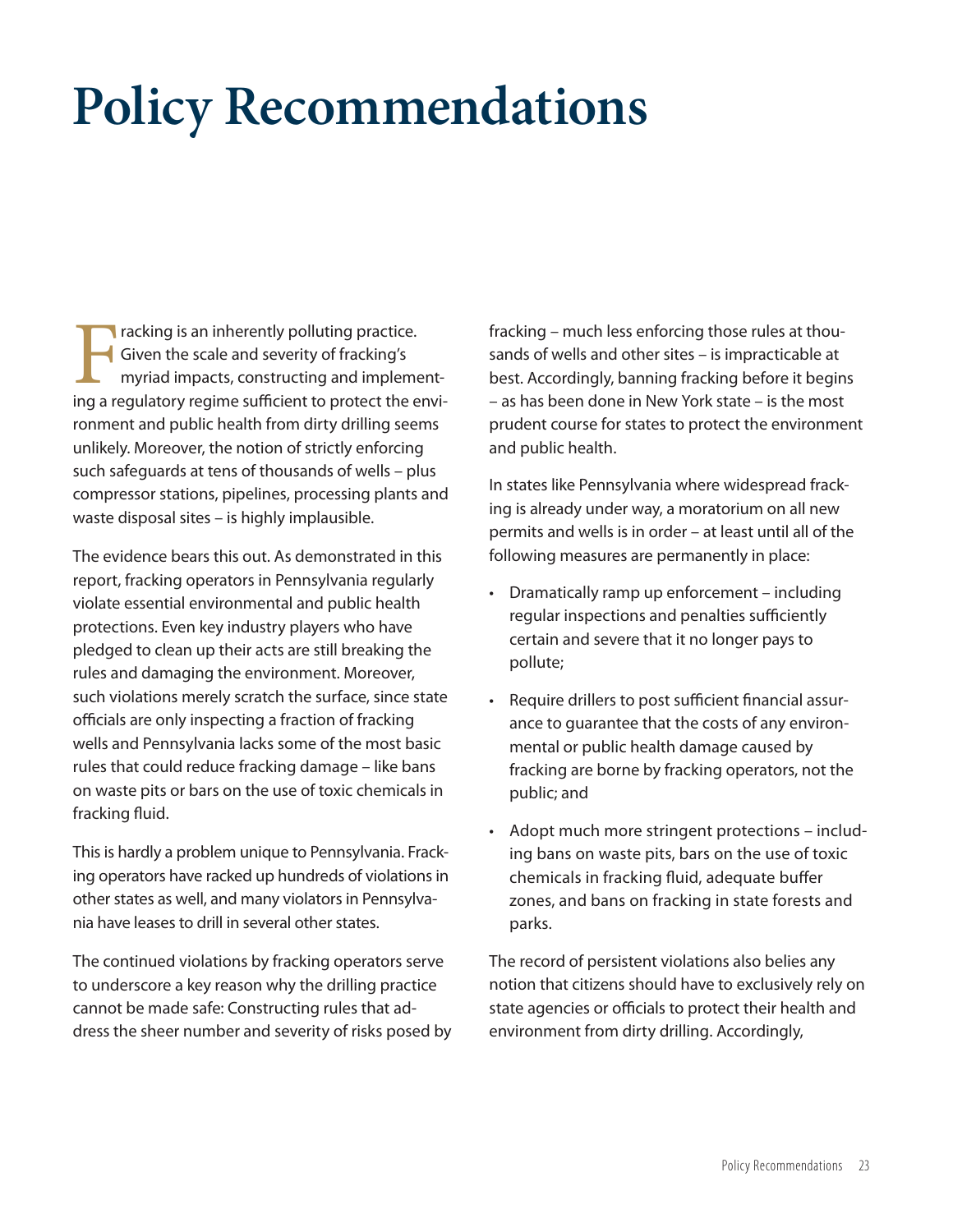- • All local communities must be granted clear authority to reject or restrict dirty drilling within their borders; and
- • Federal policymakers should close the loopholes exempting fracking from key provisions of our nation's environmental laws and protect America's natural heritage by keeping fracking away from

our national parks, national forests, and sources of drinking water for millions of Americans.

Finally, more complete data on fracking should be collected and made available to the public, enabling us to understand the full extent of the harm that fracking causes to our environment and health.



Photo: William Avery Hudson

**A fracking well site in Franklin Township near Montrose and Dimock.**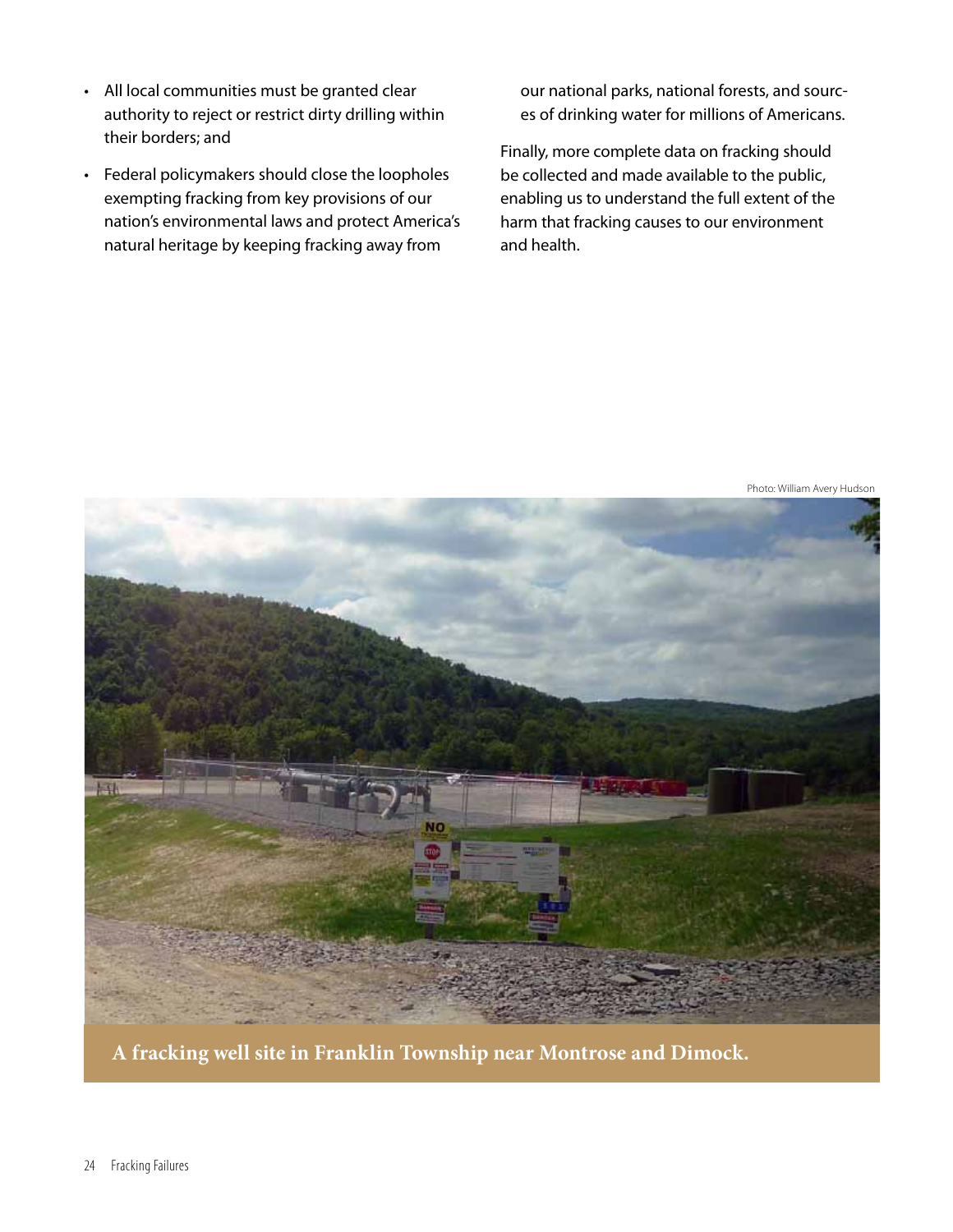## **Methodology**

#### **Basic Information**

The data in this report represent violations of environmental and health protection regulations at "unconventional" (i.e., fracking) wells in Pennsylvania from 1 January 2011 through 31 August 2014.<sup>143</sup>

Data were downloaded from the Pennsylvania Department of Environmental Protection, Office of Oil and Gas Management, at www.portal.state. pa.us/portal/server.pt/community/oil\_and\_gas\_reports/20297. Violation, well activity and production reporting data were downloaded on 18 September 2014.

#### **Violation Information**

Violations are those reported in the state's "Oil and Gas Compliance Report" database. These data were searched for in the database with a query specifically returning "inspections with violations only." The result was downloaded as a CSV file,<sup>144</sup> opened in Microsoft Excel to better handle comma-delimited text, and then imported into Microsoft Access. Data downloaded were for unconventional wells only.

This file had multiple records for many violations, reflecting various stages of addressing the problem, including notices of violation, administrative orders, cessation orders, consent orders and consent assessment of civil penalties. We filtered out these duplicates by counting violations based only on each violation's unique ID number.

In addition to specifying specific violations, the downloaded file also sorted them into categories: "administrative" or "environmental health and safety." We discarded Pennsylvania's categorization as inconsistent and inadequate, and instead ourselves divided the violations into two categories: "administrative" or "environmental and health," based on the definitions listed in Appendix A.

The data presented in this report include only environmental and health violations, not administrative violations. Compliance with administrative rules is very important – failure to comply with administrative rules can conceal other types of violations and deny the public access to critical information about drilling practices in their communities. However, to emphasize the immediate hazards posed by fracking to communities, this report focuses solely on violations with the direct potential to threaten the environment and public health.

#### **Wells Drilled Data**

The state's "Wells Drilled by Operator" data were downloaded in a CSV file.<sup>145</sup>

#### **Oil and Gas Production Data**

These data were found from the "Oil and Gas Production Reports" section of the Pennsylvania's DEP's website, accessing the "Statewide Data Downloads" page and downloading CSV files for each reporting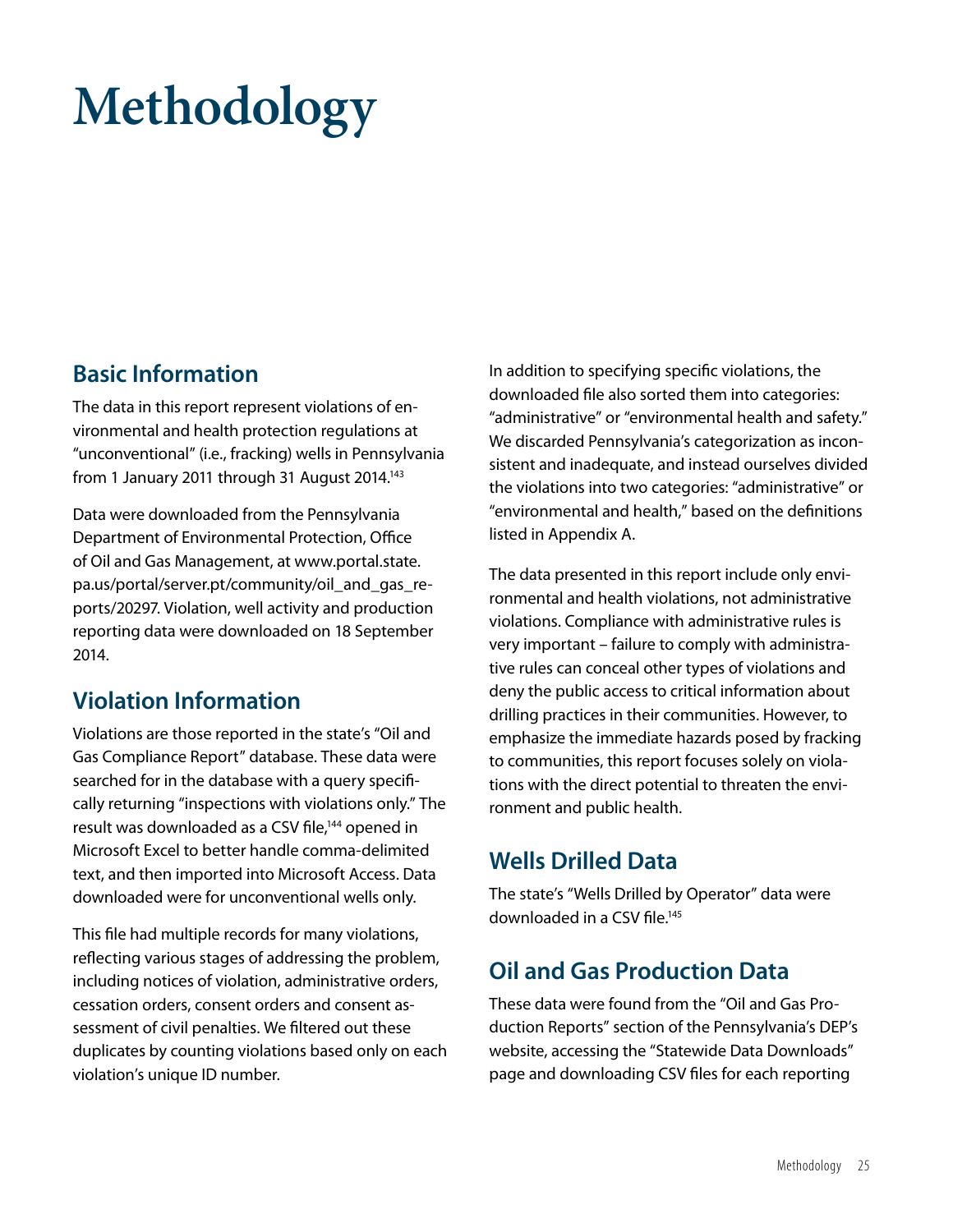period.146 All of the files for the time period in question were downloaded – including those labeled "Unconventional wells," "Conventional wells," "without Marcellus" or "Marcellus Only." Despite their file names, most of the files contained information about both conventional and unconventional wells. We deleted anything that was marked with an "N" in the "Unconventional" column.

#### **Determining Operators Responsible for Violations**

For each violation, the operator responsible was named in the Oil and Gas Compliance Report.

#### **Assessing Violations Per Well Drilled**

From the "Wells Drilled By Operator" data, we extracted all wells whose construction began between 1 January 2011 and 31 August 2014, according to the well's spud date, the date on which drilling operations began. The violations at those wells were counted by operator, and compared with the number of wells reported drilled by each of those companies during the same period. Some companies did not drill any wells; others who did drill wells were not cited for any violations.

For ranking purposes, we focused on the most active companies in the state by excluding from the rankings all companies who drilled fewer than five wells over the period. That includes 36 companies and excludes the 50 who drilled four or fewer wells.

#### **Assessing Violations Per Active Well**

The data identifying which companies had how many violations in each time period were combined with

the data of which companies reported wells operating in that time period.

To arrive at an overall determination of the number of violations per active well, we calculated for each reporting period the number of environmental and health violations that company received and the number of that company's wells reporting production activity.

Those numbers were used to calculate a violations per active well ratio for that reporting period. The ratios for all periods in which the company reported production activity were averaged, to come up with an overall average ratio for the company.

For example, Mieka received no violations between January and June 2011, a period during which it operated three wells, for a ratio of zero violations per well operated. The same was true from July to December 2011. Between January and June 2012, the company received seven violations and operated five wells, a ratio of 1.4. In the second half of 2012, it received no violations and operated five wells, another ratio of zero. In the first half of 2013, it received one violation and operated five wells, a ratio of 0.2; the second half of 2013 saw it receive two violations and operate five wells, for a ratio of 0.4. In the first half of 2014, Mieka received six violations and operated five wells, a ratio of 1.2. Averaging those ratios gives Mieka 0.46 average violations per active well per reporting period.

For ranking purposes, we focused on the most active companies in the state by excluding from the rankings all companies that never operated more than five wells in any time period. That includes 58 companies and excludes the 28 companies that never had more than five wells active in any given reporting period.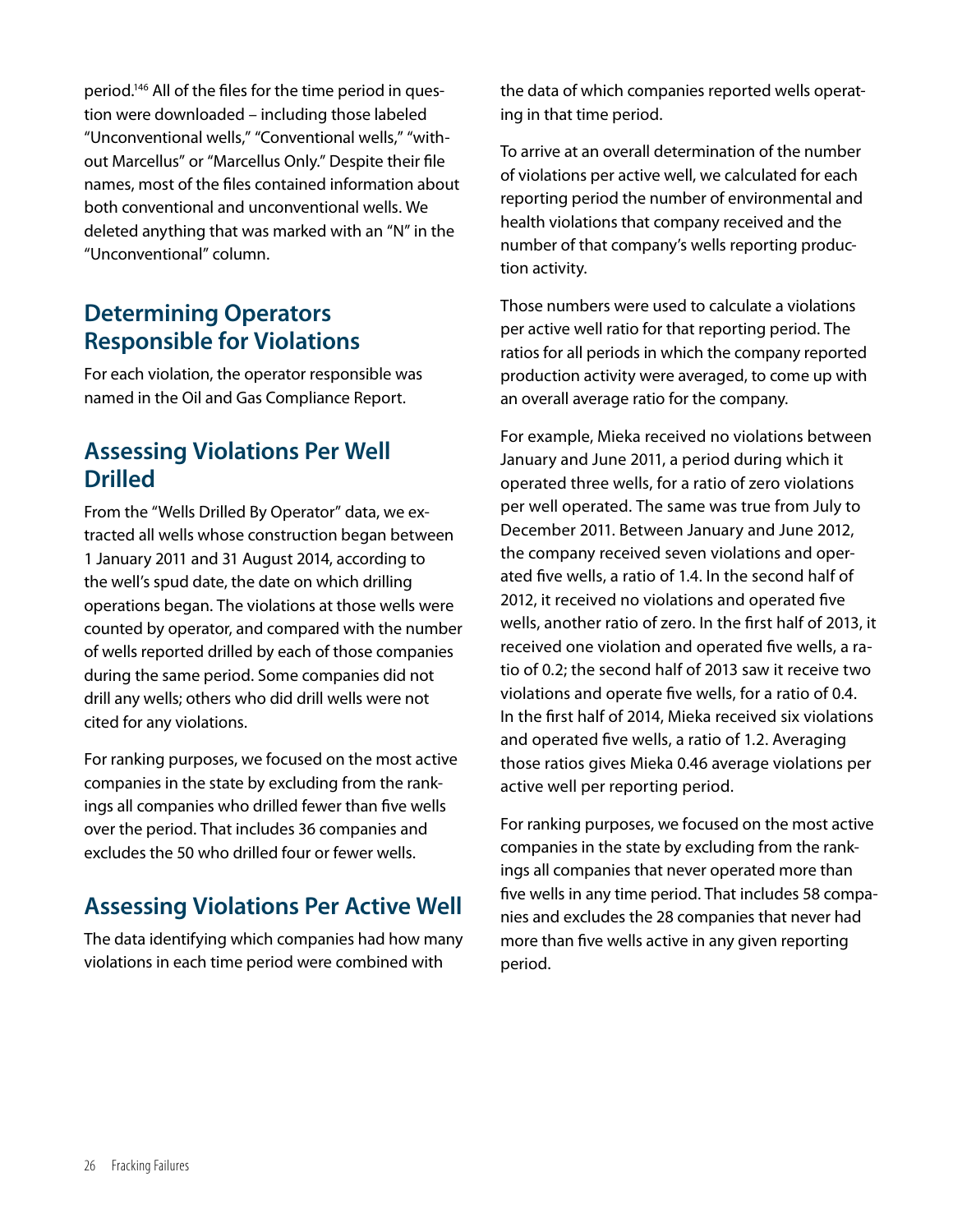### **Appendix A: Assigned Violation Categories and Their DEP Codes**

The boldface text is the category assigned by the researchers. The Pennsylvania Department of Environmental Protection violation codes (bulleted items) are assigned by DEP.

#### **Administrative**

- • 102.5NPDES Failure to obtain an NPDES [National Pollutant Discharge Elimination System] Permit for Stormwater Discharges Associated With a Construction Activity.
- 105GEN Encroachment-General
- 105IMP Failure to implement Encroachment Plan
- • 201A Failure to have permit on site during drilling
- • 201F Failure to notify DEP, landowner, political subdivision, or coal owner 24 hrs prior to commencement of drilling
- • 201G Failure to post permit number, operator name, address, telephone number in a conspicuous manner at the site during drilling
- • 201H Failure to properly install the permit number, issued by the department, on a completed well.
- • 201TAG Failure to install, in a permanent manner, the permit number on a completed well
- • 203TAG Failure to affix, in a permanent manner, a registration number on a well within 60 days of registration
- • 210H Failure to properly install the permit number, issued by the department, on a completed well.
- 212CMPLRPT Failure to submit completion report within 30 days of completion of well
- • 212PRODRPT Failure to submit annual production report
- • 212WELLRCD Failure to submit well record within 30 days of completion of drilling
- • 287.54A Person or municipality has not performed waste analysis or no copy submitted to the Department.
- • 301 Failure of storage operator to maintain and/ or submit required information, such as maps, well records, integrity testing informatio [sic], pressure data
- • 51017 Administrative Code-General
- • 601.101 O&G Act 223-General. Used only when a specific O&G [Oil & Gas] Act code cannot be used
- 78.122 Drillers Log not on site
- • 78.124 Failure to submit plugging certificate 30 days after well plugged
- 78.51(H) Failure to report receipt of notice from a landowner, water purveyor or affected person that a water supply has been affected by pollution or diminution, to the Department within 24 hours of receiving the notice.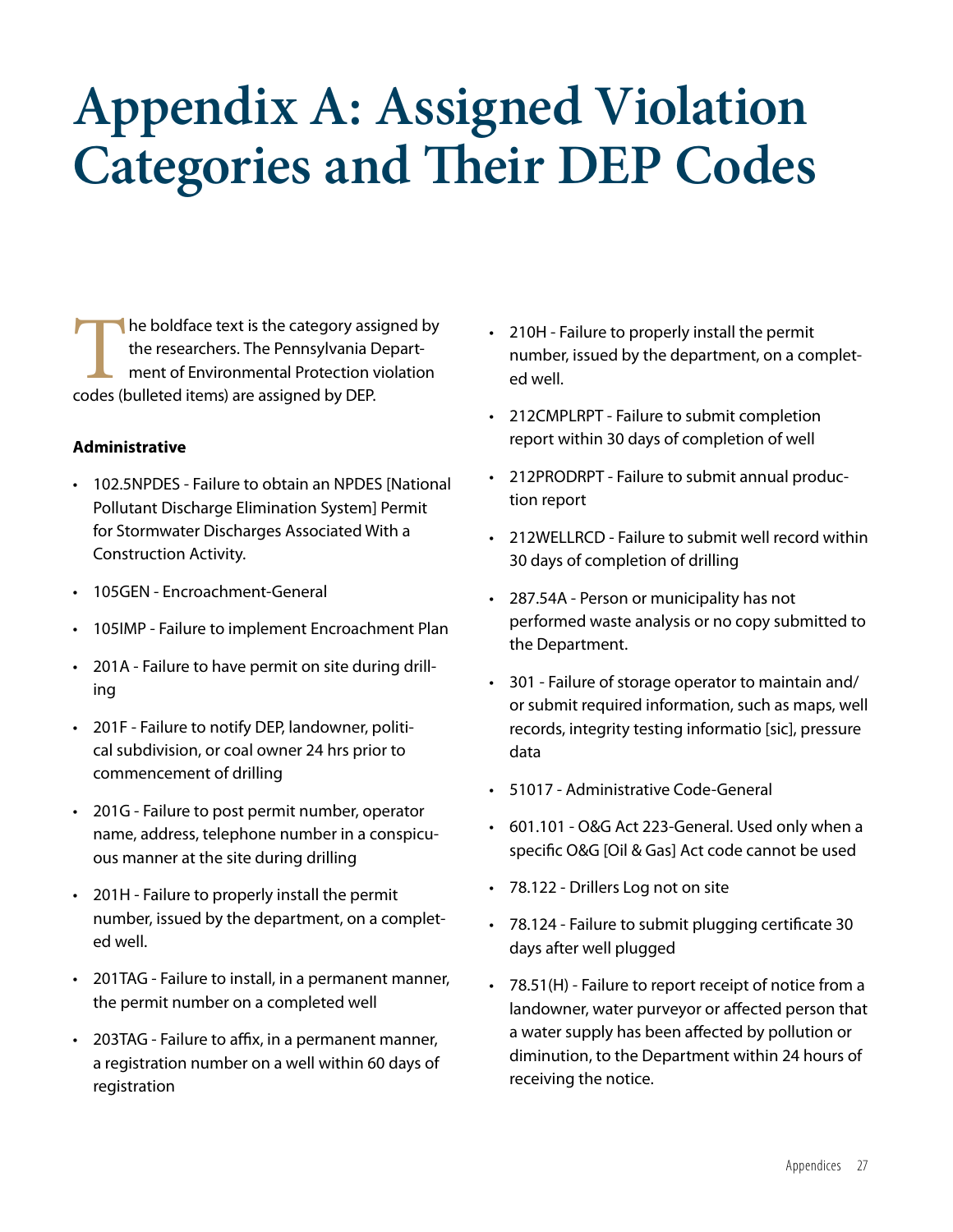- • 78.57 Failure to post pit approval number
- • 78.57PITAPPR Failure to obtain pit approval/permit
- 78.65(3) Failure to submit or submitting an inadequate well site restoration report within 60 days of restoration of the well site
- • 79.11 Conservation well located less than 330' [feet] from lease or unit line without waiver.
- • ACT214GEN Coal & Gas Resources Coordination Act 214 - General
- • ACT359GEN Oil & Gas Conservation Law General
- • OGA 3211(F1) Failure to notify DEP or surface landowner or local political subdivision 24 hours prior to commencement of drilling. Failure to electronically notify DEP. Failure to re-notify DEP.
- OGA 3211(F2) Failure to notify DEP 24 hours prior to cementing casing strings, pressure testing of production casing, stimulation of well or plugging of an unconventional well.
- • OGA 3211(G) Failure to post the well permit number and the operator's name, address and phone number at the well site during construction of the access road, site preparation and during drilling, operating or alteration of well.
- OGA 3211(H) Failure to install, in a permanent manner, the permit number on a completed well.
- • OGA 3211(M) Failure to obtain an approved water management plan for withdrawing or using water during the drilling or hydraulic fracture stimulation of an unconventional well.
- • OGA 3218.3 Failure to properly maintain transportation/disposal records for unconventional well wastewater. Failure to make such records available upon request.
- • OGA 3220(C) Failure to notify DEP, the coal operator, lessee and owner prior to plugging a well and submit a plat.
- • OGA 3222(A) Failure to submit annual conventional well production report.
- • OGA 3222(B) Failure to submit well record / completion report.

#### **Environmental and Health**

- • 102.11 Failure to design, implement or maintain BMPs [best management practices] to minimize the potential for accelerated erosion and sedimentation.
- 102.22 Failure to achieve permanent stabilization of earth disturbance activity.
- • 102.4 Failure to minimize accelerated erosion, implement E&S [erosion & sedimentation] plan, maintain E&S [erosion & sedimentation] controls. Failure to stabilize site until total site restoration under OGA [Oil & Gas Act] Sec 206(c)(d)
- 102.4HQBMP Failure to implement Special Protection BMPs [best management practices] for HQ [high quality] or EV [exceptional value] stream.
- • 102.4INADPLN E&S [erosion & sedimentation] Plan not adequate
- • 102.4NOPLAN No E&S [erosion & sedimentation] plan developed, plan not on site
- • 105.11 Person constructed, operated, maintained, modified, enlarged or abandoned a water obstruction or encroachment but failed to obtain Chapter 105 permit.
- 105.11 Water obstruction or encroachment constructed, operated, maintained, modified, enlarged or abandoned without a 105 permit.
- • 105.44 Failure to implement work according to specifications in 105 Permit.
- • 105.44 Permittee has failed to perform work according to specifications as approved.
- • 105NOPERMIT Encroachment without Permit or Waiver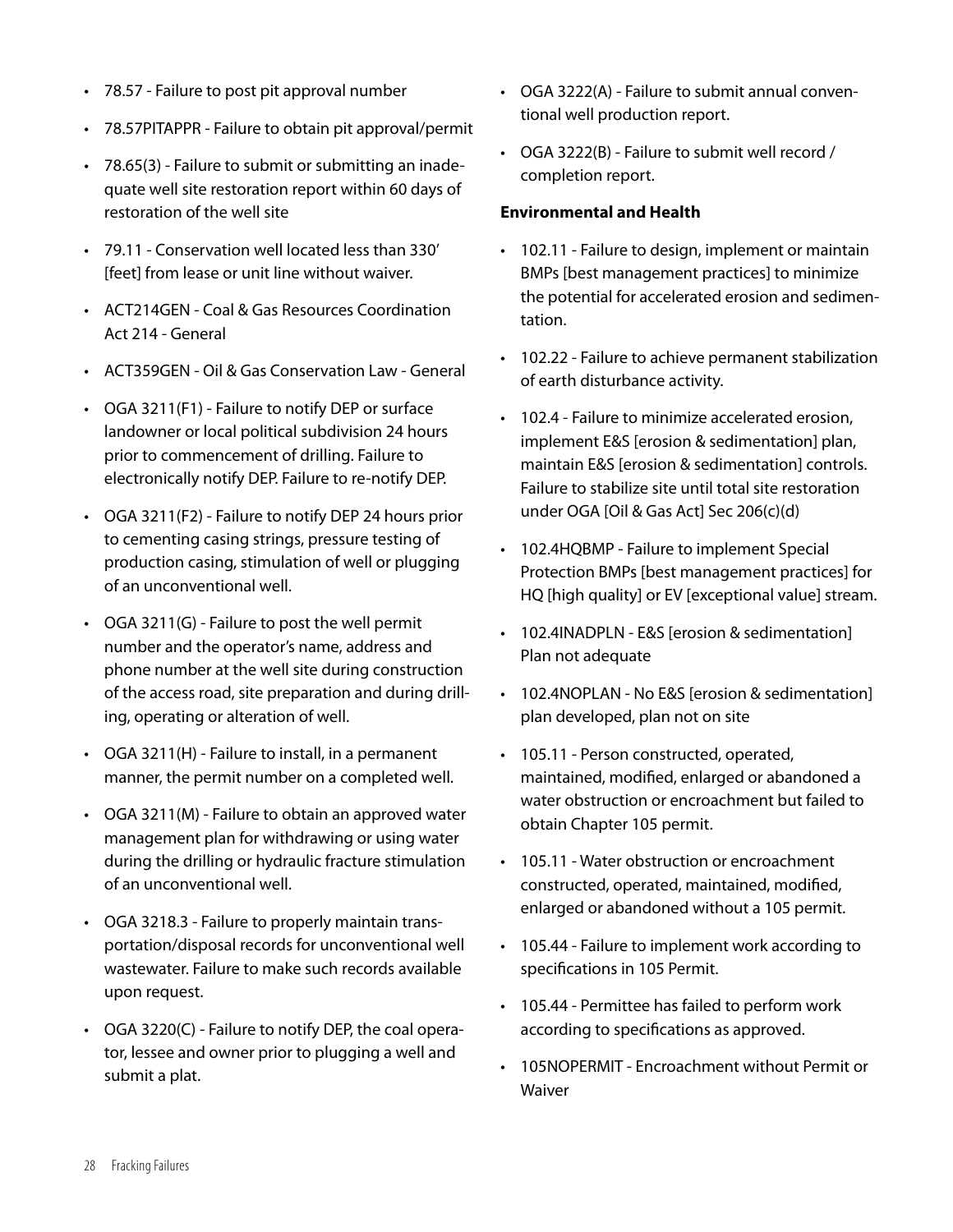- • 201E Failure to comply with terms and conditions of permit
- • 201I Drilling with an expired permit
- • 201PRMT Drilling, altering, or operating a well without a permit
- • 205A Drilling w/in 200 ft of building or water well w/o variance
- • 205B Drilling w/in 100 ft of surface water or wetland w/o variance
- 206C Failure to restore well site within nine months after completion of drilling, failure to remove all pits, drilling supplies and equipment not needed for production.
- • 206D Failure to restore site w/in 9 months of plugging well
- • 206REST Failure to restore site w/in 9 months of completion of drilling or plugging
- • 208A Failure to restore a water supply affected by pollution or diminution
- • 209BOP Inadequate or improperly installed BOP [blowout preventer], other safety devices, or no certified BOP [blowout preventer] operator
- • 210IMPRPLUG Failure to plug zones having borne gas, oil, or water
- • 210UNPLUG Failure to plug a well upon abandonment
- 301CSL Stream discharge of IW [industrial waste], includes drill cuttings, oil, brine and/or silt
- • 301UNPMTIW Industrial waste was discharged without permit.
- • 307CSL Discharge of industrial waste to waters of Commonwealth without a permit.
- • 401 CSL Discharge of pollultional [sic] material to waters of Commonwealth.
- • 401CAUSEPOLL Polluting substance(s) allowed to discharge into Waters of the Commonwealth.
- • 401CSL Discharge of pollultional [sic] material to waters of Commonwealth.
- • 402611 Failure to meet effluent limits of permit
- • 402CSL Failure to adopt pollution prevention measures required or prescribed by DEP by handling materials that create a danger of pollution.
- • 402CSL B Failure to meet requirements of permit, rules and regulations, or order of DEP.
- • 402POTNLPOLL There is a potential for polluting substance(s) reaching Waters of the Commonwealth and may require a permit.
- • 509 Failure to comply w/ order, CO&A [consent order & agreement], hindrance to personnel, misrepresentation under OGA [Oil & Gas Act]
- 6018.301 Operator has mismanagement [sic] Residual Waste.
- • 6018.301 Residual Waste is mismanaged.
- • 6018.302A Unlawful Management of RSW [residual waste]
- • 6018.610 8II Unlawful transfer of RSW [residual waste]
- 6018.610-2 Person or municipality operates a facility without a permit.
- • 6018.610-4 Handles solid waste contrary to rules and regulations, or orders of the Department, or any permit condition, or in any manner as to create a public nuisance.
- • 691.1 Clean Streams Law-General. Used only when a specific CLS [sic; Clean Streams Law] code cannot be used
- • 691.401WPD Failure to prevent sediment or other pollutant discharge into waters of the Commonwealth.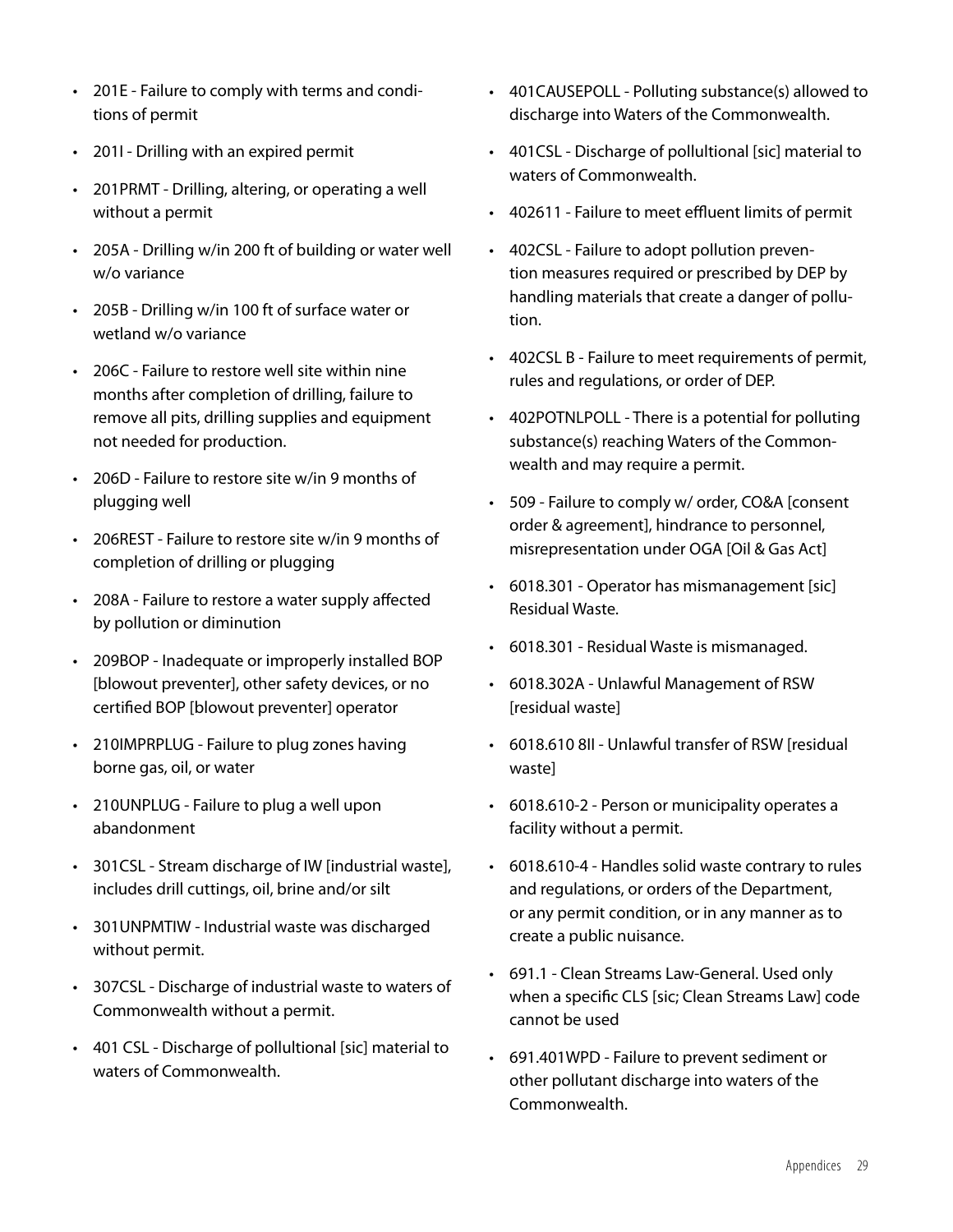- • 691.402 Potential to pollute waters of the Commonwealth
- • 691.402WPP Site conditions present a potential for pollution to waters of the Commonwealth.
- • 78.11 Well drilled or operated without a permit or registration from DEP.
- • 78.12 Oil or gas well drilled, altered or operated not in accordance with a permit or the regulations.
- • 78.51(A) Failure to restore or replace an impacted water supply.
- • 78.53 Failure to implement and maintain BMPs [best management practices] in accordance with Chapter 102.
- • 78.54 Failure to properly control or dispose of industrial or residual waste to prevent pollution of the waters of the Commonwealth.
- • 78.55 No Control and Disposal/PPC [prevention, preparedness, contingency] plan or failure to implement PPC [prevention, preparedness, contingency] plan
- • 78.56(1) Pit and tanks not constructed with sufficient capacity to contain pollutional substances.
- • 78.56(2) Failure to maintain 2 ' [feet] of freeboard in an impoundment.
- • 78.56(3) Impoundment not structurally sound, impermeable, 3rd party protected.
- • 78.56FRBRD Failure to maintain 2' [feet] freeboard in an impoundment
- • 78.56LINER Improperly lined pit
- • 78.56PITCNST Impoundment not structurally sound, impermeable, 3rd party protected, greater than 20" [inches] of seasonal high ground water table
- • 78.57C2 Failure to construct properly plug, frac, brine pits
- • 78.6 Tophole water discharge does not meet standards
- • 78.60B Tophole water discharged improperly
- • 78.61A Improper pit disposal of drill cuttings from above the casing seat
- • 78.62 Improper encapsulation of waste
- • 78.64 Inadequate containment of oil tank
- $\cdot$  78.65(1) Rat hole not filled
- • 78.65(2) Failure to restore site within 30 days of permit expiration when well not drilled
- • 78.66A Failure to report release of substance threatening or causing pollution
- • 78.66BRINE Failure to report a reportable release of brine to DEP within 2 hours.
- • 78.73A Operator shall prevent gas and other fluids from lower formations from entering fresh groundwater.
- • 78.73B Excessive casing seat pressure
- • 78.74 Hazardous well venting
- • 78.81D1 Failure to maintain control of anticipated gas storage reservoir pressures while drilling through reservoir or protective area
- • 78.81D2 Failure to case and cement properly through storage reservoir or storage horizon
- • 78.83A Diameter of bore hole not 1 inch greater than casing/casing collar diameter
- 78.83COALCSG Improper coal protective casing and cementing procedures
- • 78.83GRNDWTR Improper casing to protect fresh groundwater
- • 78.84 Insufficient casing strength, thickness, and installation equipment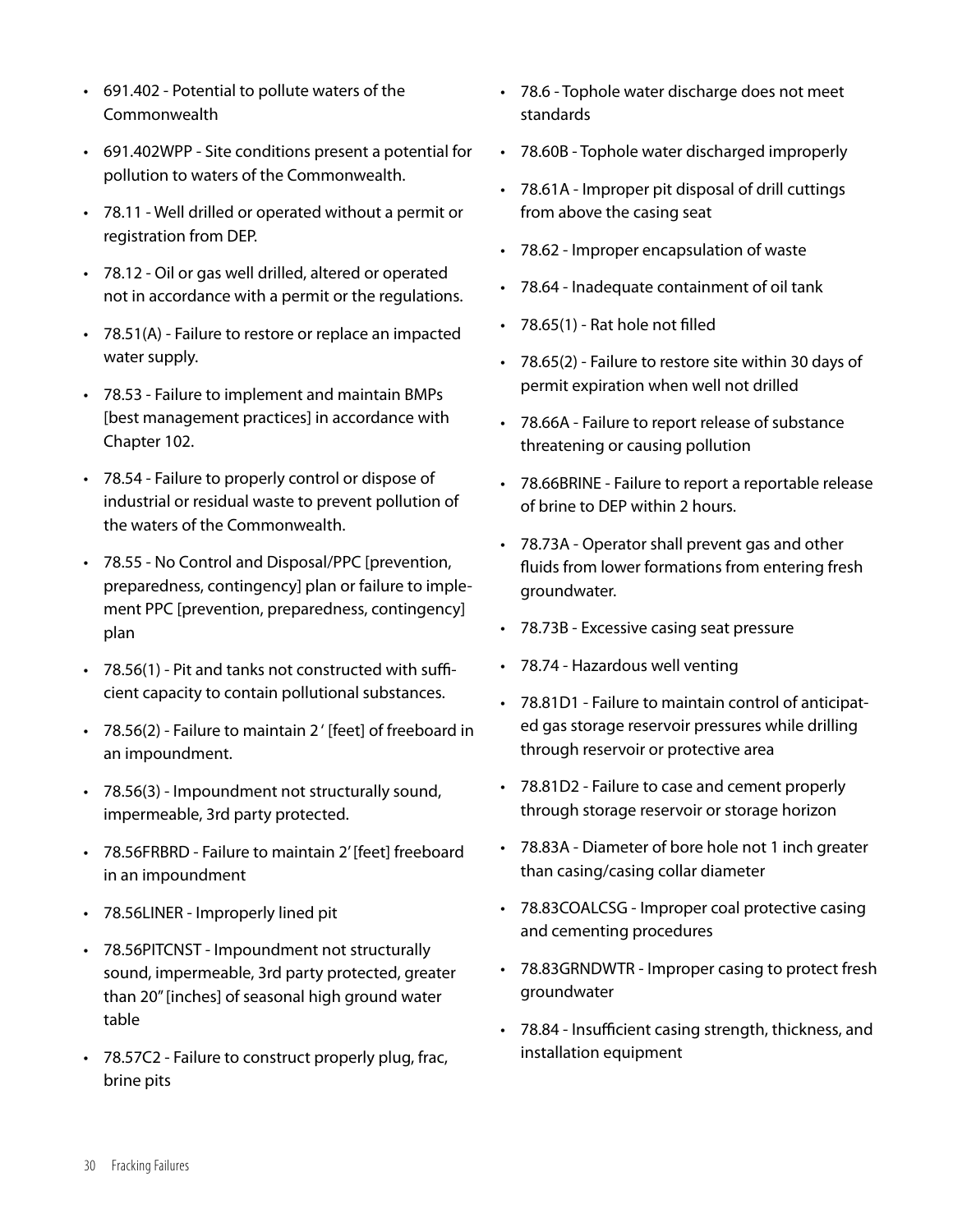- • 78.85 Inadequate, insufficient, and/or improperly installed cement
- • 78.86 Failure to report defective, insufficient, or improperly cemented casing w/in 24 hrs or submit plan to correct w/in 30 days
- • 79.12CW Insufficent casing, BOP [blowout preventer], cement or wait on cement to prevent waste from conservation well.
- • 91.33A Failure to notify DEP of pollution incident. No phone call made forthwith
- • 91.33B Failure to take measures to mitigate spill impact and/or clean up w/in 15 days
- • 91.33POLLINC Pollution incident was not reported to DEP.
- • 91.34A Failure to take all necessary measures to prevent spill. Inadequate diking, potential pollution
- • 91.35IMPOUND Adequate impoundment freeboard was not maintained.
- • 92.3 Discharge of pollutants from a point source into surface waters without NPDES [National Pollutant Discharge Elimination System] permit.
- • CSL201BYPASS Untreated or inadequately treated sewage was discharged
- • CSL301BYPASS Industrial waste was discharged without a permit
- CSL401CAUSPL Polluting substance(s) allowed to discharge into Waters of the Commonwealth
- CSL402POTPOL There is a potential for polluting substance(s) reaching Waters of the Commonwealth and may require a permit
- $\cdot$  OGA 3211(A) Drilling or altering a well without a well permit or no copy of the well permit at the well site.
- • OGA 3216(A) Failure to restore disturbed land surface of a well site.
- $\cdot$  OGA 3216(C) Failure to fill all pits used to contain produced fluids or industrial wastes and remove unnecessary drilling supplies/equipment not needed for production within 9 months from completion of drilling of well.
- • OGA 3218(A) Failure to restore or replace a public or private water supply affected by a well operator.
- • OGA 3219 Failure to use casing of sufficient strength and other safety devices to prevent blowouts, explosions and fires.
- OGA 3220(A) Failure to plug the well upon abandoning it.
- • OGA 3258(B) Failure to provide free and unrestricted access.
- • OGA 3259(1) Drilling, altering or operating a well without a permit. Failure to comply with rules or regulations adopted under the 2012 Oil and Gas Act, DEP order, or a term or condition of the well permit.
- • OGA 3259(3) Refuse, obstruct, delay or threaten a DEP agent or employee.
- • OGA3218.2(A) Failure to design and construct unconventional well site to prevent spills to the ground surface and off well site.
- • OGA3218.2(C) Failure to use containment systems for (1) drilling mud, (2) hydraulic oil, (3) diesel fuel, (4) drilling mud additives, (5) hydraulic fracturing additives, (6) hydraulic fracturing flowback.
- • OGA3259(2I) Conducting a drilling or production activity that is contrary to the 2012 Oil and Gas Act, 25 Pa. Code Chapter 78, DEP order, or a term or condition of the well permit.
- • SWMA301 Failure to properly store, transport, process or dispose of a residual waste.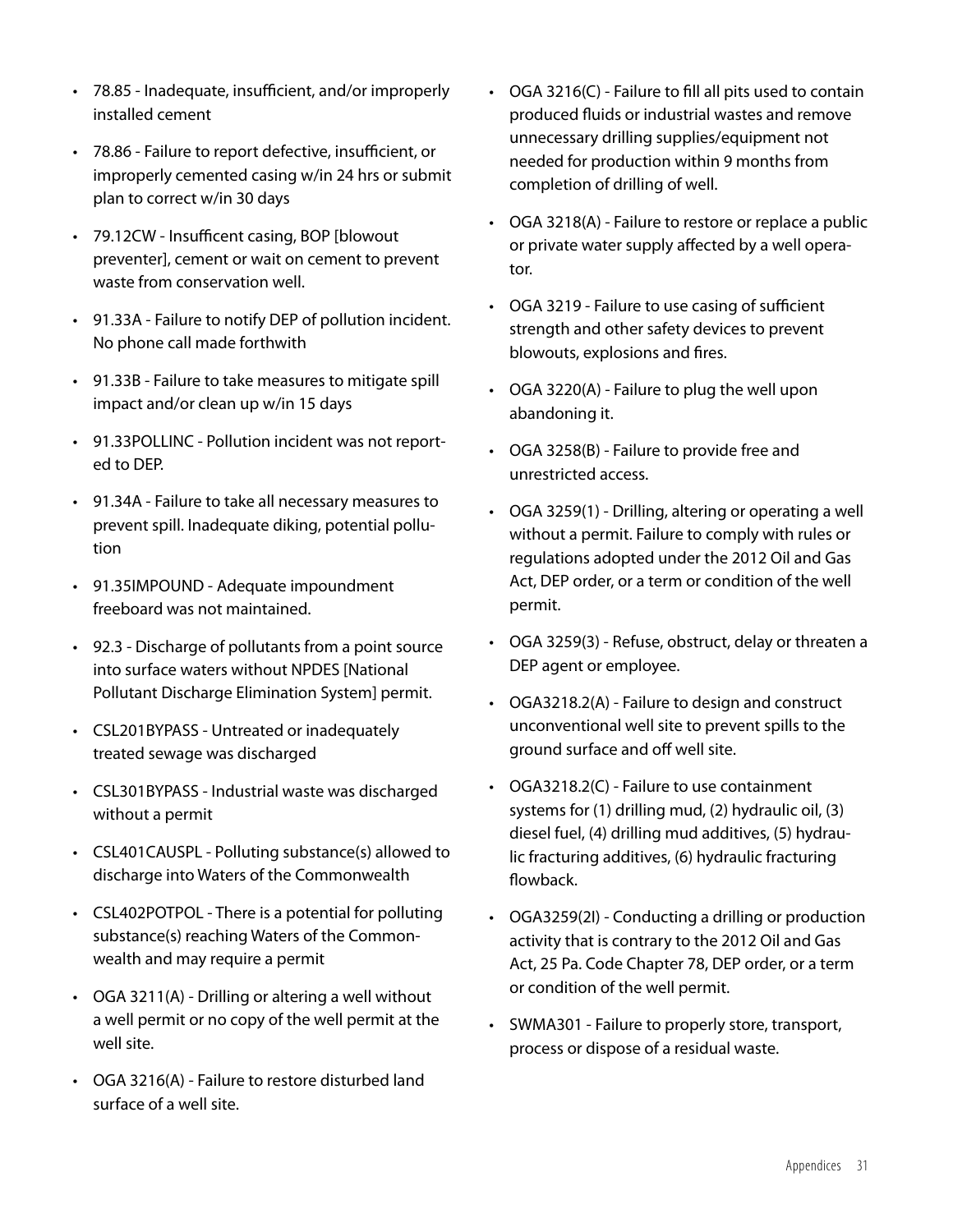### **Appendix B**

**Top 20 Most-Cited Fracking Companies Ranked by Environmental and Health Violations, Their Parent Companies, and Their Other Operating Locations147**

| Rank           | <b>Company</b>                                            | <b>Environmental</b><br>and Health<br><b>Violations, Jan.</b><br>2011-Aug. 2014 | Corporate<br><b>Parent</b>          | <b>Website</b>     | <b>Headquarters</b><br><b>Location</b> | <b>States of Operation<sup>148</sup></b>                                                                                                                                           |
|----------------|-----------------------------------------------------------|---------------------------------------------------------------------------------|-------------------------------------|--------------------|----------------------------------------|------------------------------------------------------------------------------------------------------------------------------------------------------------------------------------|
| $\mathbf{1}$   | <b>CABOT OIL &amp; GAS</b><br><b>CORP</b>                 | 265                                                                             | Cabot<br>Oil & Gas<br>Corporation   | cabotog.com        | Houston, Texas                         | Pennsylvania, Texas,<br><b>West Virginia</b>                                                                                                                                       |
| $\overline{2}$ | CHESAPEAKE<br>APPALACHIA LLC                              | 253                                                                             | Chesapeake<br>Energy <sup>149</sup> | chk.com            | Oklahoma City,<br>Oklahoma             | Colorado, Kansas,<br>Louisiana, Ohio,<br>Oklahoma, Pennsylvania,<br>Texas, West Virginia,<br>Wyoming                                                                               |
| $\overline{3}$ | <b>RANGE</b><br><b>RESOURCES</b><br><b>APPALACHIA LLC</b> | 174                                                                             | Range<br>Resources                  | rangeresources.com | Fort Worth,<br><b>Texas</b>            | Kentucky, Maryland,<br>Ohio, Oklahoma,<br>Pennsylvania, Texas,<br>Virginia, West Virginia                                                                                          |
| $\overline{4}$ | <b>CHIEF OIL &amp; GAS</b><br>LLC                         | 150                                                                             | Chief Oil & Gas<br><b>LLC</b>       | chiefog.com        | Dallas, Texas                          | Pennsylvania                                                                                                                                                                       |
| 5              | <b>SWEPILP</b>                                            | 119                                                                             | Royal Dutch<br>Shell <sup>150</sup> | shell.com          | The Hague, The<br><b>Netherlands</b>   | Louisiana, Ohio,<br>Pennsylvania,<br>Wyoming <sup>151</sup>                                                                                                                        |
| 6              | <b>XTO ENERGY INC</b>                                     | 113                                                                             | ExxonMobil                          | xtoenergy.com      | Irving, Texas                          | Alaska, Arkansas,<br>Colorado, Kansas,<br>Louisiana, Montana, New<br>Mexico, New York, North<br>Dakota, Ohio, Oklahoma,<br>Pennsylvania, Texas,<br>Utah, West Virginia,<br>Wyoming |
| $\overline{7}$ | <b>ANADARKO E&amp;P</b><br><b>ONSHORE LLC</b>             | 92                                                                              | Anadarko<br>Petroleum               | anadarko.com       | The Woodlands,<br><b>Texas</b>         | Colorado, Kansas,<br>Louisiana, Pennsylvania,<br>Texas, Utah, Wyoming                                                                                                              |

*Continued on page 33*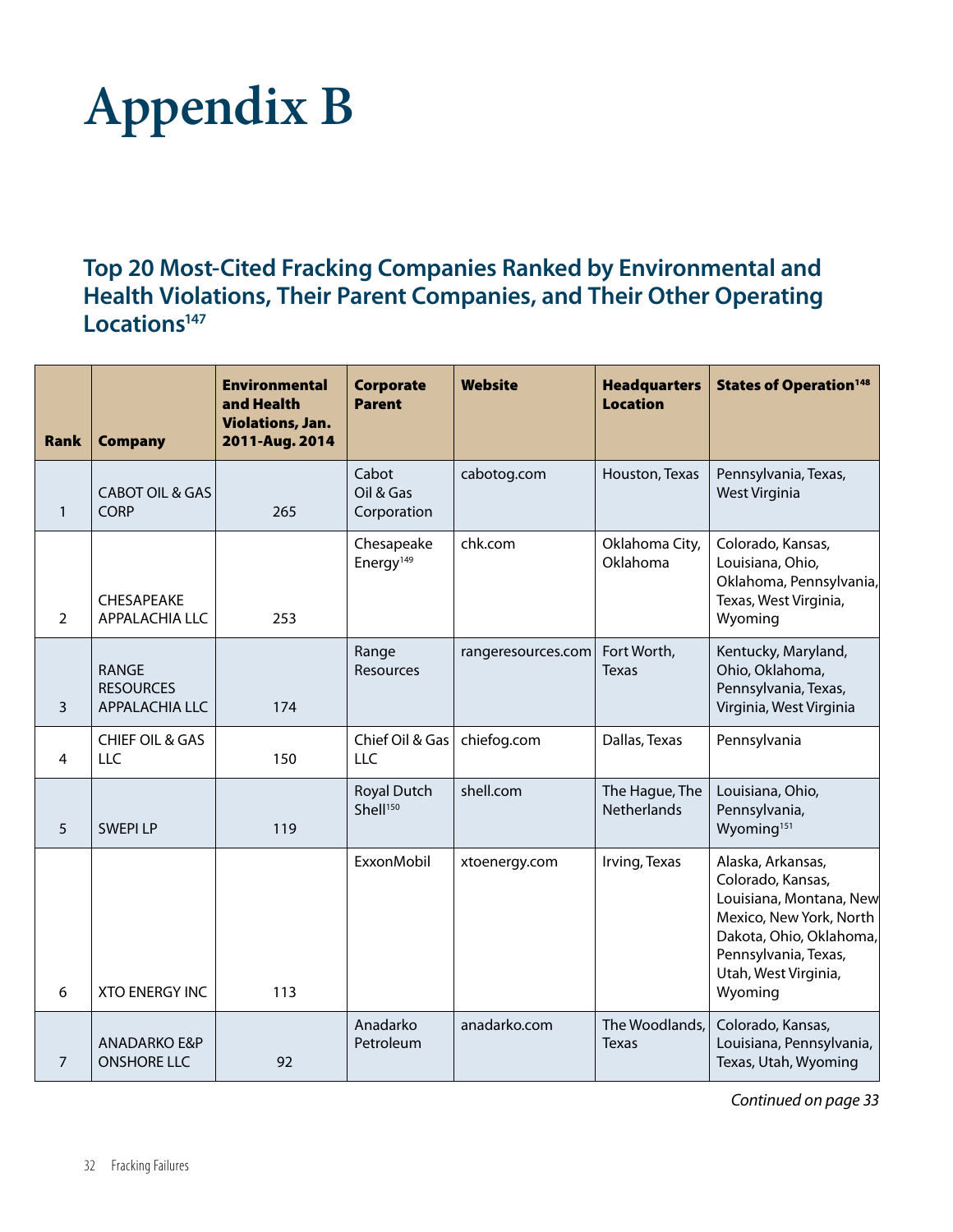#### *Continued from page 32*

| <b>Rank</b> | <b>Company</b>                             | <b>Environmental</b><br>and Health<br><b>Violations, Jan.</b><br>2011-Aug. 2014 | <b>Corporate</b><br><b>Parent</b>                | <b>Website</b>                   | <b>Headquarters</b><br><b>Location</b> | <b>States of Operation<sup>148</sup></b>                                                                                   |
|-------------|--------------------------------------------|---------------------------------------------------------------------------------|--------------------------------------------------|----------------------------------|----------------------------------------|----------------------------------------------------------------------------------------------------------------------------|
| 8           | SOUTHWESTERN<br><b>ENERGY PROD CO</b>      | 88                                                                              | Southwestern<br>Energy                           | swn.com                          | Houston, Texas                         | Arkansas, Colorado,<br>Pennsylvania, Texas,<br>West Virginia                                                               |
| 9           | <b>WPX ENERGY</b><br><b>APPALACHIA LLC</b> | 86                                                                              | <b>WPX Energy</b>                                | wpxenergy.com                    | Tulsa, Oklahoma                        | Colorado, New Mexico,<br>North Dakota                                                                                      |
| 10          | <b>SENECA</b><br><b>RESOURCES CORP</b>     | 85                                                                              | <b>National Fuel</b><br><b>Gas Company</b>       | natfuel.com                      | Williamsville,<br>New York             | California, New York,<br>Pennsylvania                                                                                      |
| 11          | <b>CARRIZO</b><br>(MARCELLUS) LLC          | 85                                                                              | Carrizo Oil &<br>Gas Inc                         | carrizo.com                      | Houston, Texas                         | Colorado, Ohio,<br>Pennsylvania, Texas                                                                                     |
| 12          | <b>EXCO</b><br><b>RESOURCES PA</b><br>LLC  | 82                                                                              | Inc                                              | Exco Resources excoresources.com | Dallas, Texas                          | Louisiana, Pennsylvania,<br>Texas, West Virginia                                                                           |
| 13          | EQT<br>PRODUCTION CO                       | 80                                                                              | EQT<br>Corporation                               | eqt.com                          | Pittsburgh,<br>Pennsylvania            | Kentucky, Ohio,<br>Pennsylvania, Virginia,<br>West Virginia                                                                |
| 14          | PA GEN ENERGY<br>CO LLC                    | 80                                                                              | Pennsylvania<br>General Energy                   | penngeneralenergy.<br>com        | Warren,<br>Pennsylvania                | Pennsylvania                                                                                                               |
| 15          | <b>TALISMAN</b><br><b>ENERGY USA INC</b>   | 65                                                                              | Talisman<br><b>Energy Inc</b>                    | talisman-energy.<br>com          | Calgary, Alberta,<br>Canada            | New York, Pennsylvania,<br><b>Texas</b>                                                                                    |
| 16          | <b>CHEVRON</b><br><b>APPALACHIA LLC</b>    | 63                                                                              | Chevron<br>Corporation                           | chevron.com                      | San Ramon,<br>California               | Michigan, Ohio,<br>Pennsylvania, Texas                                                                                     |
| 17          | <b>ULTRA</b><br><b>RESOURCES INC</b>       | 52                                                                              | Ultra<br>Petroleum<br>Corporation <sup>152</sup> | ultrapetroleum.com               | Houston, Texas                         | Pennsylvania, Wyoming                                                                                                      |
| 18          | <b>EOG RESOURCES</b><br><b>INC</b>         | 38                                                                              | Inc.                                             | EOG Resources eogresources.com   | Houston, Texas                         | Colorado, Louisiana,<br>Montana, New Mexico,<br>Ohio, Oklahoma,<br>Pennsylvania, Texas,<br>Utah, West Virginia,<br>Wyoming |
| 19          | CNX GAS CO LLC                             | 36                                                                              | <b>Consol Energy</b>                             | consolenergy.com                 | Canonsburg,<br>Pennsylvania            | Indiana, Illinois,<br>Kentucky, New York,<br>Ohio, Pennsylvania,<br>Tennessee, Virginia,<br>West Virginia                  |
| 20          | <b>SNYDER BROS</b><br><b>INC</b>           | 31                                                                              | Snyder<br><b>Brothers Inc</b>                    | snyderbrothersinc.<br>com        | Kittanning,<br>Pennsylvania            | Pennsylvania                                                                                                               |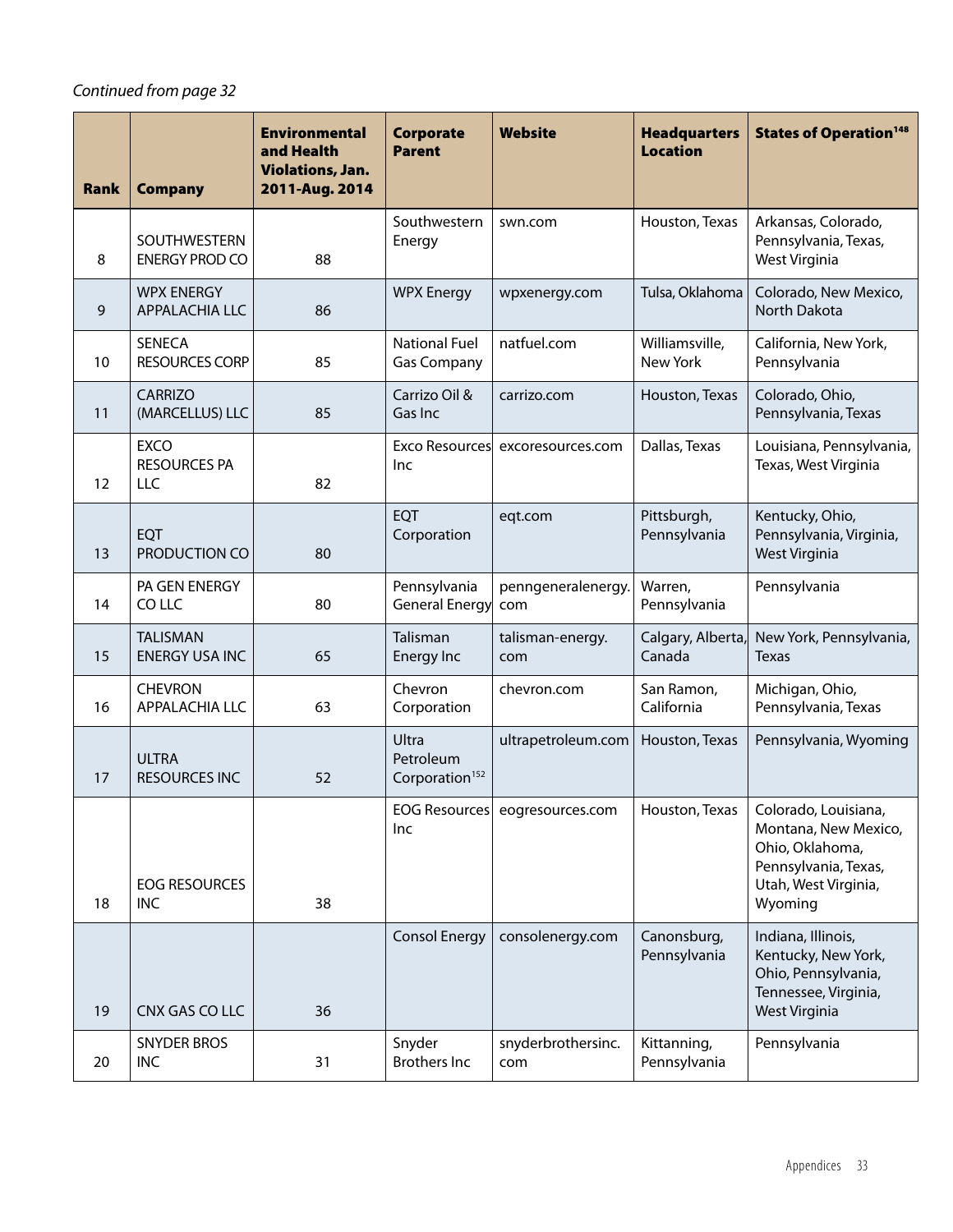### **Appendix C**

#### **States Where Pennsylvania's Top 20 Most-Cited Fracking Companies**  Also Operate<sup>153</sup>

| <b>State</b>     | <b>Companies Operating154</b>                                                                                                                                                                                                         |
|------------------|---------------------------------------------------------------------------------------------------------------------------------------------------------------------------------------------------------------------------------------|
| Alaska           | ExxonMobil                                                                                                                                                                                                                            |
| Arkansas         | ExxonMobil, Southwestern Energy                                                                                                                                                                                                       |
| California       | National Fuel Gas Company                                                                                                                                                                                                             |
| Colorado         | Chesapeake Energy, ExxonMobil, Anadarko Petroleum, Southwestern Energy, Carrizo Oil & Gas Inc,<br><b>EOG Resources</b>                                                                                                                |
| Indiana          | <b>Consol Energy</b>                                                                                                                                                                                                                  |
| <b>Illinois</b>  | <b>Consol Energy</b>                                                                                                                                                                                                                  |
| Kansas           | Chesapeake Energy, ExxonMobil, Anadarko Petroleum                                                                                                                                                                                     |
| Kentucky         | Range Resources, EQT Corporation, Consol Energy                                                                                                                                                                                       |
| Louisiana        | Chesapeake Energy, Royal Dutch Shell, ExxonMobil, Anadarko Petroleum, Exco Resources Inc, EOG<br>Resources                                                                                                                            |
| Maryland         | Range Resources                                                                                                                                                                                                                       |
| Michigan         | <b>Chevron Corporation</b>                                                                                                                                                                                                            |
| Montana          | ExxonMobil, EOG Resources                                                                                                                                                                                                             |
| New Mexico       | ExxonMobil, WPX Energy, EOG Resources                                                                                                                                                                                                 |
| New York         | ExxonMobil, National Fuel Gas Company, Talisman Energy Inc, Consol Energy                                                                                                                                                             |
| North Dakota     | ExxonMobil, WPX Energy                                                                                                                                                                                                                |
| Ohio             | Chesapeake Energy, Range Resources, Royal Dutch Shell, ExxonMobil, Carrizo Oil & Gas Inc, EQT<br>Corporation, Chevron Corporation, EOG Resources, Consol Energy                                                                       |
| Oklahoma         | Chesapeake Energy, Range Resources, ExxonMobil, EOG Resources                                                                                                                                                                         |
| <b>Tennessee</b> | <b>Consol Energy</b>                                                                                                                                                                                                                  |
| <b>Texas</b>     | Cabot Oil & Gas Corporation, Chesapeake Energy, Range Resources, ExxonMobil, Anadarko<br>Petroleum, Southwestern Energy, Carrizo Oil & Gas Inc, Exco Resources Inc, Talisman Energy Inc,<br><b>Chevron Corporation, EOG Resources</b> |
| Utah             | ExxonMobil, Anadarko Petroleum, EOG Resources                                                                                                                                                                                         |
| Virginia         | Range Resources, EQT Corporation, Consol Energy                                                                                                                                                                                       |
| West Virginia    | Cabot Oil & Gas Corporation, Chesapeake Energy, Range Resources, ExxonMobil, Southwestern<br>Energy, Exco Resources Inc, EQT Corporation, EOG Resources, Consol Energy                                                                |
| Wyoming          | Chesapeake Energy, Royal Dutch Shell <sup>155</sup> , ExxonMobil, Anadarko Petroleum, Ultra Petroleum<br>Corporation, EOG Resources                                                                                                   |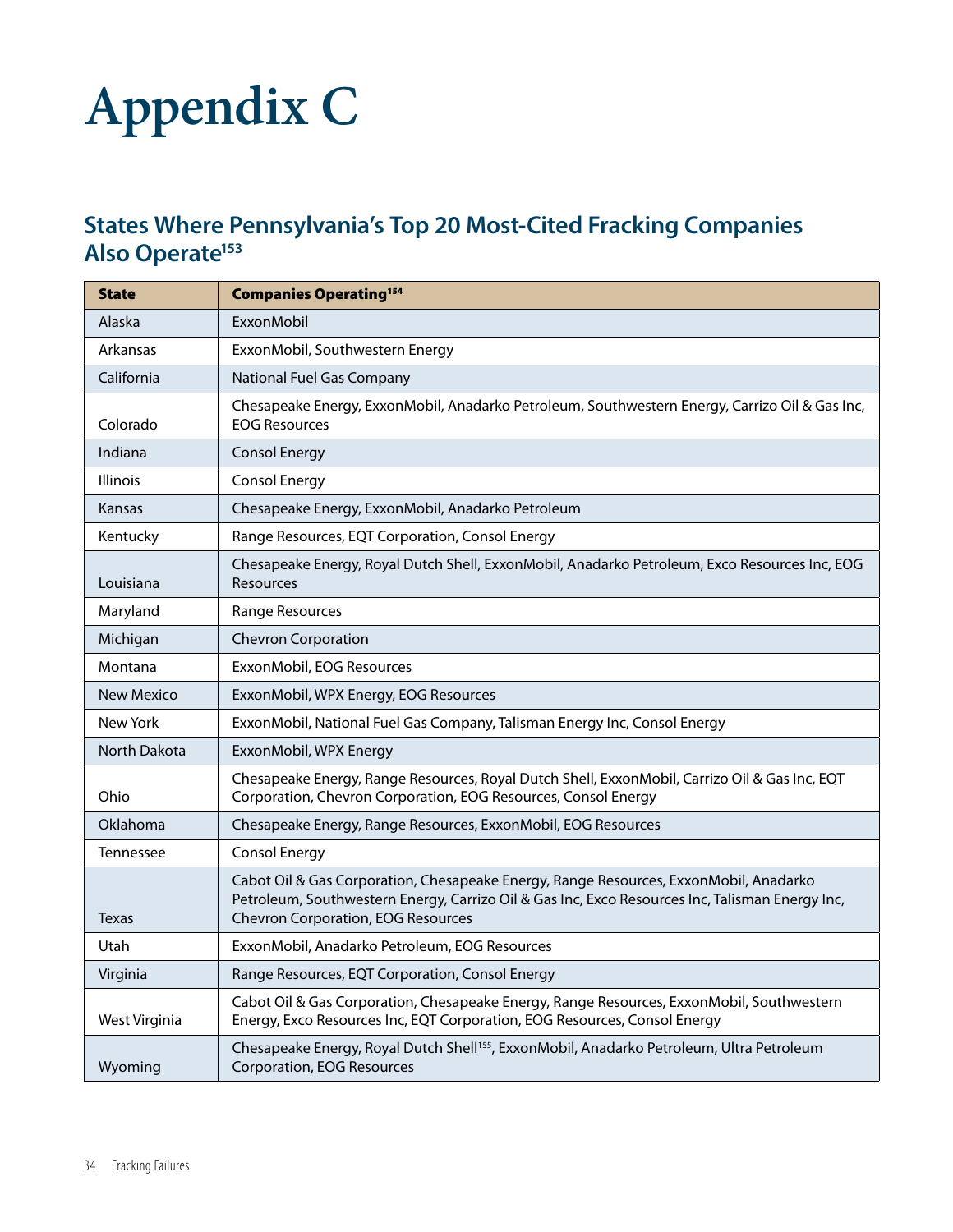### **Appendix D**

#### **Companies Active in Pennsylvania, January-June 2014156**

| <b>Company</b>                   | <b>Wells Operating</b> | <b>Rank</b>             |
|----------------------------------|------------------------|-------------------------|
| RANGE RESOURCES APPALACHIA LLC   | 891                    | $\mathbf{1}$            |
| CHESAPEAKE APPALACHIA LLC        | 858                    | $\overline{2}$          |
| <b>SWEPILP</b>                   | 632                    | 3                       |
| <b>CHEVRON APPALACHIA LLC</b>    | 582                    | $\overline{\mathbf{4}}$ |
| TALISMAN ENERGY USA INC          | 511                    | 5                       |
| <b>CABOT OIL &amp; GAS CORP</b>  | 434                    | 6                       |
| EQT PRODUCTION CO                | 413                    | $\overline{7}$          |
| ANADARKO E&P ONSHORE LLC         | 364                    | 8                       |
| <b>EXCO RESOURCES PA LLC</b>     | 350                    | 9                       |
| SOUTHWESTERN ENERGY PROD CO      | 315                    | 10                      |
| CNX GAS CO LLC                   | 301                    | 11                      |
| ATLAS RESOURCES LLC              | 258                    | 12                      |
| SENECA RESOURCES CORP            | 239                    | 13                      |
| <b>XTO ENERGY INC</b>            | 238                    | 14                      |
| <b>CHIEF OIL &amp; GAS LLC</b>   | 225                    | 15                      |
| WPX ENERGY APPALACHIA LLC        | 183                    | 16                      |
| EOG RESOURCES INC                | 175                    | 17                      |
| PA GEN ENERGY CO LLC             | 156                    | 18                      |
| <b>ENERGY CORP OF AMER</b>       | 112                    | 19                      |
| RE GAS DEV LLC                   | 110                    | 20                      |
| <b>CARRIZO (MARCELLUS) LLC</b>   | 101                    | 21                      |
| <b>SNYDER BROS INC</b>           | 94                     | 22                      |
| <b>RICE DRILLING B LLC</b>       | 75                     | 23                      |
| DOMINION TRANS INC               | 73                     | 24                      |
| VANTAGE ENERGY APPALACHIA II LLC | 69                     | 25                      |
| <b>MDS ENERGY LTD</b>            | 63                     | 26                      |
| ULTRA RESOURCES INC              | 56                     | 27                      |
| <b>HILCORP ENERGY CO</b>         | 47                     | 28                      |
| <b>INFLECTION ENERGY LLC</b>     | 39                     | 29                      |
| <b>ALPHA SHALE RES LP</b>        | 35                     | 30 (tie)                |

*Continued on page 36*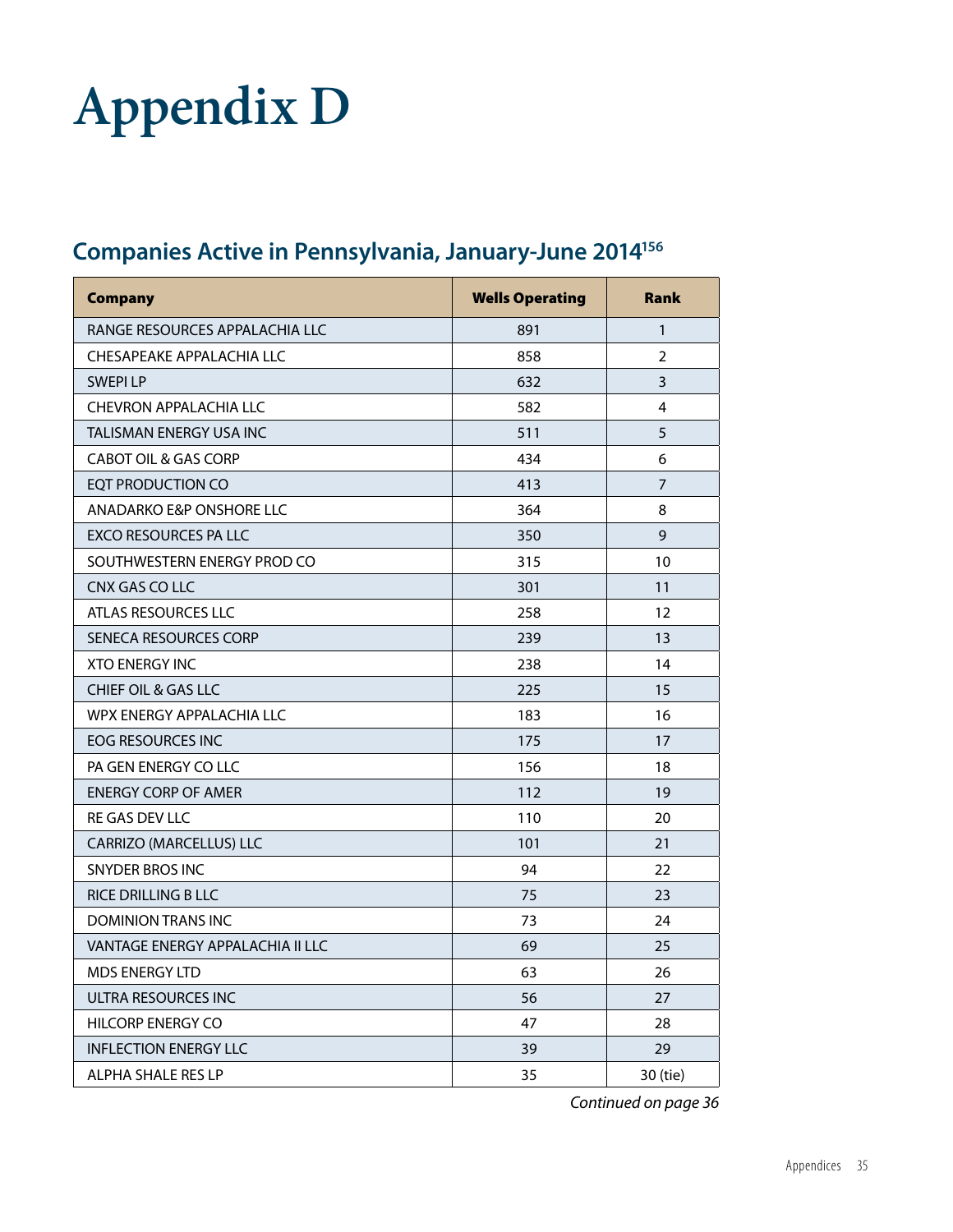#### *Continued from page 35*

| <b>Company</b>                           | <b>Wells Operating</b> | <b>Rank</b> |
|------------------------------------------|------------------------|-------------|
| PENNENERGY RESOURCES LLC                 | 35                     | 30 (tie)    |
| <b>CITRUS ENERGY CORP</b>                | 34                     | 32          |
| <b>NOBLE ENERGY INC</b>                  | 31                     | 33          |
| <b>TRIANA ENERGY LLC</b>                 | 20                     | 34          |
| <b>TENASKA RES LLC</b>                   | 13                     | 35          |
| <b>BLX INC</b>                           | 12                     | 36          |
| EM ENERGY PA LLC                         | 11                     | 37 (tie)    |
| HUNT MARCELLUS OPERATING CO LLC          | 11                     | 37 (tie)    |
| <b>ENDEAVOUR OPERATING CORP</b>          | 9                      | 39 (tie)    |
| <b>REDMILL DRILLING</b>                  | 9                      | 39 (tie)    |
| <b>STONE ENERGY CORP</b>                 | 8                      | 41          |
| <b>ENERPLUS RES (USA) CORP</b>           | 7                      | 42 (tie)    |
| <b>HALCON OPR CO INC</b>                 | $\overline{7}$         | 42 (tie)    |
| <b>TEXAS KEYSTONE INC</b>                | 7                      | 42 (tie)    |
| JJ BUCHER PRODUCING CORP                 | 6                      | 45          |
| <b>BURNETT OIL CO INC</b>                | 5                      | 46 (tie)    |
| <b>MIEKA LLC</b>                         | 5                      | 46 (tie)    |
| NORTHEAST NATURAL ENERGY LLC             | 5                      | 46 (tie)    |
| PENN VIRGINIA OIL & GAS CORP             | 5                      | 46 (tie)    |
| T & F EXPLORATION LP                     | 4                      | 50          |
| <b>CAMPBELL OIL &amp; GAS INC</b>        | 3                      | 51 (tie)    |
| FLATIRONS DEVELOPMENT LLC                | 3                      | 51 (tie)    |
| SM ENERGY CO                             | 3                      | 51 (tie)    |
| <b>ALLIANCE PETROLEUM CORP</b>           | $\overline{2}$         | 54 (tie)    |
| <b>ANTERO RESOURCES CORP</b>             | $\overline{2}$         | 54 (tie)    |
| <b>BAKER GAS INC</b>                     | $\overline{2}$         | 54 (tie)    |
| <b>SAMSON RES CO</b>                     | $\overline{2}$         | 54 (tie)    |
| TRUE OIL LLC                             | 2                      | 54 (tie)    |
| WILLIAM MCINTIRE COAL OIL & GAS          | $\overline{2}$         | 54 (tie)    |
| AMER OIL & GAS LLC                       | 1                      | 60 (tie)    |
| DL RESOURCES INC                         | $\mathbf{1}$           | 60 (tie)    |
| <b>GREAT OAK ENERGY INC</b>              | 1                      | 60 (tie)    |
| GREAT PLAINS OPER LLC DBA GREAT MTN OPER | 1                      | 60 (tie)    |
| JM BEST INC                              | 1                      | 60 (tie)    |
| THE PRODUCTION CO LLC                    | $\mathbf{1}$           | 60 (tie)    |
| WILMOTH INTERESTS INC                    | $\mathbf{1}$           | 60 (tie)    |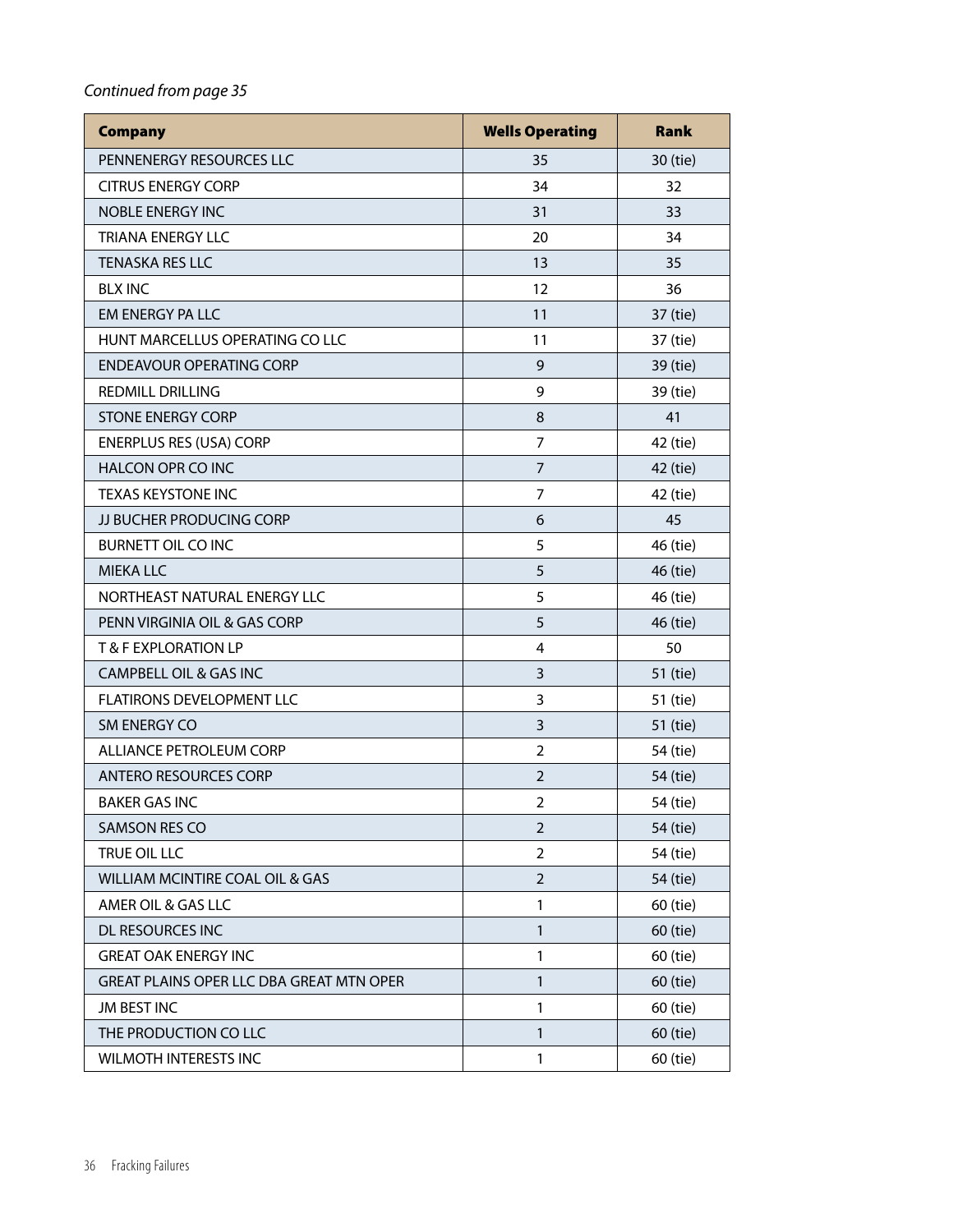### **Notes**

1. Marie Cusick and Katie Colaneri, "Worker Still Missing After Southwestern Pa. Gas Well Explosion," *Pennsylvania State Impact*, 13 February 2014; Pennsylvania Department of Environmental Protection, *After Action Review Department of Environmental Protection Incident Response Chevron Appalachia LLC – Lanco 7H Well Fire, Dunkard Township, Greene County*, 6 August 2014.

2. Marie Cusick and Katie Colaneri, "Worker Still Missing After Southwestern Pa. Gas Well Explosion," *Pennsylvania State Impact*, 13 February 2014.

3. Pennsylvania Department of Environmental Protection, *After Action Review Department of Environmental Protection Incident Response Chevron Appalachia LLC – Lanco 7H Well Fire, Dunkard Township, Greene County*, 6 August 2014.

4. See note 1.

5. Killed McKee instantly: David Dekok, "Death at Pennsylvania Gas Well Blamed on Human Error, Poor Supervision," *Reuters.com*, 6 August 2014; nearby well and truck: Molly Born and Sean Hamill, "Greene County Shale Well Continues Burning," *Pittsburgh Post-Gazette*, 12 February 2014.

6. Worker nearby: Pennsylvania Department of Environmental Protection, *Summary of Bureau of Investigations Information Gathering Efforts Chevron Lanco Pad A Gas Well Fire*, 6 August 2014; minor injuries: Katie Colaneri, "Crews Cap Leaking Chevron Gas Well that Started Fire in Southwest Pa.," *Pennsylvania State Impact*, 24 February 2014.

7. Near a local school: Marie Cusick and Katie Colaneri, "Worker Still Missing After Southwestern Pa. Gas Well Explosion," *Pennsylvania State Impact*, 13 February 2014; repeated explosions: Pennsylvania Department of Environmental Protection, *After Action Review Department of Environmental Protection Incident Response Chevron Appalachia LLC – Lanco 7H Well Fire, Dunkard Township, Greene County*, 6 August 2014.

8. Laura Legere, "With Fire Out, Crews Move Toward Capping Wells at Greene County Explosion Site," *Pennsylvania State Impact*, 17 February 2014; Marie Cusick and Katie Colaneri, "DEP: Crews Making Progress on Well Fire in Southwest Pa., Worker Still Missing," *Pennsylvania State Impact*, 13 February 2014.

9. Katie Colaneri, "Crews Cap Leaking Chevron Gas Well that Started Fire in Southwest Pa.," *Pennsylvania State Impact*, 24 February 2014; Laura Legere, "With Fire Out, Crews Move Toward Capping Wells at Greene County Explosion Site," *Pennsylvania State Impact*, 17 February 2014.

10. Katie Colaneri, "Crews Cap Leaking Chevron Gas Well that Started Fire in Southwest Pa.," *Pennsylvania State Impact*, 24 February 2014.

11. Pennsylvania Department of Environmental Protection, *Notice of Violation* (letter to Chevron Appalachia LLC), 18 March 2014.

12. Ibid.

13. Katie Colaneri, "Chevron Blocked Access to DEP After Fatal Well Fire in Southwest Pa.," *Pennsylvania State Impact*, 9 April 2014.

14. Pennsylvania Department of Environmental Protection, *Summary of Bureau of Investigations Information Gathering Efforts Chevron Lanco Pad A Gas Well Fire*, 6 August 2014.

15. Not McKee: David Dekok, "Death at Pennsylvania Gas Well Blamed on Human Error, Poor Supervision," *Reuters.com*, 6 August 2014; all other facts in this sentence: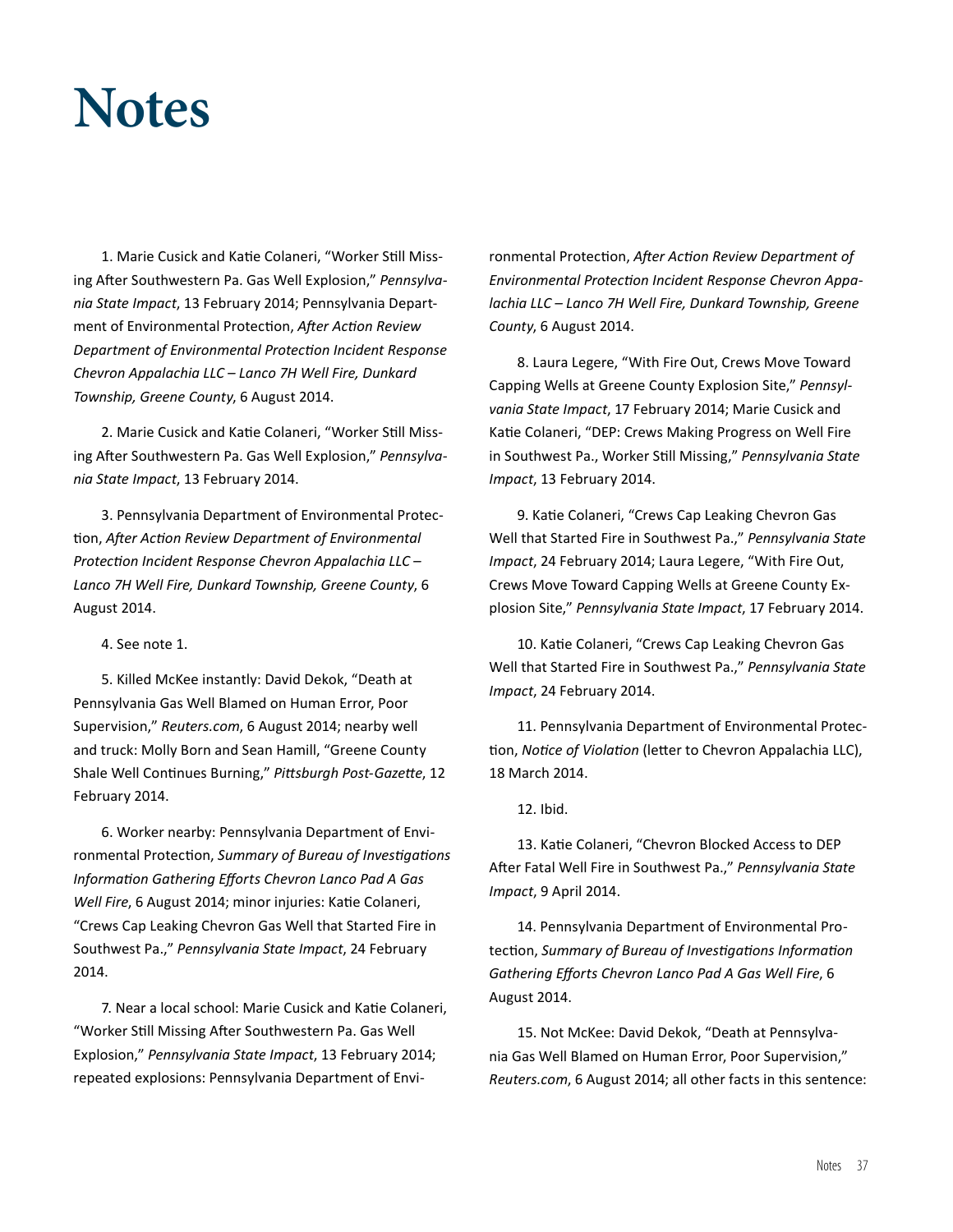Pennsylvania Department of Environmental Protection, *Summary of Bureau of Investigations Information Gathering Efforts Chevron Lanco Pad A Gas Well Fire*, 6 August 2014.

16. "CSSD: Environmental Cred for Appalachian Shale Producers," *WVNStv.com*, 25 April 2013; promise: Center for Sustainable Shale Development, *Center for Sustainable Shale Development*, accessed at www.sustainableshale.org, 15 October 2014.

17. Ibid.

18. Elizabeth Ridlington, Frontier Group, and John Rumpler, Environment America Research & Policy Center, *Fracking by the Numbers*, October 2013, available at www. frontiergroup.org/reports/fg/fracking-numbers.

19. The Pennsylvania Department of Environmental Protection has confirmed 243 cases of water supply contamination as a result of fracking activities; due to redactions in the supporting documents, it is not possible to tell how many were due to failures of fracking wells, as opposed to other potential causes such as wastewater spills or wells going dry. Pennsylvania Department of Environmental Protection, *Water Supply Determination Letters*, 29 August 2014, available at files.dep.state.pa.us/ OilGas/BOGM/BOGMPortalFiles/OilGasReports/Determination Letters/Regional Determination Letters.pdf.

20. Pennsylvania Department of Environmental Protection, *Water Supply Determination Letters*, 29 August 2014, available at files.dep.state.pa.us/OilGas/BOGM/BOGMPortalFiles/OilGasReports/Determination\_Letters/Regional\_ Determination\_Letters.pdf.

21. Laura Legere, "Sunday Times Review of DEP Drilling Records Reveals Water Damage, Murky Testing Methods," *Scranton Times-Tribune*, 19 May 2013.

22. Laura Legere, "DEP Releases Updated Details on Water Contamination Near Drilling Sites," *Pittsburgh Post-Gazette*, 9 September 2014.

23. Pennsylvania Department of Environmental Protection, Office of Oil and Gas Management, *Oil and Gas Reports*, accessed at www.portal.state.pa.us/portal/server. pt/community/oil\_and\_gas\_reports/20297, 18 September 2014 (violation 653937).

24. "DEP Issues Drilling Permit for Gas Well in Snyder Twp.," *Nashua Telegraph*, 26 May 2013.

25. Ibid.

26. Pennsylvania state senator Joe Scarnati, *Statement on Flatirons Ending Marcellus Drilling Operations at Brandon-Day Well* (press release), 11 August 2014.

27. "Scarnati Seeks Denial of Flatirons Permit," *Tri-County Sunday*, 22 June 2014.

28. See note 26.

29. Anthony Ingraffea, Physicians Scientists and Engineers for Healthy Energy, *Fluid Migration Mechanisms Due to Faulty Well Design and/or Construction: An Overview and Recent Experiences in the Pennsylvania Marcellus Play*, January 2013.

30. Anthony Ingraffea, Physicians Scientists and Engineers for Healthy Energy, *Fluid Migration Mechanisms Due to Faulty Well Design and/or Construction: An Overview and Recent Experiences in the Pennsylvania Marcellus Play*, January 2013. The study's projections for Marcellus well numbers included New York, which banned fracking in December 2014.

31. Ibid.

32. Amy Mall, "Incidents Where Hydraulic Fracturing Is a Suspected Cause of Drinking Water Contamination" (blog post), *NRDC Switchboard*, 28 February 2014.

33. See note 18.

34. Ibid.

35. David Baker, "Fracking in California Takes Less Water," *San Francisco Chronicle*, 8 September 2012.

36. See note 18.

37. Ibid.

38. Texas Water Development Board, *Water for Texas: 2012 State Water Plan*, January 2012.

39. Based on projected water use for production of oil and gas from shale, tight gas and tight oil formations from Texas Water Development Board, *Current and Projected*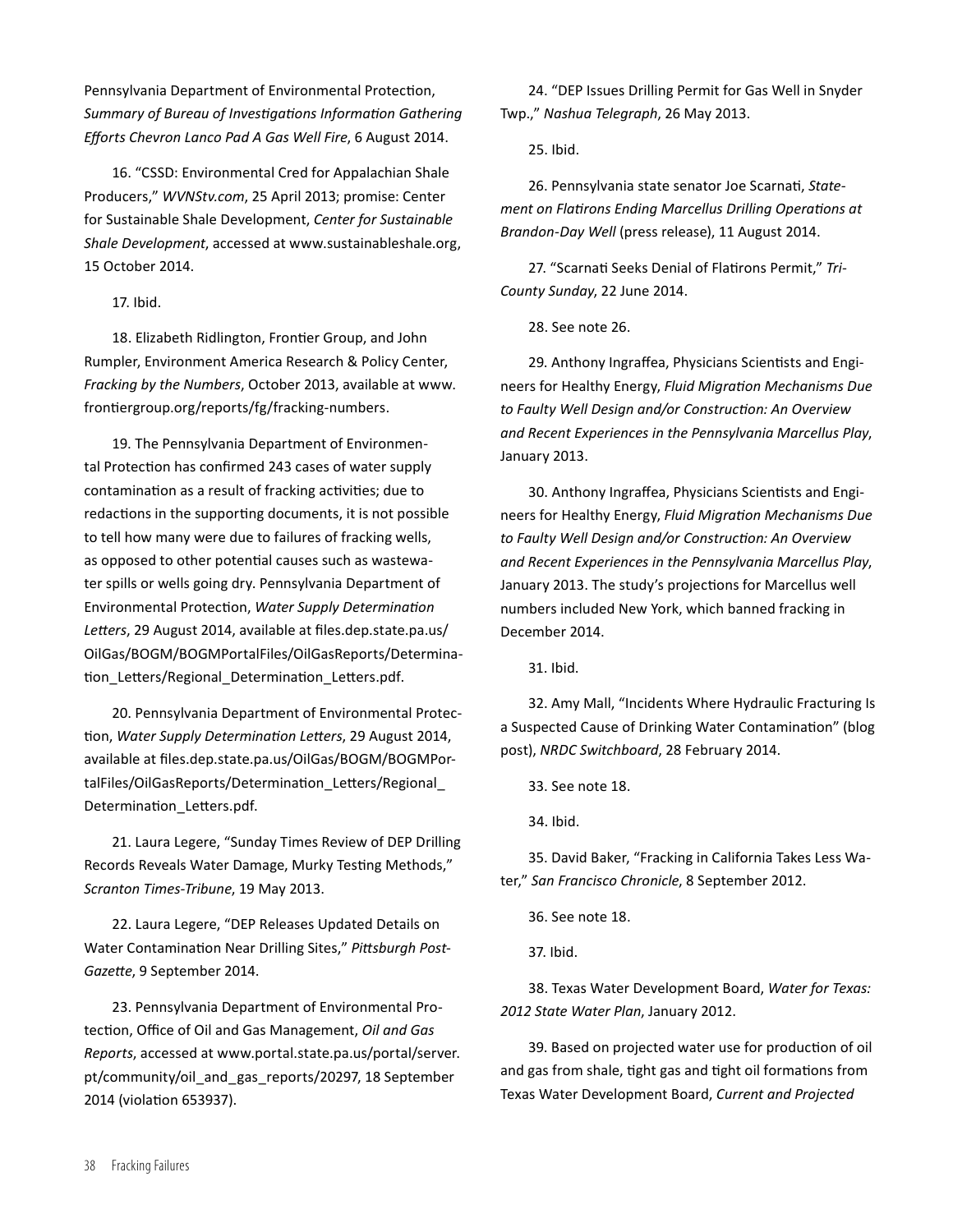*Water Use in the Texas Mining and Oil and Gas Industry*, June 2011.

40. Tanja Srebrotnjak and Miriam Rotkin-Ellman, Natural Resources Defense Council, *Fracking Fumes: Air Pollution from Hydraulic Fracturing Threatens Public Health and Communities*, December 2014.

41. U.S. House of Representatives, Committee on Energy and Commerce, *Chemicals Used in Hydraulic Fracturing*, April 2011.

42. Gabe Rivin, "Fracking Regulators Won't Create Rules for Air Pollution," *North Carolina Health News*, 29 July 2014.

43. Pennsylvania Department of Environmental Protection, *Southwestern Pennsylvania Marcellus Shale Short-Term Ambient Air Sampling Report*, 1 November 2010.

44. Texas: Shannon Ethridge, Texas Commission on Environmental Quality, *Memorandum to Mark R. Vickery Re: Health Effects Review of Barnett Shale Formation Area Monitoring Projects*, 27 January 2010; Arkansas: Arkansas Department of Environmental Quality, *Emissions Inventory and Ambient Air Monitoring of Natural Gas Production in the Fayetteville Shale Region*, 22 November 2011.

45. Seth Shonkoff, Jake Hays and Madelon Finkel, "Environmental Public Health Dimensions of Shale and Tight Gas Development," *Environmental Health Perspectives*, August 2014.

46. Ibid.

47. Colorado: David Kelly, University of Colorado – Denver, *Study Shows Air Emissions Near Fracking Sites May Pose Health Risk* (press release), 19 March 2012; Ohio: Policy Matters Ohio, *Fracking in Carroll County, Ohio: An Impact Assessment*, 10 April 2014; Texas: Mike Ludwig, "Eco-Investigators Say Fracking Air Pollution Is Poisoning Families in Texas," *Truthout.org*, 23 September 2013.

48. Respiratory and neurological problems: Peter M. Rabinowitz, et al., "Proximity to Natural Gas Wells and Reported Health Status: Results of a Household Survey in Washington County, Pennsylvania," *Environmental Health Perspectives*, 10 September 2014 and Physicians for Social Responsibility, Environmental Health Policy Institute, *Health Risk Assessment of Natural Gas Drilling in Colorado*, accessed at www.psr.org/environment-and-health/ environmental-health-policy-institute/responses/healthrisk-assessment-of-natural-gas-drilling-colorado.html, 6 October 2014; birth defects: Lisa McKenzie et al., "Birth Outcomes and Maternal Residential Proximity to Natural Gas Development in Rural Colorado," *Environmental Health Perspectives*, April 2014.

49. David Manthos, SkyTruth, *Cancer-Causing Chemicals Used in 34% of Reported Fracking Operations*, 22 January 2013.

50. Ibid.

51. Ibid.

52. See note 45.

53. Ibid.

54. Chemicals are endocrine disruptors: Seth Shonkoff, Jake Hays and Madelon Finkel, "Environmental Public Health Dimensions of Shale and Tight Gas Development," *Environmental Health Perspectives*, August 2014; what endocrine disruptors do: National Institute of Environmental Health Sciences, *Endocrine Disruptors*, accessed at www. niehs.nih.gov/health/topics/agents/endocrine/, 10 December 2014.

55. L.M. McKenzie, et al., "Human Health Risk Assessment of Air Emissions from Development of Unconventional Natural Gas Resources," *Science of the Total Environment*, 424: 79-87, 1 May 2012.

56. Based on data from Leslie A. Walleigh MD MPH, Southwest Pennsylvania Environmental Health Project, *Health Concerns from Unconventional Gas Extraction* (PowerPoint presentation), 20 July 2012, available at www.nwsofa.org/wp-content/uploads/2013/11/Health-Concernsfrom-Unconventional-Gas-Extraction2loedits1.pdf.

57. Abrahm Lustgarten and Nicholas Kusnetz, "Science Lags as Health Problems Emerge Near Gas Fields," *ProPublica*, 16 September 2011; Nadia Steinzor, Earthworks, Wilma Subra, Subra Company, and Lisa Sumi, *Gas Patch Roulette: How Shale Gas Development Risks Public Health in Pennsylvania*, October 2012.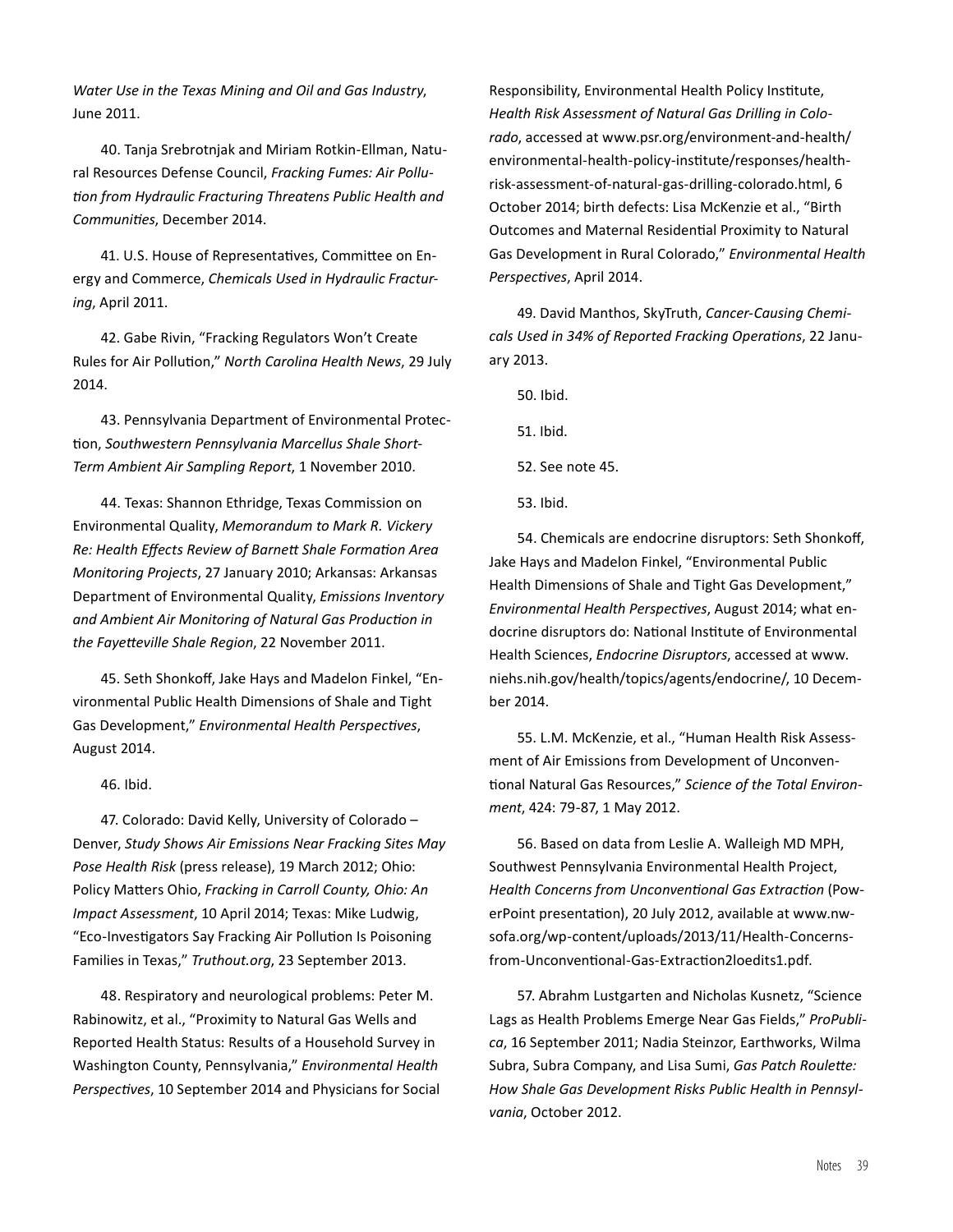58. Abrahm Lustgarten and Nicholas Kusnetz, "Science Lags as Health Problems Emerge Near Gas Fields," *ProPublica*, 16 September 2011.

59. Nadia Steinzor, Earthworks, Wilma Subra, Subra Company, and Lisa Sumi, *Gas Patch Roulette: How Shale Gas Development Risks Public Health in Pennsylvania*, October 2012.

60. U.S. Occupational Safety and Health Administration, *Hazard Alert: Worker Exposure to Silica During Hydraulic Fracturing*, accessed at www.osha.gov/dts/hazardalerts/hydraulic\_frac\_hazard\_alert.html, 27 October 2014.

61. Gunnar Myhre, Drew Shindell, et al., Intergovernmental Panel on Climate Change, "Anthropogenic and Natural Radiative Forcing," *Climate Change 2013: The Physical Science Basis, Contribution of Working Group I to the Fifth Assessment Report of the Intergovernmental Panel on Climate Change*, 2013.

62. Center for Sustainable Shale Development, *Performance Standards*, accessed at www.sustainableshale.org/ performance-standards, 15 October 2014; A.R. Brandt, et al., "Methane Leaks From North American Natural Gas Systems," *Science*, 14 February 2014.

63. Nels Johnson, et al., The Nature Conservancy, *Pennsylvania Energy Impacts Assessment, Report 1: Marcellus Shale Natural Gas and Wind*, 15 November 2010.

64. Tony Dutzik, Benjamin Davis and Tom Van Heeke, Frontier Group, and John Rumpler, Environment America Research & Policy Center, *Who Pays the Costs of Fracking? Weak Bonding Rules for Oil and Gas Drilling Leave the Public at Risk*, July 2013.

65. Scott Christie, Pennsylvania Department of Transportation, *Protecting Our Roads*, testimony before the Pennsylvania House Transportation Committee, 10 June 2010.

66. Headwaters Economics, *Fossil Fuel Extraction as a County Economic Development Strategy: Are Energy-Focused Counties Benefiting?*, revised 11 July 2009.

67. Integra Realty Resources, *Flower Mound Well Site Impact Study*, prepared for Town of Flower Mound (Texas), 17 August 2010.

68. Scott Detrow, "Emergency Services Stretched in Pennsylvania's Top Drilling Counties," *Pennsylvania State Impact*, 11 July 2011.

69. Abrahm Lustgarten, "Officials in Three States Pin Water Woes on Gas Drilling," *ProPublica*, 26 April 2009.

70. Charles Choi, "Confirmed: Fracking Practices to Blame for Ohio Earthquakes," *NBC News*, 4 September 2013.

71. See, for example, an opinion piece by fracking industry leader Chris Faulkner, "The Misdeeds of a Few Companies Don't Warrant Fracking Bans," *Wall Street Journal*, 15 August 2014, and an opinion piece by former Pennsylvania secretary of the environment John Hanger, "If You Care About the Environment, You Should Welcome Natural Gas Fracking," *Guardian*, 8 July 2013.

72. Sheila Bushkin-Bedient at al., Concerned Health Professionals of New York, *Compendium of Scientific, Medical, and Media Findings Demonstrating the Risks and Harms of Fracking (Unconventional Gas and Oil Extraction), 2nd edition*, 11 December 2014.

73. Ibid.

74. Pennsylvania Department of Environmental Protection, Office of Oil and Gas Management, *Oil and Gas Reports*, accessed at www.portal.state.pa.us/portal/server. pt/community/oil\_and\_gas\_reports/20297, 18 September 2014.

75. Pollution discharge rules are indicated by violation rules: 301CSL - Stream discharge of IW, includes drill cuttings, oil, brine and/or silt; 301UNPMTIW - Industrial waste was discharged without permit; 307CSL - Discharge of industrial waste to waters of Commonwealth without a permit; 401 CSL - Discharge of pollultional [sic] material to waters of Commonwealth; 401CAUSEPOLL - Polluting substance(s) allowed to discharge into Waters of the Commonwealth; 401CSL - Discharge of pollultional [sic] material to waters of Commonwealth; 402611 - Failure to meet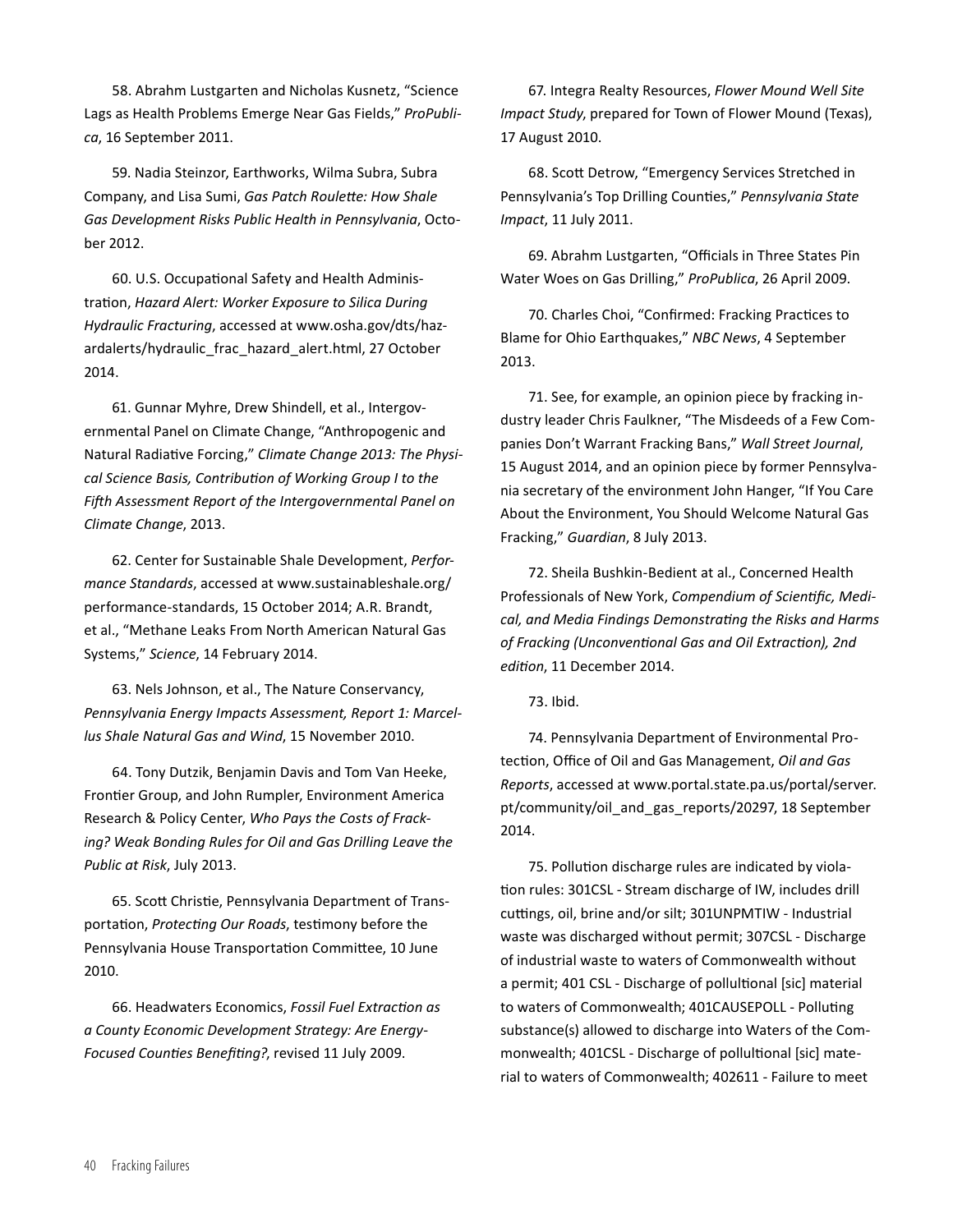effluent limits of permit; 92.3 - Discharge of pollutants from a point source into surface waters without NPDES permit; CSL201BYPASS - Untreated or inadequately treated sewage was discharged; CSL301BYPASS - Industrial waste was discharged without a permit; CSL401CAUSPL - Polluting substance(s) allowed to discharge into Waters of the Commonwealth.

76. Don Hopey, "Range Resources to Pay \$4.15M Penalty," *Pittsburgh Post-Gazette*, 18 September 2014.

77. Fracking fluid in Brush Run and Brush Run designated "high quality": Don Hopey, "Range Resources to Pay \$4.15M Penalty," *Pittsburgh Post-Gazette*, 18 September 2014; "high quality" protection level: Pennsylvania Department of Environmental Protection, *Stream Redesignations,* accessed at www.portal.state.pa.us/portal/server.pt/community/water\_quality\_standards/10556/stream\_redesignations/553982, 8 October 2014.

78. See note 76.

79. Its American Petroleum Institute well number is 117-21148.

80. See note 74.

81. Ibid.

82. Ibid.

83. Earthworks Oil and Gas Accountability Project, *Blackout in the Gas Patch*, August 2014.

84. Ibid.

85. Scott Detrow, "4,700 Gallons of Acid Spill at Bradford County Drilling Site," *Pennsylvania State Impact*, 5 July 2012.

86. See note 74. It is unclear from state records how much, if any, of this material reached Towanda Creek.

87. Pennsylvania Department of Environmental Protection, *DEP Fines Carrizo (Marcellus) LLC \$192,044 for 2013 Well Control Incident and a Spill in Wyoming County* (press release), 18 June 2014.

88. Pennsylvania Department of Environmental Protection, *DEP Fines Carrizo (Marcellus) LLC \$192,044 for 2013 Well Control Incident and a Spill in Wyoming County* (press release), 18 June 2014; Laura Legere, "Wyoming County Well Malfunction Causes Spill, Evacuation," *Scranton Times-Tribune*, 15 March 2013; Brendan Gibbons, "Driller Fined Nearly \$200K for Two Wyoming County Spills," *Citizens Voice*, 19 June 2014.

89. Road blocked off: Laura Legere, "Wyoming County Well Malfunction Causes Spill, Evacuation," *Scranton Times-Tribune*, 15 March 2013; flow from 6 p.m. March 13 through noon March 14: Brendan Gibbons, "Driller Fined Nearly \$200K for Two Wyoming County Spills," *Citizens Voice*, 19 June 2014. Contemporary reports disagree on the number of families given evacuation notices. The range is from four (Laura Legere, "Wyoming County Well Malfunction Causes Spill, Evacuation," *Scranton Times-Tribune*, 15 March 2013) to seven (Sofia Ojeda, "Update: Fracking Fluid Leak in Wyoming County," *WNEP.com*, 15 March 2013).

90. Pollution prevention rules are indicated by violation codes: 102.4HQBMP - Failure to implement Special Protection BMPs for HQ or EV stream; 402CSL - Failure to adopt pollution prevention measures required or prescribed by DEP by handling materials that create a danger of pollution; 402POTNLPOLL - There is a potential for polluting substance(s) reaching Waters of the Commonwealth and may require a permit; 691.401WPD - Failure to prevent sediment or other pollutant discharge into waters of the Commonwealth; 691.402 - Potential to pollute waters of the Commonwealth; 691.402WPP - Site conditions present a potential for pollution to waters of the Commonwealth; 78.54 - Failure to properly control or dispose of industrial or residual waste to prevent pollution of the waters of the Commonwealth; 78.55 - No Control and Disposal/PPC plan or failure to implement PPC plan; 78.56(1) - Pit and tanks not constructed with sufficient capacity to contain pollutional substances; 78.56(2) - Failure to maintain 2 ' of freeboard in an impoundment; 78.56FRBRD - Failure to maintain 2' freeboard in an impoundment; 78.64 - Inadequate containment of oil tank; 78.73A - Operator shall prevent gas and other fluids from lower formations from entering fresh groundwater; 91.34A - Failure to take all necessary measures to prevent spill. Inadequate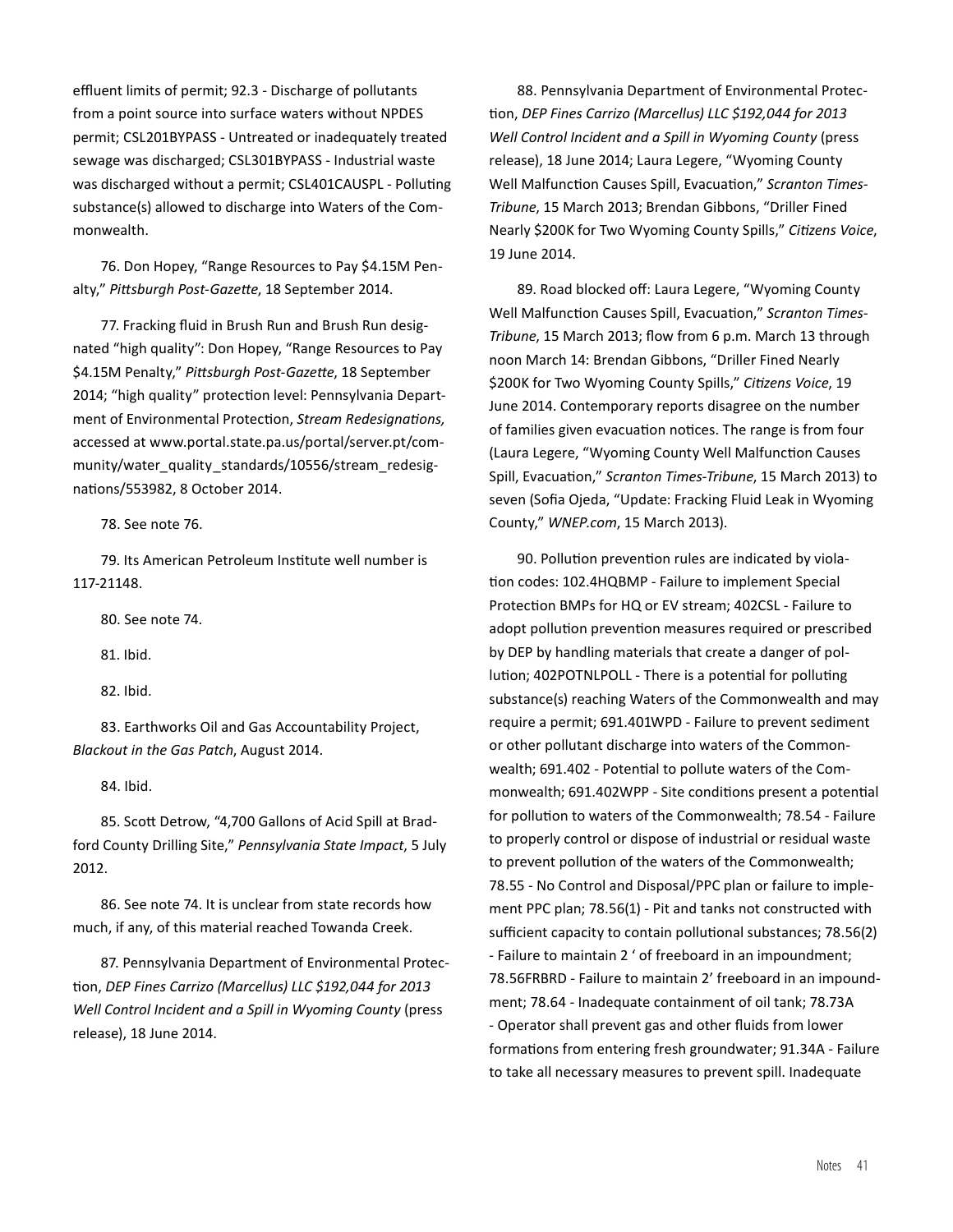diking, potential pollution; CSL402POTPOL - There is a potential for polluting substance(s) reaching Waters of the Commonwealth and may require a permit; OGA3218.2(A) - Failure to design and construct unconventional well site to prevent spills to the ground surface and off well site; OGA3218.2(C) - Failure to use containment systems for (1) drilling mud, (2) hydraulic oil, (3) diesel fuel, (4) drilling mud additives, (5) hydraulic fracturing additives, (6) hydraulic fracturing flowback.

91. Waste handling rules are indicated by violation codes: 6018.301 - Operator has mismanagement Residual Waste; 6018.301 - Residual Waste is mismanaged; 6018.302A - Unlawful Management of RSW; 6018.610 8II - Unlawful transfer of RSW; 6018.610-4 - Handles solid waste contrary to rules and regulations, or orders of the Department, or any permit condition, or in any manner as to create a public nuisance; 78.6 - Tophole water discharge does not meet standards; 78.60B - Tophole water discharged improperly; 78.61A - Improper pit disposal of drill cuttings from above the casing seat; 78.62 - Improper encapsulation of waste; SWMA301 - Failure to properly store, transport, process or dispose of a residual waste.

92. Stephanie Ritenbaugh, "EQT, DEP Take Their Cases to Court Over 2012 Flowback Leak," *Pittsburgh Post-Gazette*, 7 October 2014; Michael Rubinkam, "Record \$4.5M Fine Pursued Against Gas Driller," *Associated Press The Big Story*, 7 October 2014; Katie Colaneri, "DEP Seeks Record Fine Against Gas Driller as AG Files Criminal Charges," *Pennsylvania State Impact*, 7 October 2014.

93. Ibid.

94. Donald Hentz Jr., Pennsylvania Office of the Attorney General, *Affidavit of Probable Cause for Issuance of an Arrest Warrant* (against defendant EQT Production Company), 30 September 2014; Stephanie Ritenbaugh, "EQT, DEP Take Their Cases to Court Over 2012 Flowback Leak," *Pittsburgh Post-Gazette*, 7 October 2014; Katie Colaneri, "DEP Seeks Record Fine Against Gas Driller as AG Files Criminal Charges," *Pennsylvania State Impact*, 7 October 2014.

95. U.S. Environmental Protection Agency, *Exco Resources to Pay Penalty for Safe Drinking Water Act Violations in Clearfield County, Pa.* (press release), 12 April 2012. 96. Ibid.

97. See note 74.

98. Dan Frosch, "Wyoming May Act to Plug Abandoned Wells as Natural Gas Boom Ends," *New York Times*, 24 December 2013.

99. Mary Kang et al., "Direct Measurements of Methane Emissions from Abandoned Oil and Gas Wells in Pennsylvania," *Proceedings of the National Academy of Sciences*, 8 December 2014.

100. Number of violations: see note 74; drinking water contamination: Jim Polson, "Cabot Cited for Faults in Fracked Well After Gas Fouls Water," *Bloomberg Businessweek*, 11 January 2012.

101. See note 74.

102. Ibid.

103. Cabot Oil and Gas Corporation, *About Cabot,* accessed at www.cabotog.com/about-cabot, 14 October 2014.

104. See note 74.

105. Chesapeake Energy, *Chesapeake Energy Corporation*, accessed at www.chk.com/Pages/default.aspx, 14 October 2014.

106. See note 74.

107. "S&P Affirms Ratings on Ultra Petroleum (UPL) Following SWEP LP Deal," *Street Insider*, 19 August 2014.

108. See note 74.

109. Since 2010: Noah Brenner, "ExxonMobil and XTO Complete Merger," *Upstream*, 25 June 2010; world's largest: ExxonMobil, *About Us,* accessed at corporate.exxonmobil.com/en/company/about-us, 14 October 2014.

110. See note 74.

111. Ibid.

112. See note 79.

113. See note 74; its American Petroleum Institute well number is 117-20725.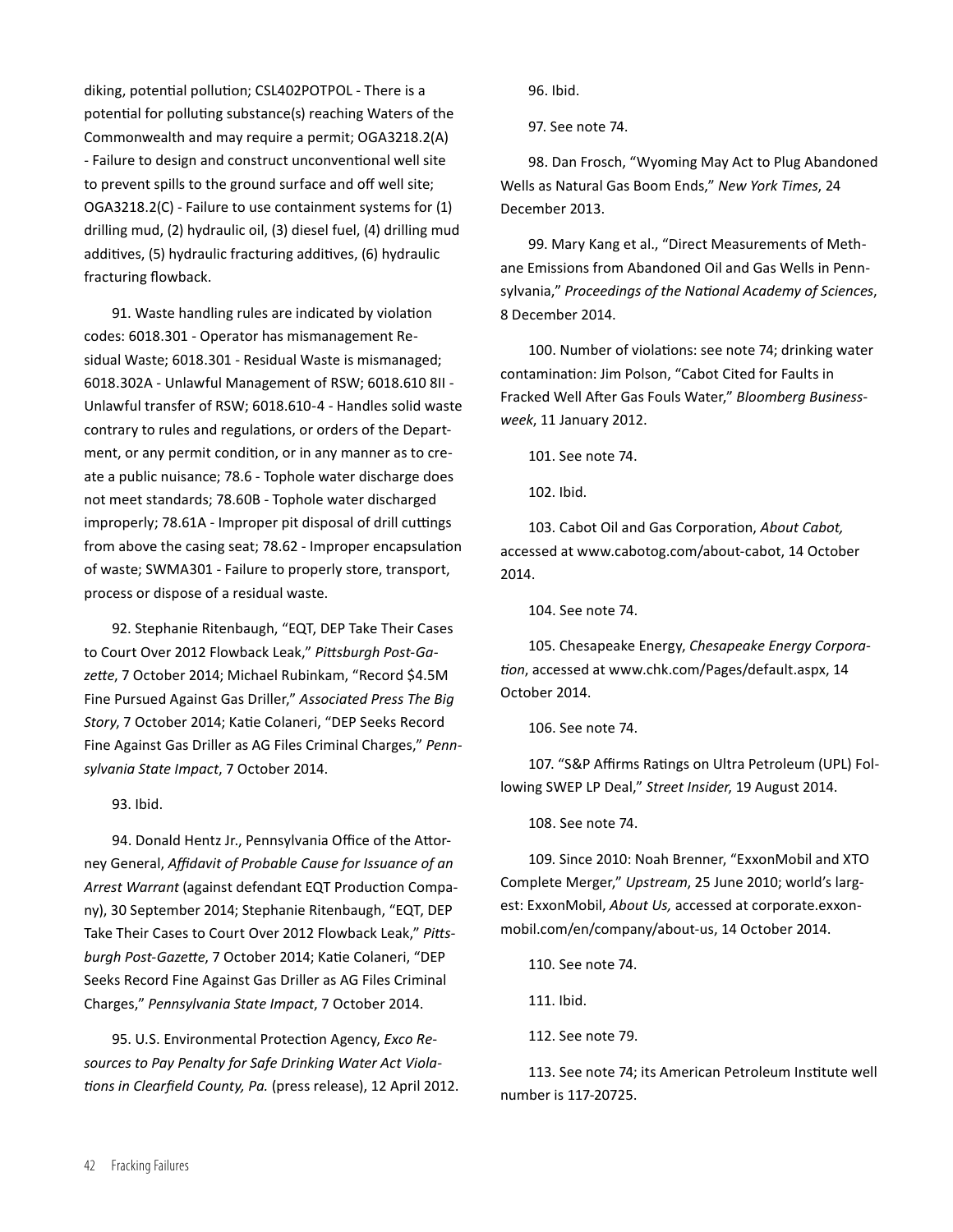114. See note 74.

115. Ibid.

116. Pennsylvania Department of Environmental Protection, Bureau of Air Quality, *BAQ Functions*, accessed at www.portal.state.pa.us/portal/server.pt/community/ general information/21814/baq functions/1888693, 23 December 2014.

117. Earthworks Oil and Gas Accountability Project, *Enforcement Report: Pennsylvania Department of Environmental Protection*, September 2012.

118. See note 83.

119. Eugene DePasquale, Pennsylvania Auditor General, *DEP's Performance in Monitoring Potential Impacts to Water Quality from Shale Gas Development, 2009-2012*, 21 July 2014.

120. See note 22.

121. Earthworks, *Enforcement Report: Colorado Oil and Gas Conservation Commission*, March 2012; Earthworks, *Enforcement Report: New Mexico Oil and Gas Conservation Division*, May 2012; Earthworks, *Enforcement Report: New York State Department of Environmental Conservation*, July 2012; Earthworks, *Enforcement Report: Ohio Division of Oil and Gas Resources Management*, September 2012; Earthworks, *Enforcement Report: Texas Railroad Commission*, September 2012.

122. Formation date and members: "CSSD: Environmental Cred for Appalachian Shale Producers," *WVNStv. com*, 25 April 2013; promise: Center for Sustainable Shale Development, *Center for Sustainable Shale Development*, accessed at www.sustainableshale.org, 15 October 2014.

123. Center for Sustainable Shale Development, *Performance Standards*, accessed at www.sustainableshale.org/ performance-standards, 15 October 2014.

124. Delaware Riverkeeper Network, *Unsafe & Unsustainable: Experts Review the Center for Sustainable Shale Development's Performance Standards for Shale Gas Development*, December 2014.

125. See note 74.

126. Ibid.

127. The violation number is 672880.

128. See note 74.

129. Note that this figure includes all violations by a given company at the wells it owned and that were drilled (by any company) since the beginning of 2011. In other words, violations at a well that a company owned at the time of the violation, even if it did not drill the well, are counted in the numerator of this measure.

130. See note 74.

131. Ibid.

132. Ibid.

133. Ibid.

134. Ibid.

135. Ibid. See Methodology for definition of "Environmental and Health Violations" and for methods of calculation and ranking.

136. See note 74. 137. Ibid. 138. Ibid. 139. Ibid. 140. Ibid. 141. See note 135.

142. "Operations" includes buying up property and mineral rights for prospective future fracking wells.

143. "Unconventional" is the same as "fracking" per Pennsylvania Department of Environmental Protection, Office of Oil and Gas Management, *Report Instructions for Well Inventory Report*, accessed at files.dep.state.pa.us/ OilGas/BOGM/BOGMPortalFiles/OilGasReports/HelpDocs/ Permitted Well Inventory Report Help.pdf, 18 September 2014.